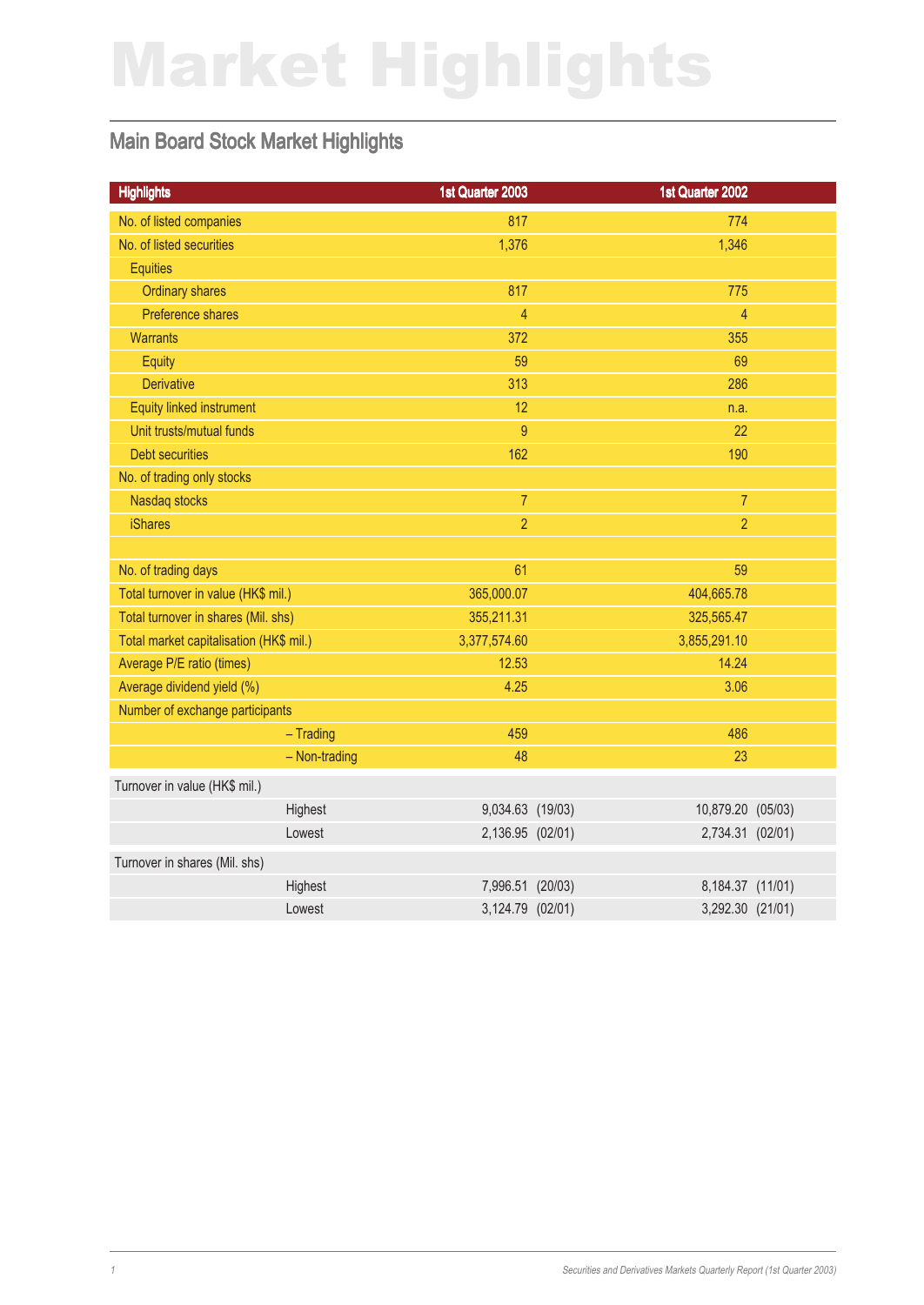# Market Highlights

### Market Highlights – Growth Enterprise Market (GEM)

| <b>Highlights</b>                       | 1st Quarter 2003 | 1st Quarter 2002 |                |
|-----------------------------------------|------------------|------------------|----------------|
| No. of listed companies                 | 168              | 127              |                |
| No. of listed securities                | 172              | 131              |                |
| <b>Equities</b>                         | 168              | 127              |                |
| <b>Warrants</b>                         | $\overline{4}$   | $\overline{4}$   |                |
|                                         |                  |                  |                |
| No. of trading days                     | 61               | 59               |                |
| Total turnover in value (HK\$ mil.)     | 4,785.99         | 14,953.58        |                |
| Total turnover in shares (Mil. shs)     | 8,085.10         | 18,688.75        |                |
| Total market capitalisation (HK\$ mil.) | 51,356.92        | 69,082.23        |                |
| Average P/E ratio (times)               | 25.54            | 27.84            |                |
| Average dividend yield (%)              | 1.21             | 0.70             |                |
| Turnover in value (HK\$ mil.)           |                  |                  |                |
| Highest                                 | 299.88 (23/01)   |                  | 576.27 (13/03) |
| Lowest                                  |                  | 32.51 (02/01)    | 87.32 (15/02)  |
| Turnover in shares (Mil. shs)           |                  |                  |                |
| Highest                                 | 270.63 (18/02)   |                  | 785.83 (04/01) |
| Lowest                                  |                  | 60.30 (02/01)    | 102.04 (15/02) |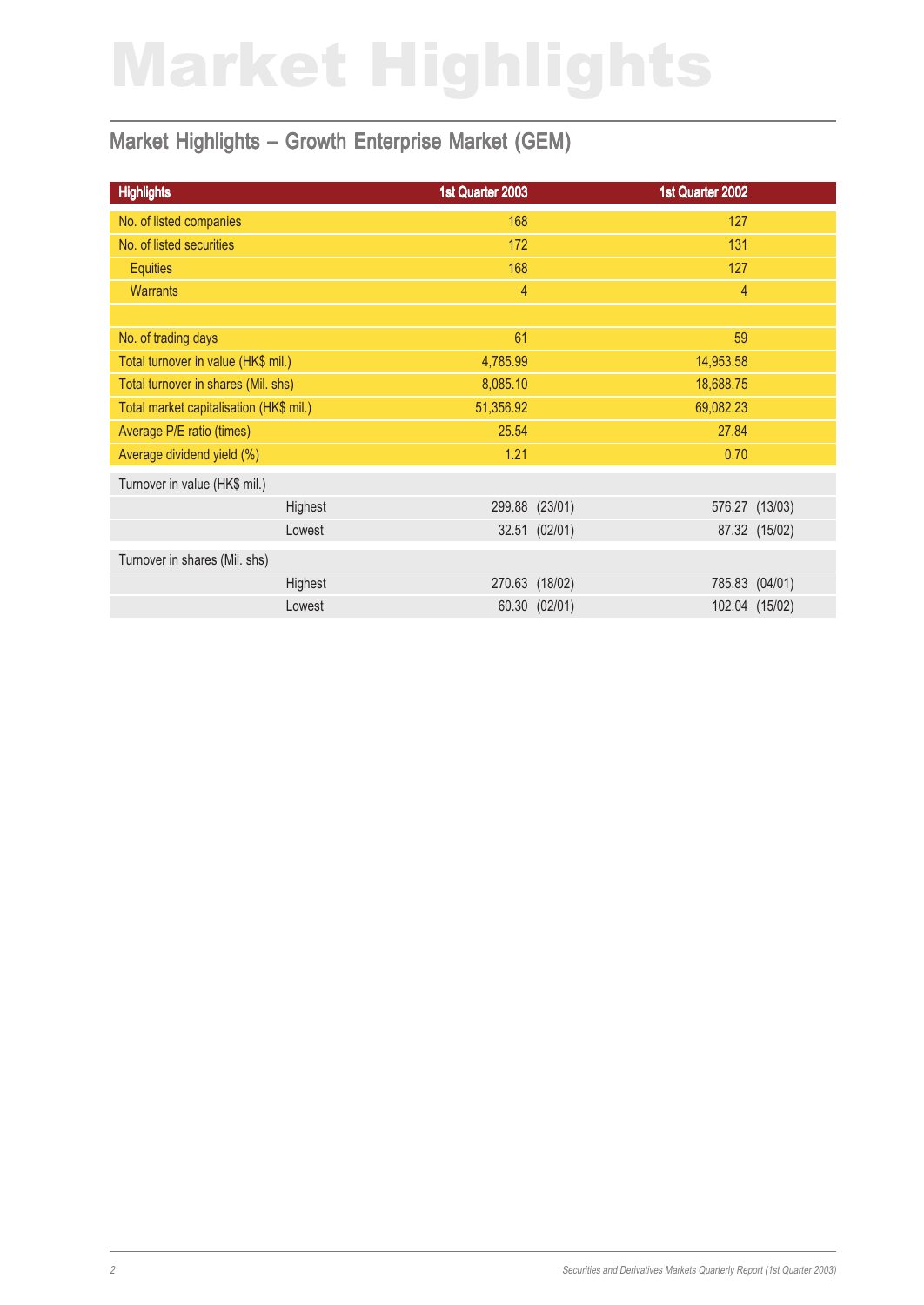# Market Highlights

#### Derivatives Market Highlights

|                                                            | <b>1st Quarter</b> | <b>1st Quarter</b> |
|------------------------------------------------------------|--------------------|--------------------|
| <b>Highlights</b>                                          | 2003               | 2002               |
| All futures and options products (excluding stock options) |                    |                    |
| No. of trading days                                        | 61                 | 58.5               |
| <b>Total contract volume</b>                               | 2,193,022          | 1,626,685          |
| Equity index products                                      | 2,174,459          | 1,492,151          |
| <b>Equity products</b>                                     | 4,288              | 5,770              |
| Interest rates products                                    | 14,275             | 126,865            |
| <b>Currency products</b>                                   |                    | 1,899              |
| Average daily contract volume <sup>1</sup>                 | 35,951             | 27,807             |
| Total open interest as at the quarter end (contracts)      | 158,668            | 121,146            |
| Equity index products                                      | 146,159            | 72,096             |
| <b>Equity products</b>                                     | 548                | 1,180              |
| Interest rates products                                    | 11,961             | 47,081             |
| <b>Currency products</b>                                   | -                  | 789                |
| <b>Stock options</b>                                       |                    |                    |
| No. of newly introduced stock options classes              | 1                  |                    |
| No. of stock options as at the quarter end                 |                    |                    |
| <b>Class</b>                                               | 34                 | 31                 |
| <b>Series</b>                                              | 2,392              | 2,184              |
| Total premium (HK\$ mil.)                                  | 748.63             | 958.46             |
| Call                                                       | 302.57             | 605.12             |
| Put                                                        | 446.06             | 353.34             |
| Average daily premium (HK\$ mil.)                          | 12.27              | 16.38              |
| <b>Total contract volume</b>                               | 966,649            | 794,898            |
| Call                                                       | 461,415            | 418,288            |
| Put                                                        | 505,234            | 376,610            |
| Average daily contract volume                              | 15,847             | 13,588             |
| Total open interest as at the quarter end (contracts)      | 374,622            | 338,142            |
| Call                                                       | 178,832            | 203,308            |
| Put                                                        | 195,790            | 134,834            |
| Total number of trades                                     | 30,553             | 18,499             |
| Average daily number of trades                             | 501                | 316                |
| <b>Total contracts exercised</b>                           | 154,165            | 121,135            |
| Average premium per contract (HK\$)                        | 774                | 1,206              |
| Average contract per trade (contracts)                     | 32                 | 43                 |
| Put volume/call volume                                     | 1.09               | 0.90               |
| Average daily contract volume/open interest                | 4.2%               | 4.0%               |
| Options volume (shares)/underlying stock volume            | 2.9%               | 2.8%               |
| All futures and options products                           |                    |                    |
| Total contract volume                                      | 3,159,671          | 2,421,583          |
| Total open interest as at the quarter end (contracts)      | 533,290            | 459,288            |
|                                                            |                    |                    |

<sup>1</sup> Average daily contract volume is calculated based on the number of trading days of the Hong Kong Market.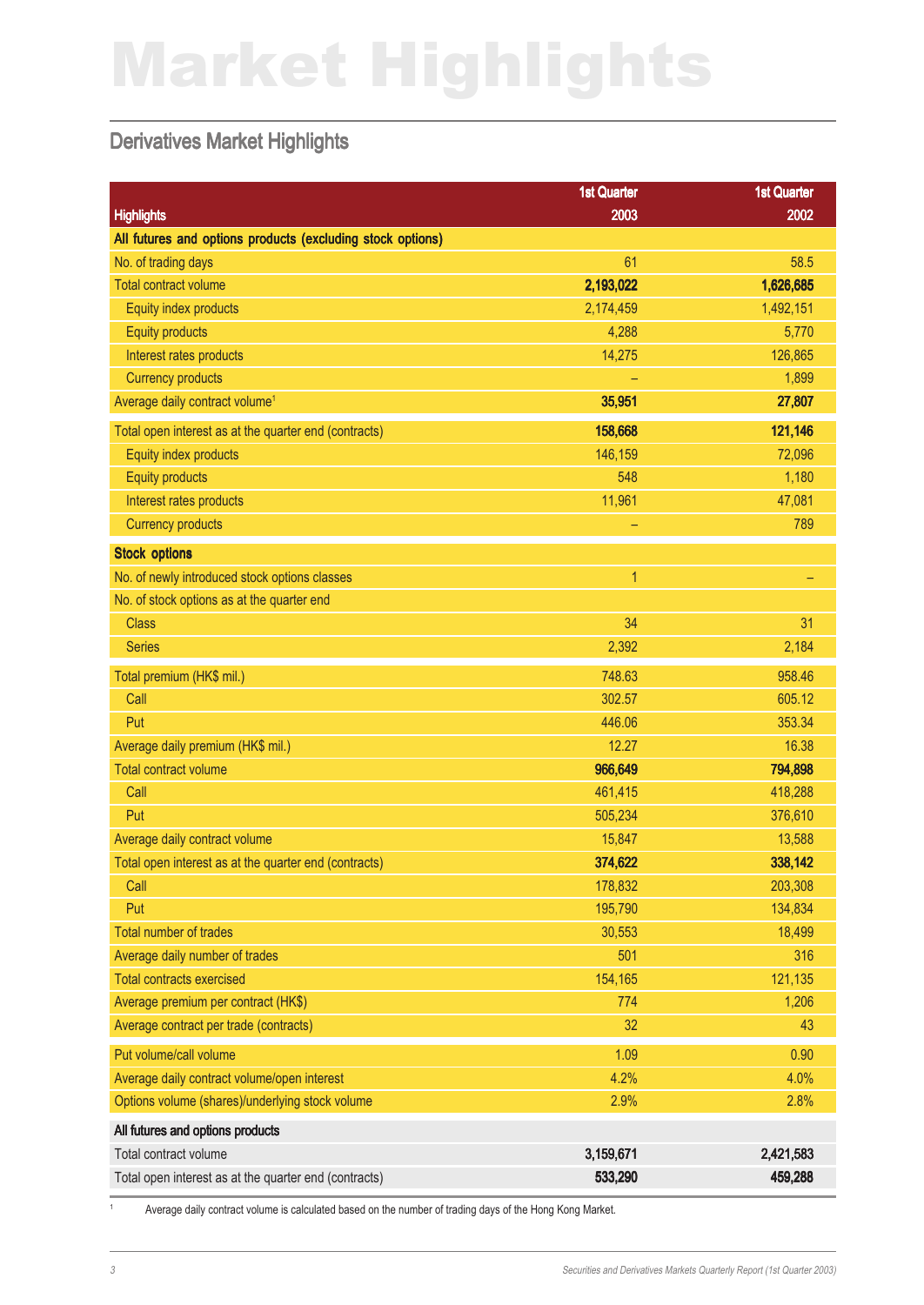### Equity Turnover

|      |                | Share (Mil. shs) | Value (HK\$ mil.) | No. of deals |
|------|----------------|------------------|-------------------|--------------|
| 2002 | Q1             | 268,156.70       | 382,384.11        | 4,211,895    |
|      | Q2             | 429,385.73       | 438,842.15        | 4,739,902    |
|      | Q <sub>3</sub> | 223,310.48       | 336,667.98        | 3,469,647    |
|      | Q4             | 146,543.65       | 313,391.02        | 3,241,318    |
| 2003 | Q1             | 154.624.02       | 331,796.46        | 3,301,062    |

### Equity Trading Statistics

|      |                | No. of       | Average daily turnover | Average value |
|------|----------------|--------------|------------------------|---------------|
|      |                | trading days | (HK\$ mil.)            | per deal      |
| 2002 | Q1             | 59           | 6,481.09               | 90,787        |
|      | Q <sub>2</sub> | 61           | 7,194.13               | 92,585        |
|      | Q <sub>3</sub> | 65           | 5,179.51               | 97,032        |
|      | Q4             | 62           | 5,054.69               | 96,686        |
| 2003 | Q1             | 61           | 5,439.29               | 100,512       |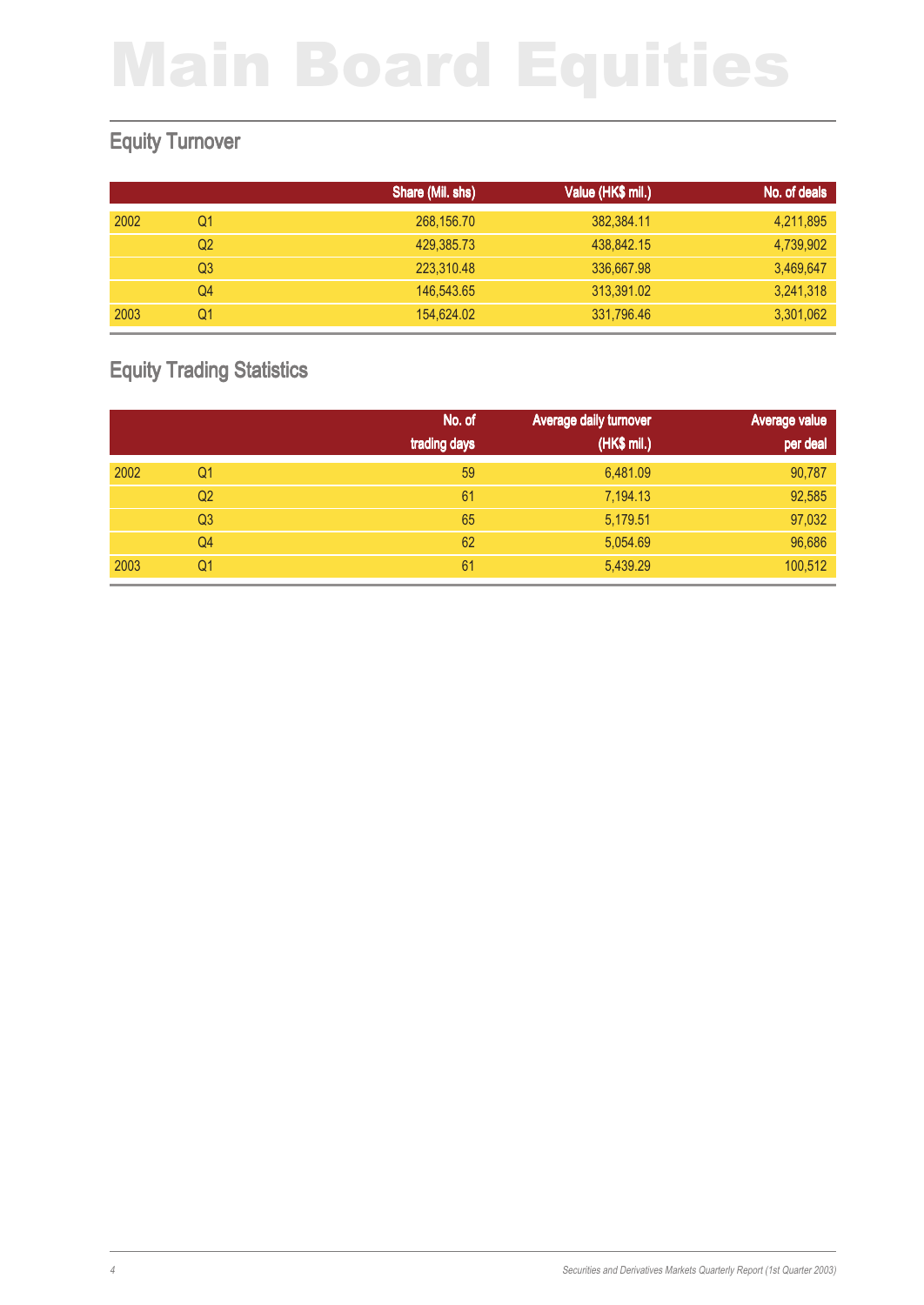#### 20 Most Advanced Stocks

for 1st quarter 2003

|                |       | <b>Closing price</b>   |                 |                 |        |
|----------------|-------|------------------------|-----------------|-----------------|--------|
| Rank           | Code  | <b>Stock</b>           | End of Mar 2003 | End of Dec 2002 | % Up   |
| 1              | 01217 | <b>SINO TECHNOLOGY</b> | 0.950           | 0.230           | 313.04 |
| $\overline{2}$ | 01188 | <b>COMPASS PACIFIC</b> | 0.340           | 0.102           | 233.33 |
| 3              | 00198 | <b>STAR EAST HOLD</b>  | 0.042           | 0.015           | 180.00 |
| 4              | 00376 | <b>MANSION HOUSE</b>   | 0.250           | 0.106           | 135.85 |
| 5              | 00635 | <b>PLAYMATES</b>       | 0.510           | 0.220           | 131.82 |
| $6\phantom{a}$ | 00628 | <b>TEEM FOUNDATION</b> | 0.910           | 0.405           | 124.69 |
| $\overline{7}$ | 01062 | <b>ING BEIJING</b>     | 0.132           | 0.060           | 120.00 |
| 8              | 01169 | <b>HAIER-CCT</b>       | 0.260           | 0.124           | 109.68 |
| 9              | 00333 | <b>TOP FORM INT'L</b>  | 0.960           | 0.465           | 106.45 |
| 10             | 00250 | SINO-I.COM             | 0.203           | 0.104           | 95.19  |
| 11             | 00172 | <b>CAN DO HOLDINGS</b> | 0.022           | 0.012           | 83.33  |
| 12             | 00260 | <b>MILLENNIUM GP</b>   | 0.260           | 0.144           | 80.56  |
| 13             | 00623 | LEEFUNG-ASCO           | 1.600           | 0.890           | 79.78  |
| 14             | 00217 | <b>CHINA LOGISTICS</b> | 0.200           | 0.112           | 78.57  |
| 15             | 00835 | <b>EHEALTHCAREASIA</b> | 0.140           | 0.079           | 77.22  |
| 16             | 00495 | <b>PALADIN</b>         | 0.056           | 0.032           | 75.00  |
| 17             | 00723 | <b>ANEX INT'L</b>      | 0.069           | 0.040           | 72.50  |
| 18             | 00381 | <b>KIU HUNG INT'L</b>  | 0.335           | 0.196           | 70.92  |
| 19             | 00022 | <b>ASEAN RESOURCES</b> | 0.880           | 0.520           | 69.23  |
| 20             | 00279 | <b>HANSOM EASTERN</b>  | 0.055           | 0.033           | 66.67  |

#### 20 Most Declined Stocks

for 1st quarter 2003

|                |       | <b>Closing price</b>   |                 |                         |          |
|----------------|-------|------------------------|-----------------|-------------------------|----------|
| <b>Rank</b>    | Code  | <b>Stock</b>           | End of Mar 2003 | End of Dec 2002         | % Down   |
| 1              | 00729 | <b>INNOVATIVE INTL</b> | 0.014           | 0.680                   | $-97.94$ |
| $\overline{2}$ | 00448 | <b>HANG TEN GROUP</b>  | 0.014           | 0.191<br>$\overline{A}$ | $-92.67$ |
| 3              | 00501 | <b>RNA HOLDINGS</b>    | 0.013           | 0.100<br>$\overline{A}$ | $-87.00$ |
| 4              | 00295 | <b>KONG SUN HOLD</b>   | 0.032           | 0.175                   | $-81.71$ |
| 5              | 00758 | <b>HUDSON HOLDINGS</b> | 0.108           | 0.570                   | $-81.05$ |
| $6\phantom{1}$ | 00182 | <b>HK PHARMA</b>       | 0.138           | 0.720                   | $-80.83$ |
| 7              | 00663 | <b>SWANK INT'L MFG</b> | 0.010           | 0.046                   | $-78.26$ |
| 8              | 00275 | <b>HANNY HOLDINGS</b>  | 0.340           | $\mathsf{A}$<br>1.480   | $-77.03$ |
| 9              | 00301 | <b>NEW WORLD INFRA</b> | 0.475           | 1.870                   | $-74.60$ |
| 10             | 00611 | <b>TACK HSIN HOLD</b>  | 0.200           | 0.750                   | $-73.33$ |
| 11             | 00850 | <b>WING SHING CHEM</b> | 0.185           | 0.640                   | $-71.09$ |
| 12             | 00143 | <b>GLOBAL TECH</b>     | 0.063           | 0.208                   | $-69.71$ |
| 13             | 01226 | <b>FRIEDMANN</b>       | 0.335           | 1.070                   | $-68.69$ |
| 14             | 00112 | <b>CHI CHEUNG</b>      | 0.010           | 0.030                   | $-66.67$ |
| 15             | 00616 | 1100                   | 0.020           | 0.054                   | $-62.96$ |
| 16             | 00120 | <b>COSMOPOL INT'L</b>  | 0.230           | 0.620                   | $-62.90$ |
| 17             | 00312 | <b>EZCOM HOLDINGS</b>  | 0.022           | 0.059                   | $-62.71$ |
| 18             | 01141 | <b>XIN CORP</b>        | 0.175           | 0.460                   | $-61.96$ |
| 19             | 00563 | <b>NEO-TECH GLOBAL</b> | 0.035           | 0.085                   | $-58.82$ |
| 20             | 00076 | <b>SEN HONG RES</b>    | 0.350           | 0.840                   | $-58.33$ |

A Adjusted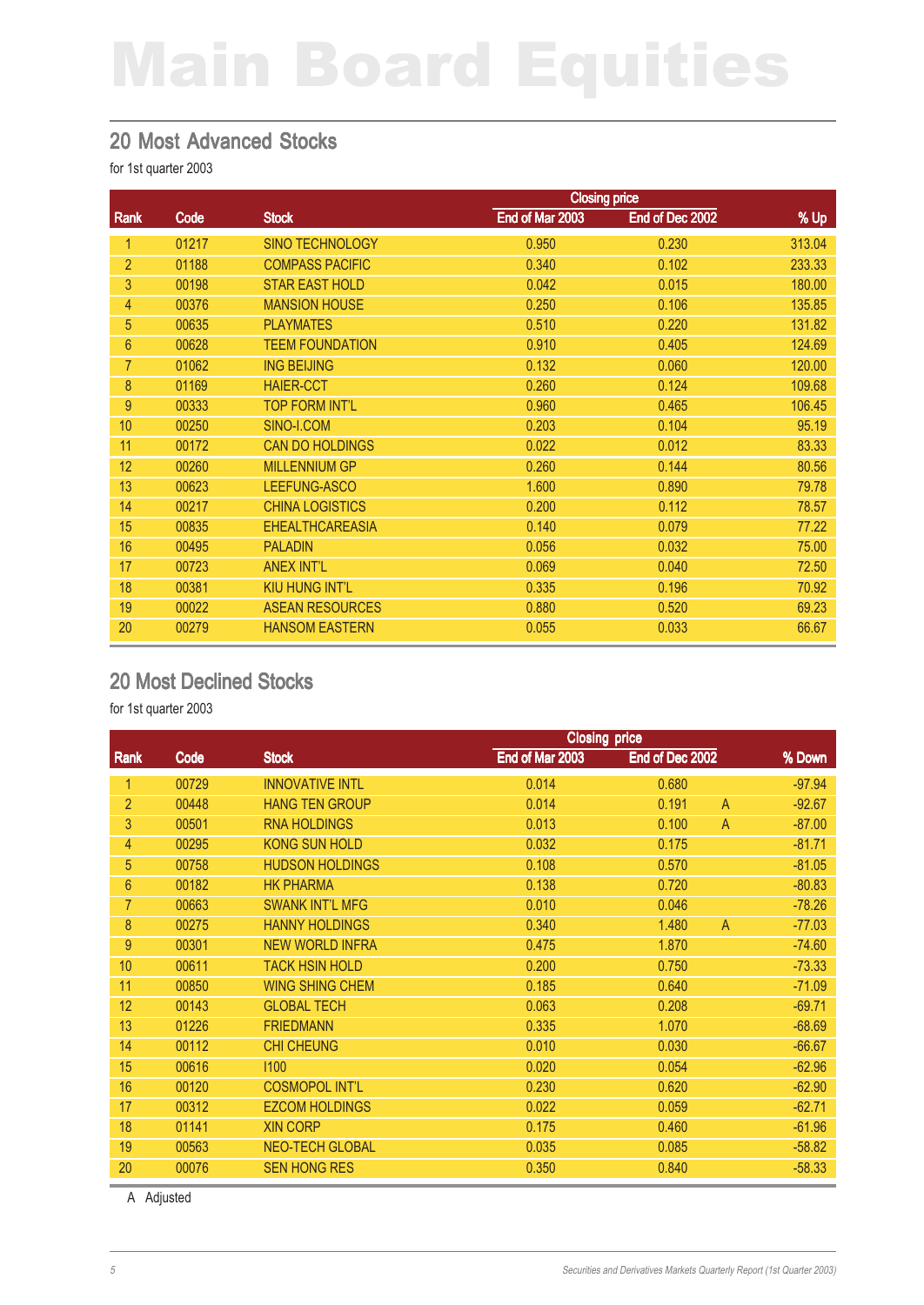#### 20 Most Active Stocks by Value

#### for 1st quarter 2003

| Rank           | Code  | <b>Stock</b>                    | Turnover (HK\$ mil.) | % of Total |
|----------------|-------|---------------------------------|----------------------|------------|
| 1              | 00005 | <b>HSBC HOLDINGS</b>            | 43,342.11            | 13.06      |
| $\overline{2}$ | 00941 | <b>CHINA MOBILE</b>             | 24,164.82            | 7.28       |
| 3              | 00013 | <b>HUTCHISON</b>                | 20,653.56            | 6.22       |
| $\overline{4}$ | 00001 | <b>CHEUNG KONG</b>              | 13,141.90            | 3.96       |
| 5              | 00016 | <b>SHK PPT</b>                  | 12,310.07            | 3.71       |
| $6\phantom{1}$ | 00011 | <b>HANG SENG BANK</b>           | 9,589.18             | 2.89       |
| 7              | 00857 | PETROCHINA - H SHARES           | 6,897.60             | 2.08       |
| $\bf 8$        | 00883 | <b>CNOOC</b>                    | 6,861.45             | 2.07       |
| 9              | 00019 | <b>SWIRE PACIFIC 'A'</b>        | 6,558.44             | 1.98       |
| 10             | 00002 | <b>CLP HOLDINGS</b>             | 6,053.61             | 1.82       |
| 11             | 00728 | <b>CHINA TELECOM - H SHARES</b> | 5,989.92             | 1.81       |
| 12             | 00293 | <b>CATHAY PAC AIR</b>           | 5,222.12             | 1.57       |
| 13             | 00006 | <b>HK ELECTRIC</b>              | 4,855.52             | 1.46       |
| 14             | 00762 | <b>CHINA UNICOM</b>             | 4,523.86             | 1.36       |
| 15             | 00003 | <b>HK &amp; CHINA GAS</b>       | 4,386.09             | 1.32       |
| 16             | 00008 | <b>PCCW</b>                     | 4,277.90             | 1.29       |
| 17             | 00267 | <b>CITIC PACIFIC</b>            | 4,050.88             | 1.22       |
| 18             | 00902 | <b>HUANENG POWER - H SHARES</b> | 3,894.69             | 1.17       |
| 19             | 00386 | SINOPEC CORP - H SHARES         | 3,781.38             | 1.14       |
| 20             | 00004 | <b>WHARF HOLDINGS</b>           | 3,765.20             | 1.13       |
| <b>Total</b>   |       |                                 | 194,320.33           | 58.57      |

#### 20 Most Active Stock by Shares

| Rank           | Code  | <b>Stock</b>                      | <b>Turnover (Mil. shs)</b> | % of Total |
|----------------|-------|-----------------------------------|----------------------------|------------|
| $\mathbf{1}$   | 00501 | <b>RNA HOLDINGS</b>               | 4,276.94                   | 2.77       |
| $\overline{2}$ | 00857 | PETROCHINA - H SHARES             | 4,267.84                   | 2.76       |
| 3              | 00728 | <b>CHINA TELECOM - H SHARES</b>   | 4,084.04                   | 2.64       |
| 4              | 01169 | <b>HAIER-CCT</b>                  | 3,356.84                   | 2.17       |
| 5              | 00448 | <b>HANG TEN GROUP</b>             | 3,313.69                   | 2.14       |
| $6\phantom{a}$ | 00603 | <b>CHINA CITY GAS</b>             | 2,886.04                   | 1.87       |
| $\overline{7}$ | 00250 | SINO-I.COM                        | 2,806.21                   | 1.81       |
| 8              | 00476 | <b>CHINA ELEGANCE</b>             | 2,630.69                   | 1.70       |
| 9              | 00386 | SINOPEC CORP - H SHARES           | 2,623.51                   | 1.70       |
| 10             | 00855 | <b>CEDAR BASE ELEC</b>            | 2,511.25                   | 1.62       |
| 11             | 00491 | <b>TERABIT ACCESS</b>             | 2,453.68                   | 1.59       |
| 12             | 00680 | <b>SOUTH SEA HOLD</b>             | 2,412.52                   | 1.56       |
| 13             | 01114 | <b>BRILLIANCE CHI</b>             | 1,968.34                   | 1.27       |
| 14             | 01215 | <b>GUO XIN GROUP</b>              | 1,890.17                   | 1.22       |
| 15             | 02600 | <b>CHALCO - H SHARES</b>          | 1,856.48                   | 1.20       |
| 16             | 00870 | <b>HANG FUNG GOLD</b>             | 1,747.08                   | 1.13       |
| 17             | 00338 | <b>SHANGHAI PECHEM - H SHARES</b> | 1,446.89                   | 0.94       |
| 18             | 00355 | <b>CENTURY C INT'L</b>            | 1,417.66                   | 0.92       |
| 19             | 00295 | <b>KONG SUN HOLD</b>              | 1,409.05                   | 0.91       |
| 20             | 00941 | <b>CHINA MOBILE</b>               | 1,365.62                   | 0.88       |
| <b>Total</b>   |       |                                   | 50,724.55                  | 32.81      |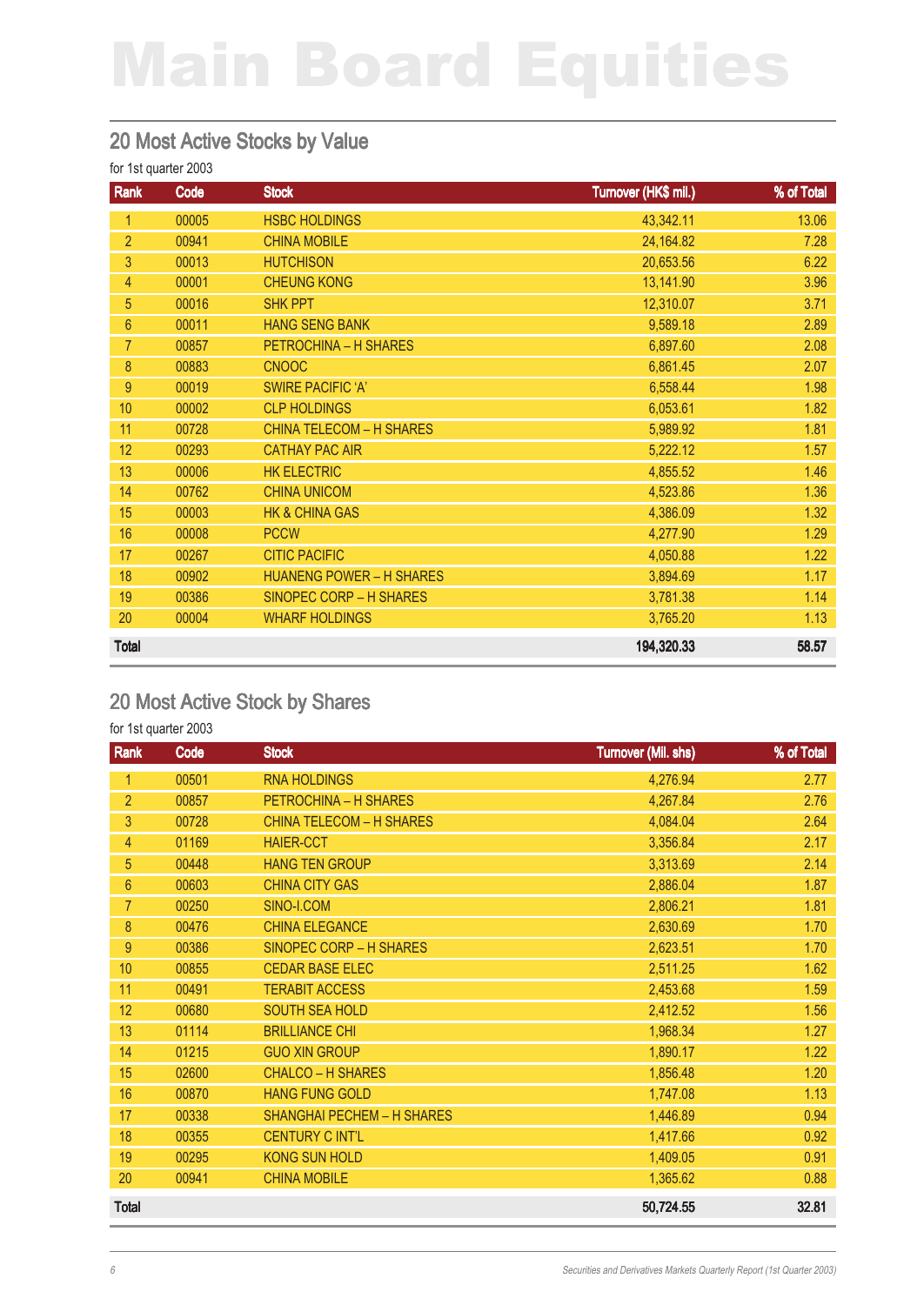#### Market Capitalisation of Domestic Companies

|      |                | HK\$ mil.    |
|------|----------------|--------------|
| 2002 | Q <sub>1</sub> | 3,855,291.10 |
|      | Q <sub>2</sub> | 3,791,697.47 |
|      | Q <sub>3</sub> | 3,327,120.51 |
|      | Q4             | 3,559,099.08 |
| 2003 | Q <sub>1</sub> | 3,377,574.60 |

#### Market Capitalisation by Classifications

As at the 1st quarter end 2003

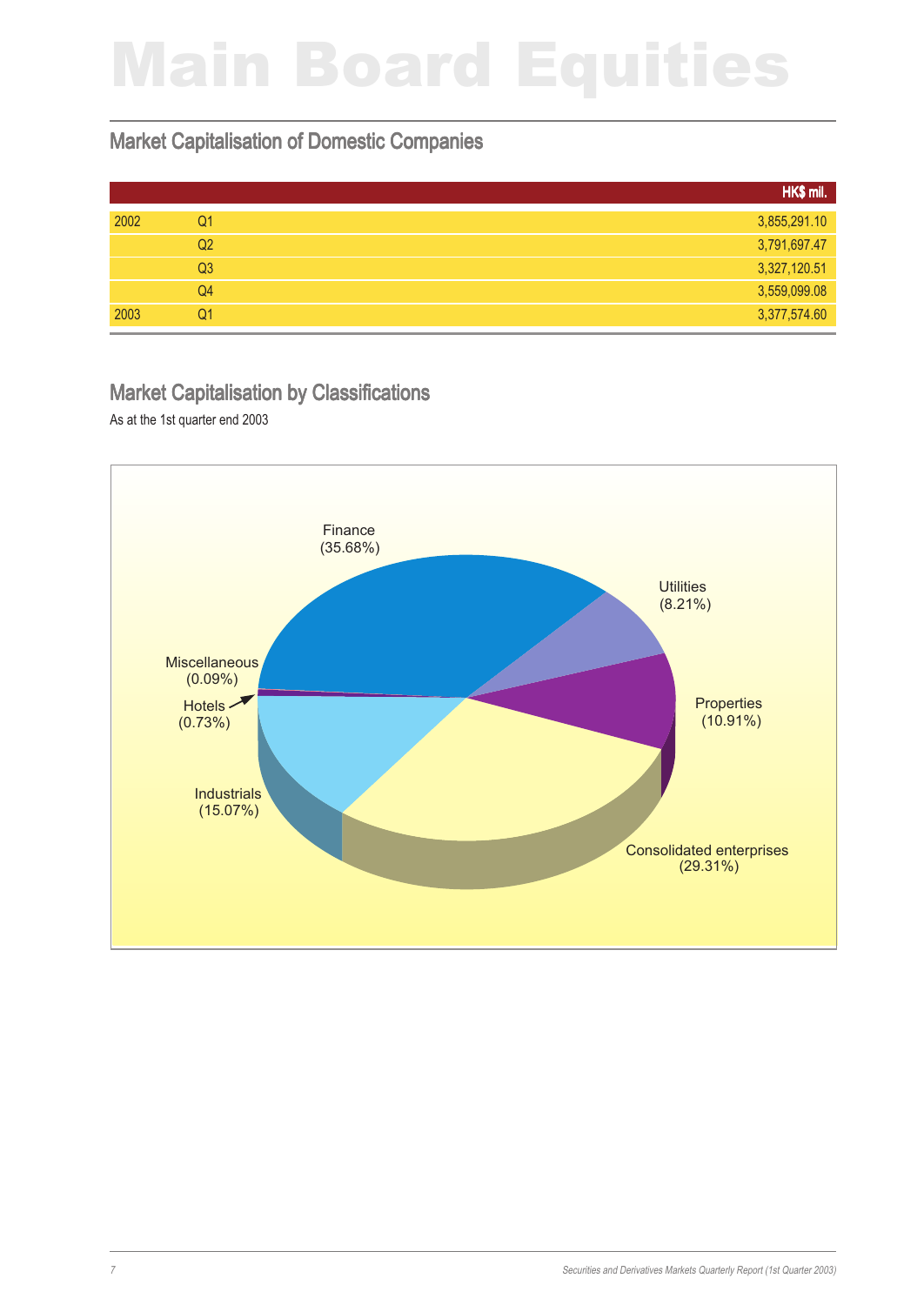#### 50 Leading Companies in Market Capitalisation

as at the 1st quarter end 2003

| <b>Rank</b>         | Company                                           | Market capitalisation (HK\$ mil.) | % of market total |
|---------------------|---------------------------------------------------|-----------------------------------|-------------------|
| $\mathbf{1}$        | <b>HSBC Holdings plc</b>                          | 760,886.16                        | 22.53             |
| $\overline{2}$      | China Mobile (Hong Kong) Ltd.                     | 303,927.05                        | 9.00              |
| 3                   | Hutchison Whampoa Ltd.                            | 181,193.26                        | 5.36              |
| $\overline{4}$      | Hang Seng Bank Ltd.                               | 151,991.50                        | 4.50              |
| 5                   | Cheung Kong (Holdings) Ltd.                       | 100,058.30                        | 2.96              |
| $6\,$               | <b>Standard Chartered PLC</b>                     | 97,084.71                         | 2.87              |
| $\overline{7}$      | Sun Hung Kai Properties Ltd.                      | 89,793.94                         | 2.66              |
| $\bf 8$             | BOC Hong Kong (Holdings) Ltd.                     | 86,168.16                         | 2.55              |
| 9                   | CNOOC Ltd.                                        | 85,427.32                         | 2.53              |
| 10                  | <b>CLP Holdings Ltd.</b>                          | 77,786.34                         | 2.30              |
| 11                  | Hongkong Electric Holdings Ltd.                   | 66,375.54                         | 1.97              |
| 12                  | Hong Kong and China Gas Co. Ltd., The             | 54,632.22                         | 1.62              |
| 13                  | China Unicom Ltd.                                 | 53,664.06                         | 1.59              |
| 14                  | Swire Pacific Ltd.                                | 44,216.55                         | 1.31              |
| 15                  | <b>MTR Corporation Ltd.</b>                       | 43,076.88                         | 1.28              |
| 16                  | Wharf (Holdings) Ltd., The                        | 37,935.89                         | 1.12              |
| 17                  | <b>CITIC Pacific Ltd.</b>                         | 34,577.67                         | 1.02              |
| 18                  | Henderson Land Development Co. Ltd.               | 33,495.62                         | 0.99              |
| 19                  | Cheung Kong Infrastructure Holdings Ltd.          | 33,136.89                         | 0.98              |
| 20                  | Cathay Pacific Airways Ltd.                       | 31,696.12                         | 0.94              |
| 21                  | Johnson Electric Holdings Ltd.                    | 31,410.90                         | 0.93              |
| 22                  | PetroChina Co. Ltd. - H Shares                    | 28,835.17                         | 0.85              |
| 23                  | China Petroleum & Chemical Corporation - H Shares | 26,177.56                         | 0.78              |
| 24                  | Li & Fung Ltd.                                    | 23,698.10                         | 0.70              |
| 25                  | Yue Yuen Industrial (Holdings) Ltd.               | 23,311.46                         | 0.69              |
| 26                  | Hang Lung Properties Ltd.                         | 21,381.07                         | 0.63              |
| 27                  | Bank of East Asia, Ltd., The                      | 20,683.19                         | 0.61              |
| 28                  | PCCW Ltd.                                         | 20,476.52                         | 0.61              |
| 29                  | Henderson Investment Ltd.                         | 18,876.09                         | 0.56              |
| 30                  | Legend Group Ltd.                                 | 18,192.07                         | 0.54              |
| 31                  | Esprit Holdings Ltd.                              | 17,387.48                         | 0.51              |
| 32                  | COSCO Pacific Ltd.                                | 14,814.38                         | 0.44              |
| 33                  | Guoco Group Ltd.                                  | 14,757.23                         | 0.44              |
| 34                  | Kowloon Motor Bus Holdings Ltd., The              | 13,885.20                         | 0.41              |
| 35                  | China Resources Enterprise, Ltd.                  | 13,002.53                         | 0.38              |
| 36                  | China Merchants Holdings (International) Co. Ltd  | 11,941.00                         | 0.35              |
| 37                  | Wheelock and Co. Ltd.                             | 11,683.13                         | 0.35              |
| 38                  | China Telecom Corporation Ltd. - H Shares         | 11,238.37                         | 0.33              |
| 39                  | Shangri-La Asia Ltd.                              | 11,116.25                         | 0.33              |
| 40                  | Huaneng Power International, Inc. - H Shares      | 11,027.01                         | 0.33              |
| 41                  | Denway Motors Ltd.                                | 11,025.60                         | 0.33              |
| 42                  | Tingyi (Cayman Islands) Holdings Corp.            | 10,842.09                         | 0.32              |
| 43                  | Shanghai Industrial Holdings Ltd.                 | 10,721.30                         | 0.32              |
| 44                  | Television Broadcasts Ltd.                        | 10,468.20                         | 0.31              |
| 45                  | Tsim Sha Tsui Properties Ltd.                     | 10,396.08                         | 0.31              |
| 46                  | Dah Sing Financial Holdings Ltd.                  | 9,003.78                          | 0.27              |
| 47                  | Hong Kong Exchanges and Clearing Ltd.             | 8,661.79                          | 0.26              |
| 48                  | Hang Lung Group Ltd.                              | 8,475.37                          | 0.25              |
| 49                  | Sino Land Co. Ltd.                                | 8,421.22                          | 0.25              |
| 50                  | Wing Hang Bank, Ltd.                              | 7,850.01                          | 0.23              |
| Total               |                                                   | 2,826,884.34                      | 83.70             |
| <b>Market total</b> |                                                   | 3,377,574.60                      | 100.00            |
|                     |                                                   |                                   |                   |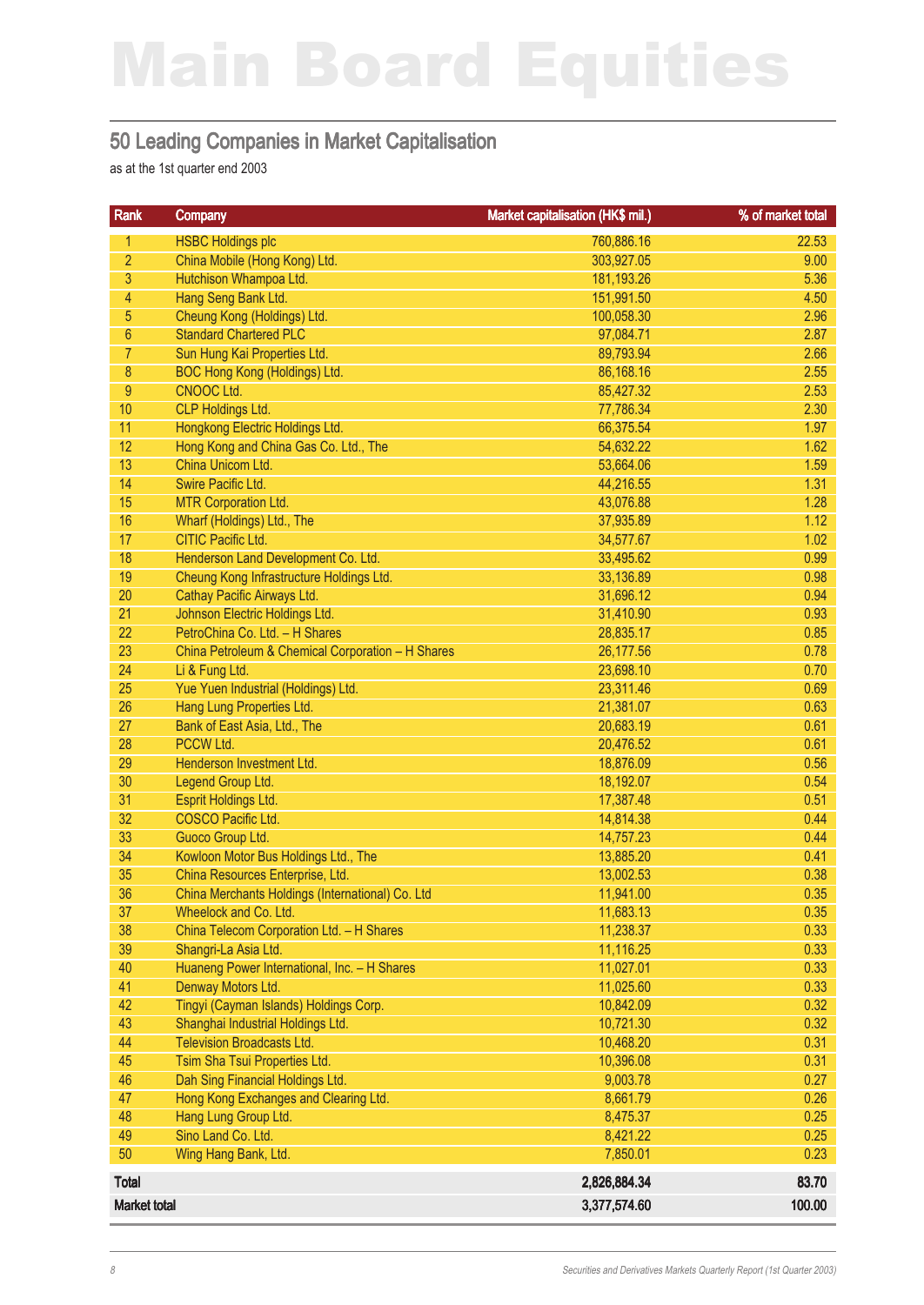### Short Selling (value)

|      |    | Short selling turnover (HK\$ mil.) | Equity turnover (HK\$ mil.) | % of equity total |
|------|----|------------------------------------|-----------------------------|-------------------|
| 2002 | Q1 | 15,978.00                          | 382,384.11                  | 4.18              |
|      | Q2 | 16.369.87                          | 438,842.15                  | 3.73              |
|      | Q3 | 21,936.90                          | 336,667.98                  | 6.52              |
|      | Q4 | 16,316.26                          | 313,391.02                  | 5.21              |
| 2003 | Q1 | 19,763.66                          | 331,796.46                  | 5.96              |

### Short Selling (share)

|      |                | Short selling turnover (Mil. shs) | Equity turnover (Mil. shs) | % of equity total |
|------|----------------|-----------------------------------|----------------------------|-------------------|
| 2002 | Q1             | 1,504.47                          | 268,156.70                 | 0.56              |
|      | Q2             | 1.552.77                          | 429,385,73                 | 0.36              |
|      | Q <sub>3</sub> | 1,377.98                          | 223,310.48                 | 0.62              |
|      | Q4             | 1.623.08                          | 146,543.65                 | 1.11              |
| 2003 | Q1             | 2.143.39                          | 154,624.02                 | 1.39              |

### New Listing Companies Statistics

|      |                | No. of newly listed companies | Funds raised (HK\$ mil.) |
|------|----------------|-------------------------------|--------------------------|
| 2002 | Q1             | 18                            | 1,447.59                 |
|      | Q <sub>2</sub> | 16                            | 2,087.84                 |
|      | Q <sub>3</sub> | 12                            | 22,617.96                |
|      | Q4             | 14                            | 18,820.22                |
| 2003 | Q1             | 9                             | 4,163.97                 |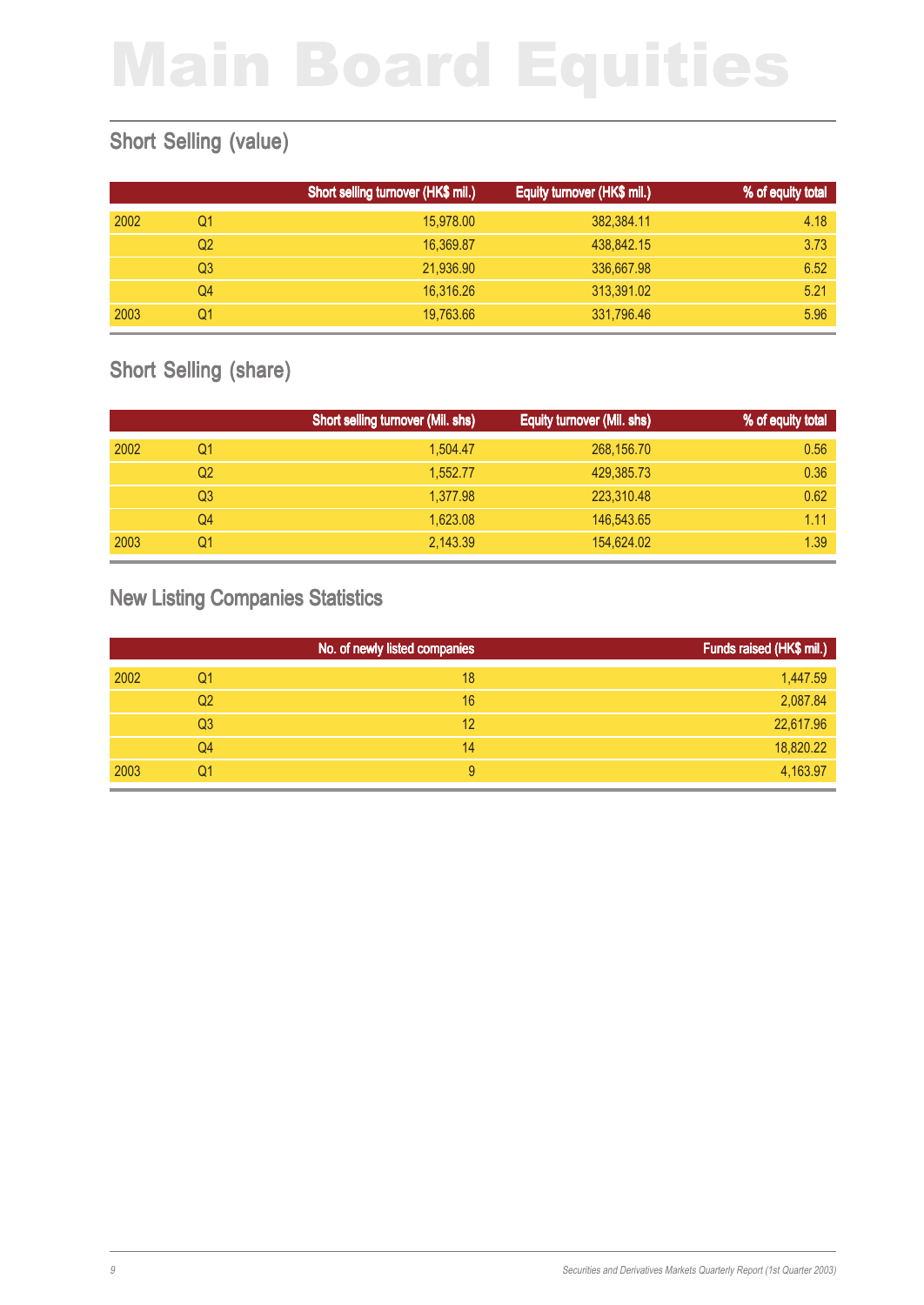#### Newly Listed Companies

for 1st quarter 2003

| Code         | <b>Company name</b>                   | <b>Listing date</b> | No. of issued shares | Funds raised (HK\$ mil.) |
|--------------|---------------------------------------|---------------------|----------------------|--------------------------|
| 02302        | <b>United Metals Holdings Ltd</b>     | 2003/01/06          | 220,000,000          | 51.15                    |
| 01195        | Sinotronics Holdings Ltd*             | 2003/01/20          | 402,625,000          |                          |
| 02330        | Techwayson Holdings Ltd*              | 2003/01/29          | 350,000,000          |                          |
| 01178        | Vitop Bioenergy Holdings Ltd*         | 2003/02/10          | 665,170,000          |                          |
| 00598        | Sinotrans Ltd - H Shares              | 2003/02/13          | 1,787,406,000        | 3,914.42                 |
| 02326        | <b>BEP International Holdings Ltd</b> | 2003/03/03          | 240,000,000          | 50.40                    |
| 02336        | Sunlink International Holdings Ltd    | 2003/03/03          | 400,000,000          | 50.00                    |
| 00264        | <b>Chanco International Group Ltd</b> | 2003/03/12          | 307.664.000          | 60.50                    |
| 01140        | Concepta Investments Ltd              | 2003/03/20          | 100.000.000          | 37.50                    |
| <b>Total</b> |                                       |                     |                      | 4,163.97                 |

\* Withdrawal of listing from GEM and transfer to Main Board as newly listed companies by way of introduction.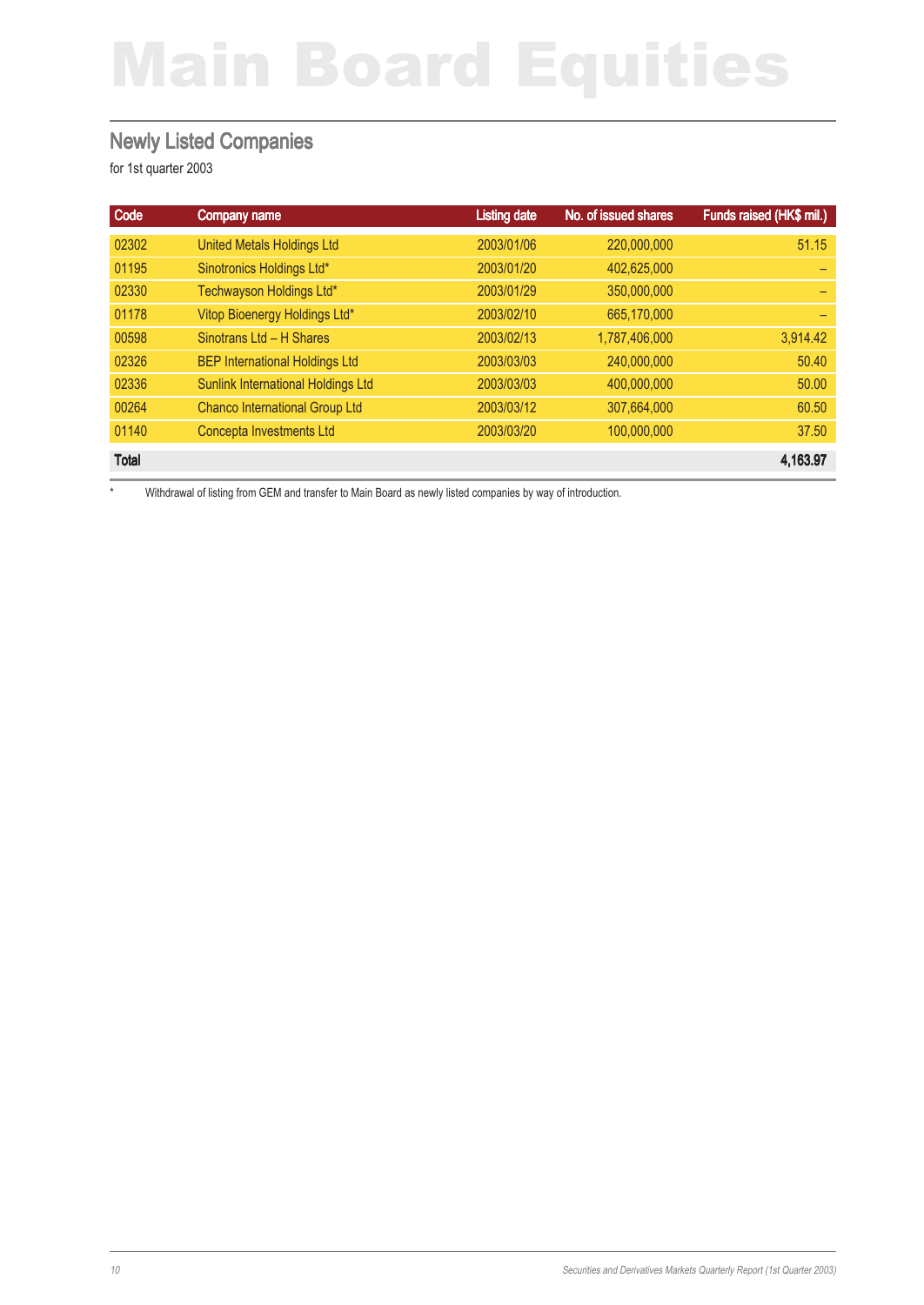#### Company Name Changes

for 1st quarter 2003

| Code  | Old name                            | New name                           | <b>Effective date</b> | <b>Adoption date</b> |
|-------|-------------------------------------|------------------------------------|-----------------------|----------------------|
| 00094 | <b>Omnitech Group Ltd</b>           | Omnicorp Ltd *                     | 2002/12/10            | 2003/01/03           |
| 00554 | SC Industrial Development Co Ltd    | <b>Wisdom Venture Holdings Ltd</b> | 2002/12/16            | 2003/01/06           |
| 01141 | Hung Fung Group Holdings Ltd        | <b>Xin Corporation Ltd</b>         | 2002/12/30            | 2003/01/14           |
| 01188 | <b>Compass Pacific Holdings Ltd</b> | Compass Pacific Holdings Ltd #     | 2003/01/28            | 2003/01/28           |
| 00659 | Pacific Ports Co Ltd                | <b>NWS Holdings Ltd</b>            | 2003/01/29            | 2003/02/07           |
| 01190 | Luen Cheong Tai International       | <b>Baker Group International</b>   | 2002/06/26            | 2003/02/14           |
|       | <b>Holdings Ltd</b>                 | <b>Holdings Ltd</b>                |                       |                      |

\* Change of English name only

# Change of Chinese name only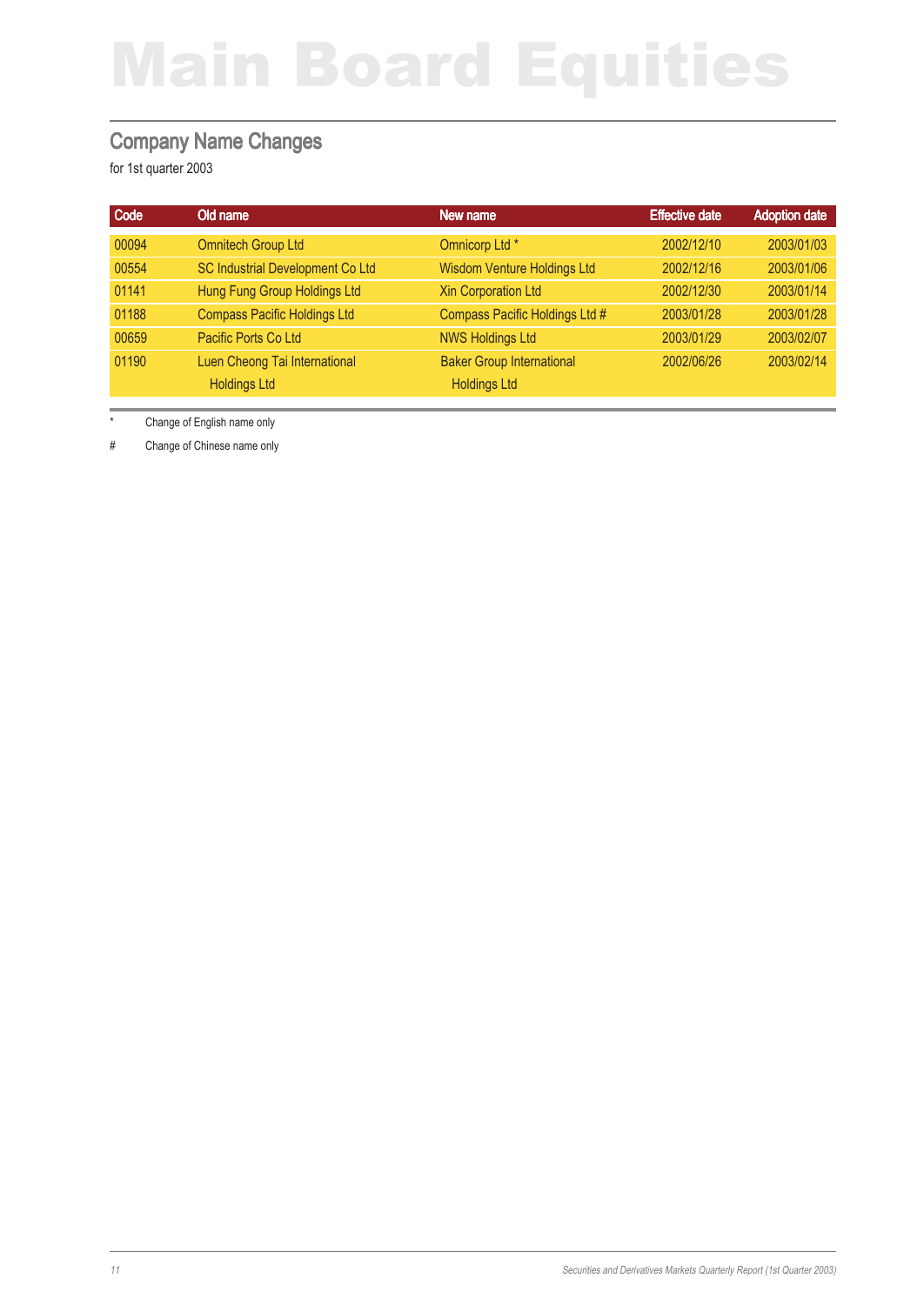#### Bonus Issues/Bonus Warrants

for 1st quarter 2003

| Code  | Company                           | Particulars'  | <b>Excolate</b> |
|-------|-----------------------------------|---------------|-----------------|
| 00188 | SW Kingsway Capital Holdings Ltd. | Bonus 2 for 1 | 2003/03/11      |

### Share Split/Consolidation

| Code  | Company                                         | <b>Particulars</b>      | <b>Effective date</b> |
|-------|-------------------------------------------------|-------------------------|-----------------------|
| 00008 | <b>PCCW Ltd</b>                                 | Consolidation 5 into 1  | 2003/01/08            |
| 00501 | <b>RNA Holdings Ltd</b>                         | Consolidation 10 into 1 | 2003/01/23            |
| 00428 | <b>Harmony Asset Ltd</b>                        | Consolidation 20 into 1 | 2003/01/24            |
| 00073 | Alpha General (Holdings) Ltd                    | Consolidation 20 into 1 | 2003/01/28            |
| 00659 | <b>NWS Holdings Ltd</b>                         | Consolidation 10 into 1 | 2003/02/10            |
| 04338 | <b>Microsoft Corporation</b>                    | Split 1 into 2          | 2003/02/19            |
| 00551 | Yue Yuen Industrial (Holdings) Ltd              | Split 1 into 2          | 2003/02/25            |
| 00318 | Kamboat Group Co Ltd                            | Consolidation 5 into 1  | 2003/03/12            |
| 00432 | Dong Fang Gas Holdings Ltd                      | Consolidation 40 into 1 | 2003/03/18            |
| 00275 | <b>Hanny Holdings Ltd</b>                       | Consolidation 40 into 1 | 2003/03/18            |
| 01131 | Kwong Hing International Holdings (Bermuda) Ltd | Consolidation 10 into 1 | 2003/03/19            |
| 00431 | <b>Greater China Holdings Ltd</b>               | Consolidation 50 into 1 | 2003/03/20            |
| 00296 | Emperor (China Concept) Investments Ltd         | Consolidation 10 into 1 | 2003/03/31            |
| 00163 | <b>Emperor International Holdings Ltd</b>       | Consolidation 10 into 1 | 2003/03/31            |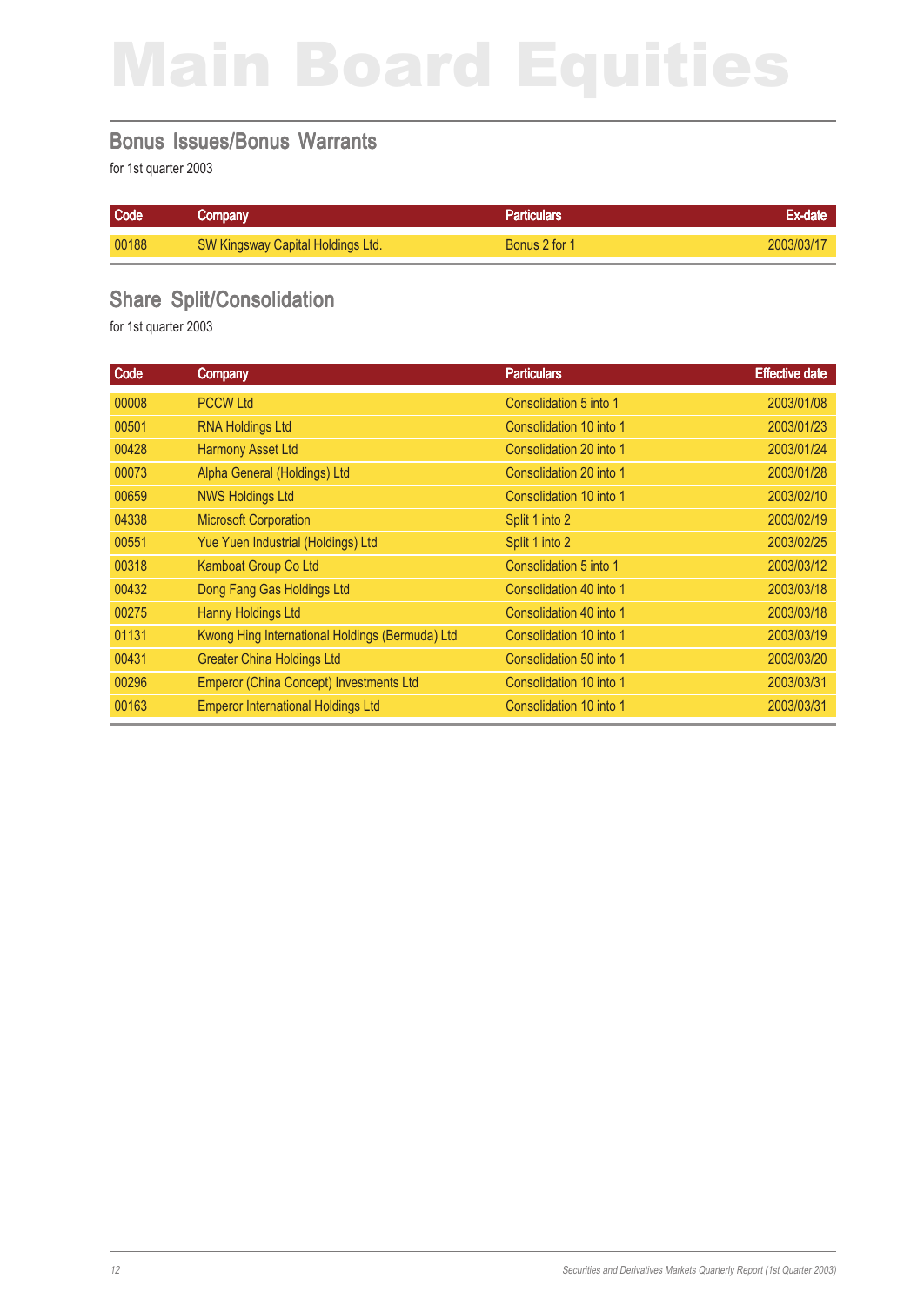#### Rights Issues & Open Offers

| <b>Month</b> | Code  | Company                       | <b>Ratio</b>               | Funds raised (HK\$ mil.) |
|--------------|-------|-------------------------------|----------------------------|--------------------------|
| Jan          | 00428 | <b>Harmony Asset Ltd</b>      | Rts 3 for 2 @\$0.02        | 29.23                    |
|              |       |                               |                            |                          |
|              | 00397 | <b>Starbow Holdings Ltd</b>   | Open offer 9 for 1 @\$0.01 | 40.30                    |
|              |       |                               |                            |                          |
| Feb          | 00622 | <b>Enerchina Holdings Ltd</b> | Rts 3 for 2 @\$0.02        | 108.97                   |
|              |       |                               |                            |                          |
| Mar          | 00131 | Cheuk Nang (Holdings) Ltd     | Rts 1 for 2 @\$0.011       | 26.67                    |
| <b>Total</b> |       |                               |                            | 205.17                   |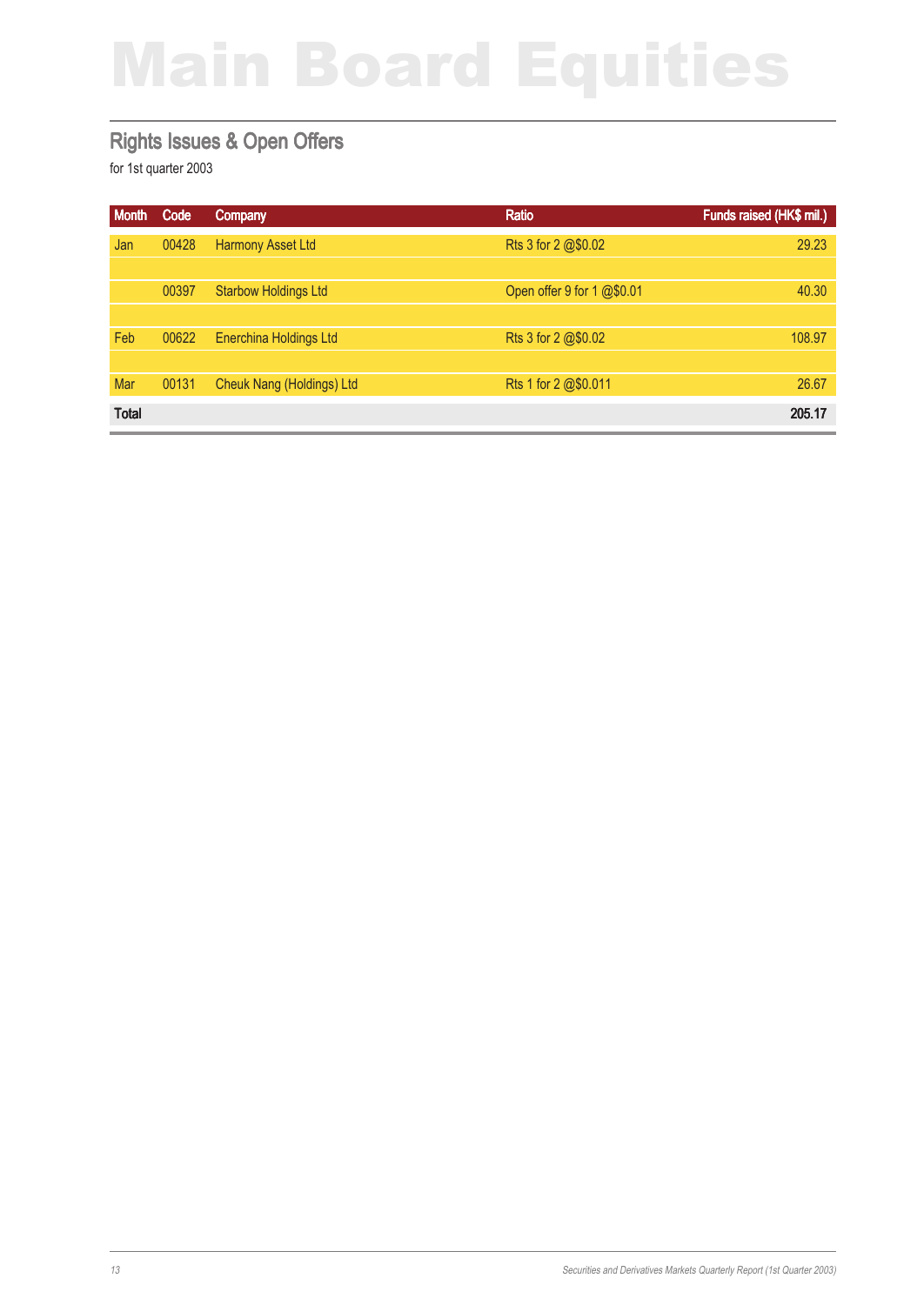### Placing\*

|              |       |                        | No. of            | <b>Placing price</b> | <b>Funds raised</b> |
|--------------|-------|------------------------|-------------------|----------------------|---------------------|
| <b>Month</b> | Code  | Company                | new shares placed | (HK\$)               | (HK\$ mil.)         |
| 2002         |       |                        |                   |                      |                     |
| Dec**        | 00059 | <b>RENREN HOLDINGS</b> | 307,586,193       | 0.031                | 9.54                |
|              | 00078 | <b>REGAL INT'L</b>     | 310,000,000       | 0.065                | 20.15               |
|              | 00109 | <b>DIGITAL WORLD</b>   | 23,600,000        | 0.180                | 4.25                |
|              | 00149 | <b>ROSEDALE HOTEL</b>  | 1,000,000,000     | 0.300                | 300.00              |
|              | 00193 | YOSHIYA INT'L          | 96,400,000        | 0.059                | 5.69                |
|              | 00401 | <b>401 HOLDINGS</b>    | 31,500,000        | 0.150                | 4.73                |
|              | 00430 | <b>ORIENTAL EXPL</b>   | 235,000,000       | 0.045                | 10.58               |
|              | 00491 | <b>TERABIT ACCESS</b>  | 1,550,000,000     | 0.011                | 17.05               |
|              | 00925 | PEAKTOP INT'L          | 102,323,000       | 0.200                | 20.46               |
|              | 00965 | <b>YUE FUNG INT'L</b>  | 1,300,000         | 0.800                | 1.04                |
| 2003         |       |                        |                   |                      |                     |
| Jan          | 00448 | <b>HANG TEN GROUP</b>  | 810,000,000       | 0.001                | 0.81                |
|              | 00497 | <b>CAPITAL STRAT</b>   | 250,000,000       | 0.105                | 26.25               |
|              | 00499 | <b>HYCOMM WIRELESS</b> | 200,000,000       | 0.130                | 26.00               |
|              | 00512 | <b>MAXX BIOSCIENCE</b> | 60,000,000        | 0.125                | 7.50                |
|              | 00605 | <b>KPI COMPANY</b>     | 112,818,000       | 0.100                | 11.28               |
|              | 00922 | <b>VISION TECH</b>     | 55,000,000        | 0.100                | 5.50                |
|              | 01215 | <b>GUO XIN GROUP</b>   | 624,000,000       | 0.100                | 62.40               |
| Feb          | 00070 | <b>MASSIVE RES</b>     | 200,000,000       | 0.030                | 6.00                |
|              | 00340 | <b>INNOMAXX BIOTEC</b> | 239,200,000       | 0.100                | 23.92               |
|              | 00433 | <b>SUN MAN TAI</b>     | 300,000,000       | 0.140                | 42.00               |
|              | 00433 | <b>SUN MAN TAI</b>     | 250,000,000       | 0.130                | 32.50               |
|              | 00758 | <b>HUDSON HOLDINGS</b> | 49,000,000        | 0.225                | 11.03               |
|              | 00771 | <b>AUTOMATED SYS</b>   | 2,000,000         | 1.130                | 2.26                |
| <b>Total</b> |       |                        |                   |                      | 650.92              |

\* Due to the reporting time-lag, placing figures for the quarter are provisional.

\*\* Supplementary information update for previous quarters.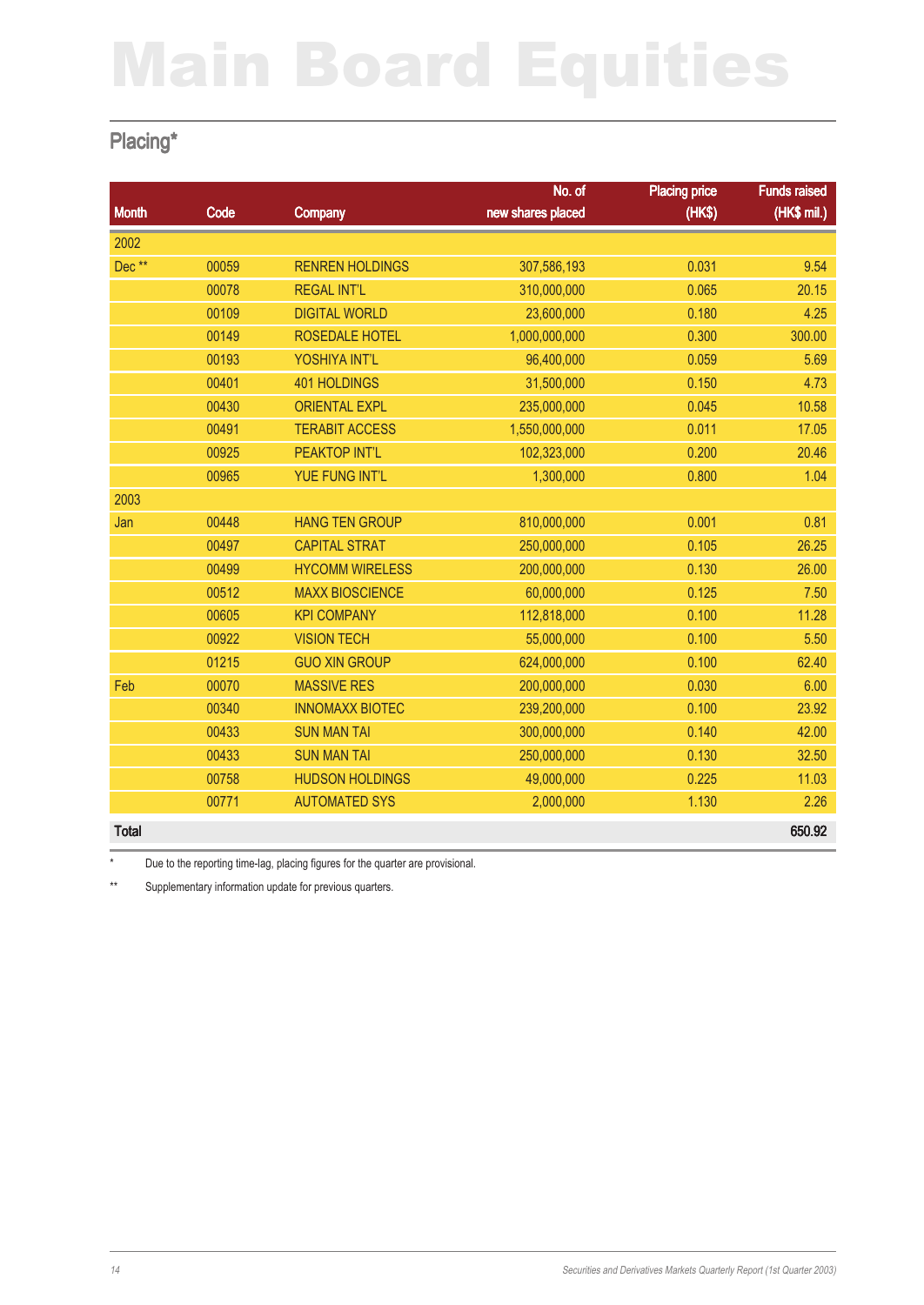#### Warrant Trading Statistics

|      |                | <b>Equity wts</b> | Derivative wts | <b>Total</b> |
|------|----------------|-------------------|----------------|--------------|
|      |                | HK\$ mil.         | HK\$ mil.      | HK\$ mil.    |
| 2002 | Q1             | 728.23            | 18,370.19      | 19,098.42    |
|      | Q <sub>2</sub> | 652.11            | 33,197.32      | 33,849.43    |
|      | Q <sub>3</sub> | 233.19            | 33,493.81      | 33,727.00    |
|      | Q <sub>4</sub> | 131.62            | 27,715.65      | 27,847.27    |
| 2003 | Q1             | 125.01            | 30,844.48      | 30,969.49    |

#### Warrant Market Value

|      |                |               | <b>Equity wts</b> | Derivative wts |           |           | <b>Total</b> |
|------|----------------|---------------|-------------------|----------------|-----------|-----------|--------------|
|      |                | <b>Number</b> | HK\$ mil.         | <b>Number</b>  | HK\$ mil. | Total no. | HK\$ mil.    |
| 2002 | Q1             | 69            | 2,723.24          | 286            | 21,532.65 | 355       | 24,255.89    |
|      | Q2             | 71            | 2.694.67          | 386            | 23,346.15 | 457       | 26,040.82    |
|      | Q <sub>3</sub> | 71            | 1.492.10          | 375            | 23.812.14 | 446       | 25,304.24    |
|      | Q4             | 67            | 1.081.99          | 347            | 18.298.73 | 414       | 19,380.72    |
| 2003 | Q1             | 59            | 1.051.61          | 313            | 15.224.84 | 372       | 16,276.44    |

#### New Listing Statistics – Warrants

|      |                | No. of newly listed | No. of newly listed | <b>Amount raised</b> |
|------|----------------|---------------------|---------------------|----------------------|
|      |                | equity wts          | derivative wts      | (HK\$ mil.)          |
| 2002 | Q1             | 6                   | 281                 | 26,179.39            |
|      | Q <sub>2</sub> | 12                  | 104                 | 10,564.33            |
|      | Q <sub>3</sub> | 8                   | 142                 | 14,646.31            |
|      | Q4             |                     | 117                 | 10,877.89            |
| 2003 | Q1             |                     | 111                 | 8,949.49             |

#### Newly Listed Equity Warrants

|              |                                                | <b>Initial issued</b> |                     |               | <b>Amount raised</b>                                   |
|--------------|------------------------------------------------|-----------------------|---------------------|---------------|--------------------------------------------------------|
| Code         | <b>Equity warrants</b>                         | amount (HK\$)         | <b>Listing date</b> | <b>Expiry</b> | $\mathcal{N}(\mathsf{HK\$}\mathsf{mil.})^{\mathsf{t}}$ |
| 01134        | Champion Technology Holdings Ltd Warrants 2004 | 140.737.577           | 2003/01/10          | 2004/01/12    |                                                        |
| <b>Total</b> |                                                |                       |                     |               |                                                        |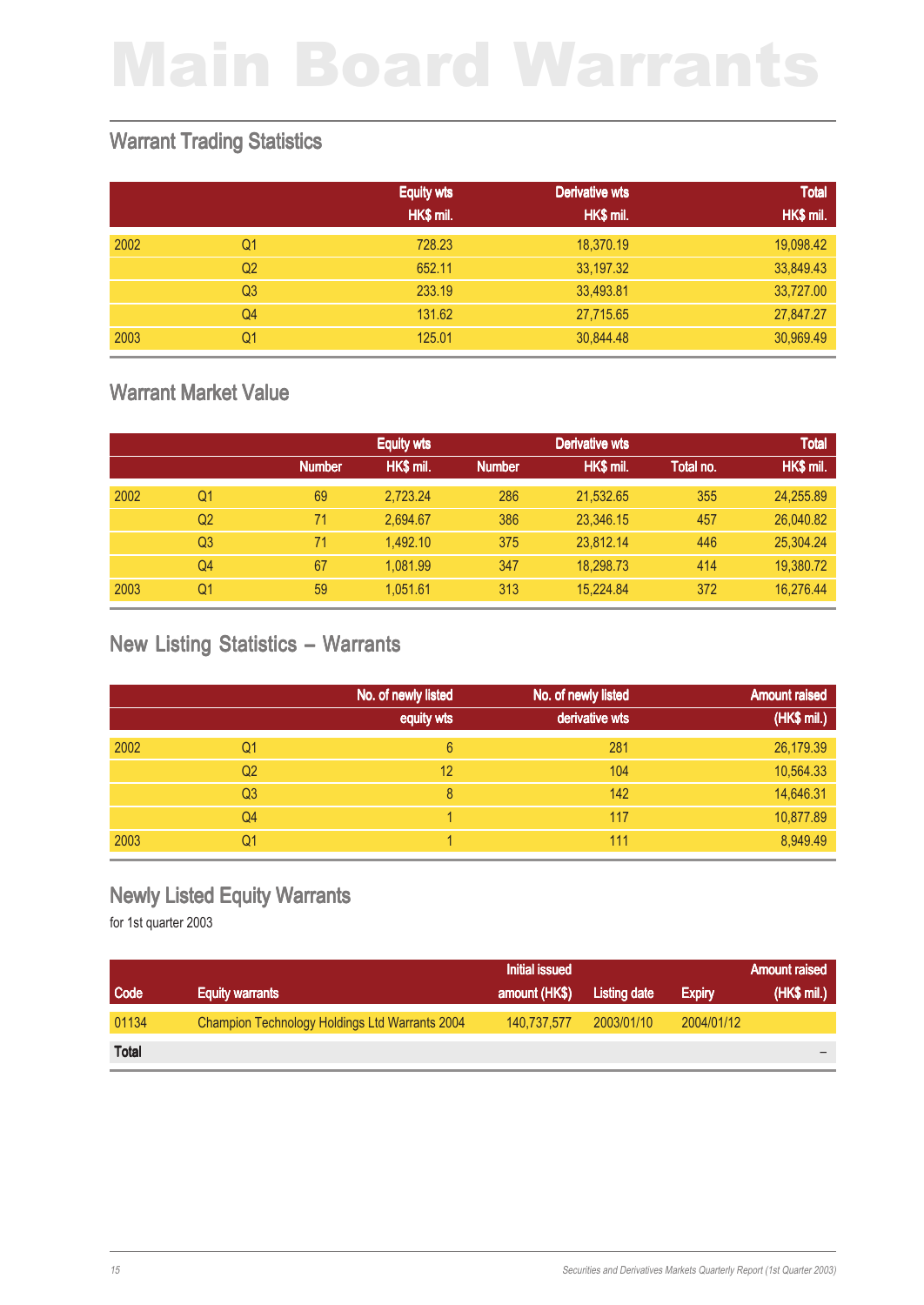#### Newly Listed Derivative Warrants

|        |                                                                                 | No. of issue |                     | <b>Amount raised</b> |             |
|--------|---------------------------------------------------------------------------------|--------------|---------------------|----------------------|-------------|
| Code   | <b>Derivative warrants</b>                                                      | (units)      | <b>Listing date</b> | <b>Expiry</b>        | (HK\$ mil.) |
| 09677  | Credit Lyonnais F P (G) Ltd - HSBC European Warrants Jul 2003                   | 135,000,000  | 2003/01/02          | 2003/07/02           | 97.20       |
| 09678  | KBC Fin Products Int'l Ltd - HWL European Put Warrants Jul 2003                 | 128,000,000  | 2003/01/03          | 2003/07/03           | 85.25       |
| 09390# | KBC Fin Products Int'l Ltd - HSI European (Locked-in Return) Wts Dec 2003       | 800,000,000  | 2003/01/03          | 2003/12/30           | 59.20       |
| 09679  | BNP Paribas Arbit Issu B.V. - HSI European Warrants Jul 2003                    | 200,000,000  | 2003/01/09          | 2003/07/30           | 50.00       |
| 09680  | Credit Lyonnais F P (G) Ltd - Cheung Kong European Warrants Jul 2003            | 120,000,000  | 2003/01/10          | 2003/07/10           | 99.60       |
| 09681  | SGA Societe Generale Acceptance N.V. - DJIA European Warrants Sep 2003          | 200,000,000  | 2003/01/13          | 2003/09/18           | 50.00       |
| 09682  | SGA Societe Generale Acceptance N.V. - Cheung Kong European Warrants Jul 2003   | 227,000,000  | 2003/01/13          | 2003/07/14           | 99.88       |
| 09683  | SGA Societe Generale Acceptance N.V. - Hutchison European Warrants Jul 2003     | 277,000,000  | 2003/01/13          | 2003/07/14           | 99.72       |
| 09684  | SGA Societe Generale Acceptance N.V. - USD/JPY European Warrants Sep 2003       | 200,000,000  | 2003/01/13          | 2003/09/29           | 50.00       |
| 09685  | SGA Societe Generale Acceptance N.V. - DJIA European Put Warrants Sep 2003      | 192,000,000  | 2003/01/13          | 2003/09/18           | 49.92       |
| 09556# | SGA Societe Generale Acceptance N.V. - HSI European Put Warrants Mar 2003       | 200,000,000  | 2003/01/14          | 2003/03/28           | 23.60       |
| 09687  | Credit Suisse First Boston - Henderson Inv European Warrants Jul 2003           | 200,000,000  | 2003/01/20          | 2003/07/28           | 111.40      |
| 09686  | Credit Suisse First Boston - China Telecom European Warrants Jan 2004           | 400,000,000  | 2003/01/20          | 2004/01/12           | 113.20      |
| 09688  | Credit Suisse First Boston - KOSPI 200 Index European Warrants Dec 2003         | 350,000,000  | 2003/01/20          | 2003/12/18           | 114.80      |
| 09691  | SGA Societe Generale Acceptance N.V. - COSCO Pac European Warrants Jul 2003     | 55,500,000   | 2003/01/21          | 2003/07/21           | 49.95       |
| 09692  | SGA Societe Generale Acceptance N.V. - Sinopec European Warrants Dec 2003       | 200,000,000  | 2003/01/21          | 2003/12/30           | 50.00       |
| 09693  | SGA Societe Generale Acceptance N.V. - China Telecom European Warrants Nov 2003 | 200,000,000  | 2003/01/21          | 2003/11/28           | 50.00       |
| 09690  | BNP Paribas Arbit Issu B.V. - HSI European Warrants Sep 2003                    | 200,000,000  | 2003/01/21          | 2003/09/29           | 50.90       |
| 09689  | BNP Paribas Arbit Issu B.V. - HSI European Warrants Jul 2003                    | 200,000,000  | 2003/01/21          | 2003/07/30           | 50.46       |
| 09696  | KBC Fin Products Int'l Ltd - China Telecom European Warrants Nov 2003           | 268,000,000  | 2003/01/22          | 2003/11/03           | 75.04       |
| 09694  | Fortis Bank S.A./N.V. - China Mobile European Warrants Sep 2003                 | 250,000,000  | 2003/01/22          | 2003/09/03           | 62.50       |
| 09695  | Fortis Bank S.A./N.V. - HSBC European Put Warrants Aug 2003                     | 50,000,000   | 2003/01/22          | 2003/08/08           | 18.00       |
| 09697  | Credit Lyonnais F P (G) Ltd - China Telecom European Warrants Oct 2003          | 300,000,000  | 2003/01/23          | 2003/10/27           | 81.00       |
| 09698  | KBC Fin Products Int'l Ltd - HSI European Put Warrants Jul 2003                 | 400,000,000  | 2003/01/23          | 2003/07/30           | 100.00      |
| 09700  | Fortis Bank S.A./N.V. - Cheung Kong European Warrants Oct 2003                  | 100,000,000  | 2003/01/23          | 2003/10/03           | 80.00       |
| 09699  | KBC Fin Products Int'l Ltd - SHK Ppt European Put Warrants Jul 2003             | 108,000,000  | 2003/01/24          | 2003/07/24           | 69.77       |
| 09701  | Credit Suisse First Boston - Denway Motors European Warrants Nov 2003           | 200,000,000  | 2003/01/28          | 2003/11/28           | 114.80      |
| 09703  | Credit Suisse First Boston – Zhejiang Expressway European Warrants Oct 2003     | 280,000,000  | 2003/01/28          | 2003/10/28           | 124.60      |
| 09702  | Credit Suisse First Boston - Giordano European Warrants Jan 2004                | 200,000,000  | 2003/01/28          | 2004/01/28           | 116.40      |
| 09704  | J P Morgan Int'l Der. Ltd - HSBC European Warrants Jul 2003                     | 245,000,000  | 2003/01/29          | 2003/07/28           | 98.49       |
| 09705  | J P Morgan Int'l Der. Ltd - Johnson Electric European Warrants Dec 2003         | 396,000,000  | 2003/01/29          | 2003/12/22           | 99.40       |
| 09708  | J P Morgan Int'l Der. Ltd - HSBC European Put Warrants Jul 2003                 | 195,000,000  | 2003/01/29          | 2003/07/28           | 99.26       |
| 09706  | SGA Societe Generale Acceptance N.V. - China Mobile European Warrants Aug 2003  | 400,000,000  | 2003/01/29          | 2003/08/28           | 100.00      |
| 09707  | SGA Societe Generale Acceptance N.V. - HSBC European Warrants Jul 2003          | 169,000,000  | 2003/01/29          | 2003/07/30           | 99.71       |
| 09709  | SGA Societe Generale Acceptance N.V. - PCCW European Put Warrants Jul 2003      | 56,800,000   | 2003/01/29          | 2003/07/30           | 49.98       |
| 09710  | SGA Societe Generale Acceptance N.V. - SHK Ppt European Warrants Jul 2003       | 128,000,000  | 2003/01/29          | 2003/07/30           | 49.92       |
| 09391# | KBC Fin Products Int'l Ltd - HSBC European (Locked-in Return) Wts Jan 2004      | 220,000,000  | 2003/01/30          | 2004/01/02           | 84.70       |
| 09711  | SGA Societe Generale Acceptance N.V. - HSI European Warrants Jul 2003           | 210,000,000  | 2003/01/30          | 2003/07/30           | 52.50       |
| 09712  | SGA Societe Generale Acceptance N.V. - HSI European Put Warrants Jul 2003       | 400,000,000  | 2003/01/30          | 2003/07/30           | 100.00      |
| 09713  | SGA Societe Generale Acceptance N.V. - Hutchison European Put Warrants Jul 2003 | 78,000,000   | 2003/01/30          | 2003/07/30           | 49.92       |
| 09715  | SGA Societe Generale Acceptance N.V. - HSI European Put Warrants Jul 2003       | 399,000,000  | 2003/01/30          | 2003/07/30           | 99.75       |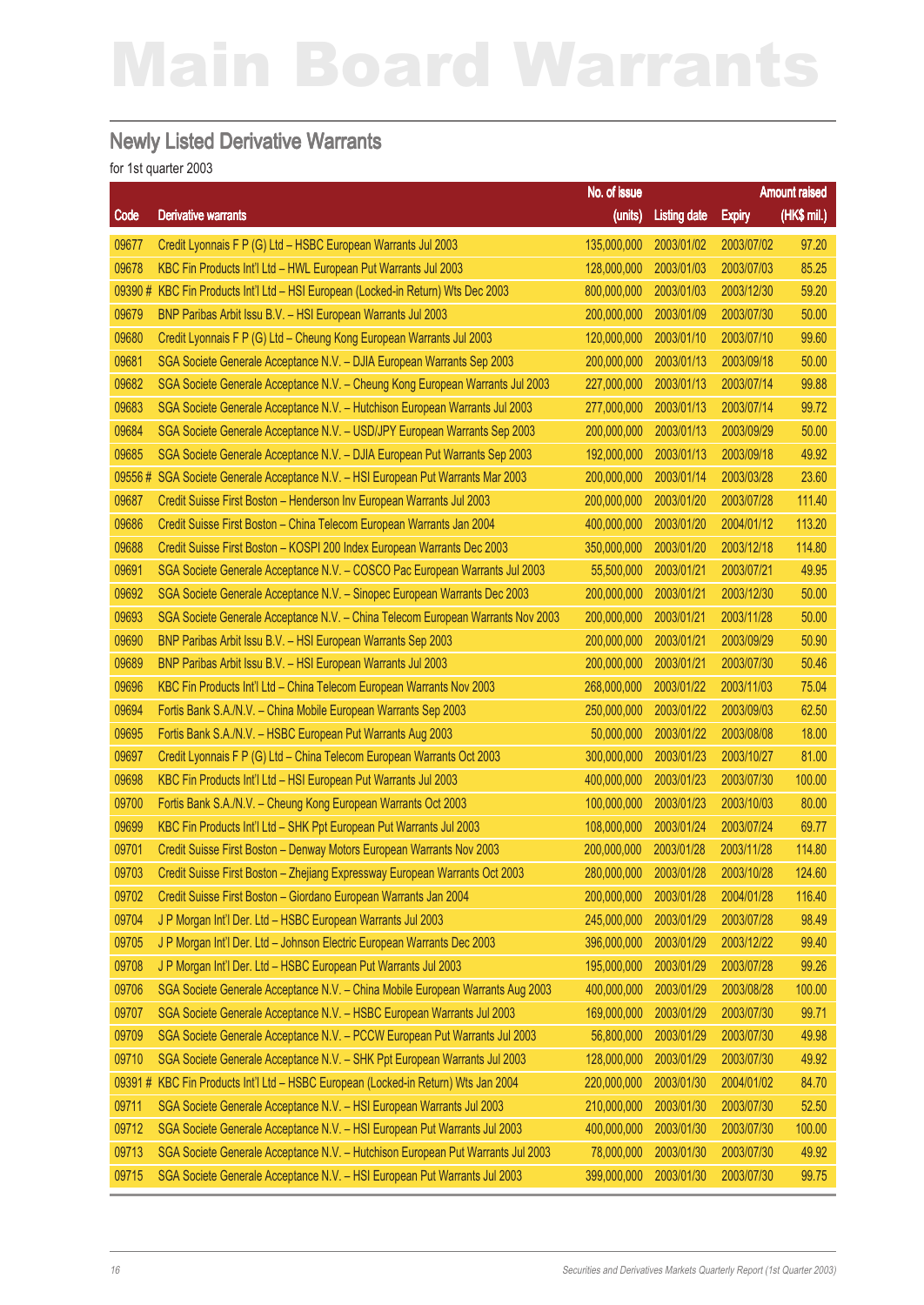|        |                                                                                       | No. of issue           |                     |               | Amount raised |
|--------|---------------------------------------------------------------------------------------|------------------------|---------------------|---------------|---------------|
| Code   | <b>Derivative warrants</b>                                                            | (units)                | <b>Listing date</b> | <b>Expiry</b> | $(HKS$ mil.)  |
| 09714  | Fortis Bank S.A./N.V. - Cheung Kong European Put Warrants Aug 2003                    | 100,000,000            | 2003/02/04          | 2003/08/04    | 51.50         |
| 09716  | KBC Fin Products Int'l Ltd - Cheung Kong European Capped Warrants Nov 2003            | 188,000,000            | 2003/02/04          | 2003/11/05    | 76.33         |
| 09717  | KBC Fin Products Int'l Ltd - China Mobile European Capped Warrants Nov 2003           | 308,000,000            | 2003/02/04          | 2003/11/05    | 77.00         |
| 09718  | KBC Fin Products Int'l Ltd - HSBC European Capped Warrants Nov 2003                   | 188,000,000            | 2003/02/04          | 2003/11/05    | 94.00         |
| 09719  | KBC Fin Products Int'l Ltd - Hutchison European Capped Warrants Nov 2003              | 208,000,000            | 2003/02/04          | 2003/11/05    | 81.54         |
| 09720  | KBC Fin Products Int'l Ltd - SHK Ppt European Capped Warrants Nov 2003                | 208,000,000            | 2003/02/04          | 2003/11/05    | 84.86         |
| 09721  | BNP Paribas Arbit Issu B.V. - China Resources Ent European Warrants Oct 2003          | 20,000,000             | 2003/02/05          | 2003/10/30    | 13.80         |
| 09722  | Macquarie Bank Ltd - HSI European Put Warrants Sep 2003                               | 588,000,000            | 2003/02/06          | 2003/09/29    | 153.82        |
| 09723  | KBC Fin Products Int'l Ltd - HSI European Warrants Aug 2003                           | 400,000,000            | 2003/02/06          | 2003/08/06    | 100.00        |
| 09724  | Macquarie Bank Ltd - HSBC European Put Warrants Sep 2003                              | 188,000,000            | 2003/02/07          | 2003/09/29    | 122.76        |
| 09725  | Credit Lyonnais F P (G) Ltd - HSBC European Warrants Aug 2003                         | 150,000,000            | 2003/02/07          | 2003/08/07    | 90.00         |
| 09726  | KBC Fin Products Int'l Ltd - HSBC European Warrants Aug 2003                          | 138,000,000            | 2003/02/11          | 2003/08/11    | 84.18         |
| 09727  | KBC Fin Products Int'l Ltd - China Mobile European Put Warrants Aug 2003              | 400,000,000            | 2003/02/12          | 2003/08/12    | 100.00        |
| 09728  | Macquarie Bank Ltd - Huaneng European Warrants Sep 2003                               | 118,000,000            | 2003/02/12          | 2003/09/19    | 107.38        |
| 09729  | KBC Fin Products Int'l Ltd - HSBC European Capped Put Warrants Aug 2003               | 208,000,000            | 2003/02/13          | 2003/08/13    | 76.54         |
| 09730  | KBC Fin Products Int'l Ltd - SHK Ppt European Capped Put Warrants Aug 2003            | 208,000,000            | 2003/02/13          | 2003/08/13    | 68.64         |
| 09731  | Macquarie Bank Ltd - Johnson Electric European Warrants Aug 2003                      | 66,000,000             | 2003/02/13          | 2003/08/28    | 97.48         |
| 09663# | Macquarie Bank Ltd - HSI European Warrants Jun 2003                                   | 488,000,000            | 2003/02/13          | 2003/06/27    | 46.85         |
| 09732  | BNP Paribas Arbit Issu B.V. - HSBC European Warrants Nov 2003                         | 60,000,000             | 2003/02/14          | 2003/11/10    | 46.20         |
| 09733  | BNP Paribas Arbit Issu B.V. - HSI European Put Warrants Nov 2003                      | 300,000,000            | 2003/02/18          | 2003/11/27    | 76.50         |
| 09734  | Morgan Stanley - HSI European Put Warrants Aug 2003                                   | 390,000,000            | 2003/02/21          | 2003/08/28    | 97.89         |
| 09735  | Morgan Stanley - HSI European Put Warrants Sep 2003                                   | 390,000,000            | 2003/02/21          | 2003/09/29    | 97.89         |
| 09736  | Morgan Stanley - HSI European Put Warrants Oct 2003                                   | 390,000,000            | 2003/02/21          | 2003/10/30    | 97.89         |
| 09737  | SGA Societe Generale Acceptance N.V. - CNOOC European Warrants Aug 2003               | 47,600,000             | 2003/02/21          | 2003/08/21    | 49.98         |
| 09738  | SGA Societe Generale Acceptance N.V. - Huaneng Power European Warrants Aug 2003       | 65,800,000             | 2003/02/21          | 2003/08/21    | 50.01         |
| 09739  | Macquarie Bank Ltd - Cheung Kong European Warrants Sep 2003                           | 198,000,000            | 2003/02/24          | 2003/09/18    | 80.19         |
| 09740  | Macquarie Bank Ltd - SHK Ppt European Warrants Oct 2003                               | 118,000,000            | 2003/02/24          | 2003/10/24    | 59.59         |
| 09743  | Macquarie Bank Ltd - Cheung Kong European Put Warrants Sep 2003                       | 198,000,000 2003/02/24 |                     | 2003/09/18    | 87.12         |
| 09741  | SGA Societe Generale Acceptance N.V. - Cheung Kong European Put Warrants Aug 2003     | 102,000,000            | 2003/02/24          | 2003/08/25    | 49.98         |
| 09742  | SGA Societe Generale Acceptance N.V. - HSBC European Put Warrants Aug 2003            | 84,700,000             | 2003/02/24          | 2003/08/25    | 49.97         |
| 09744  | KBC Fin Products Int'l Ltd - Cheung Kong European Put Warrants Aug 2003               | 168,000,000            | 2003/02/24          | 2003/08/25    | 77.62         |
| 09745  | KBC Fin Products Int'l Ltd - HSI European Put Warrants Aug 2003                       | 400,000,000            | 2003/02/24          | 2003/08/28    | 100.00        |
| 09746  | SGA Societe Generale Acceptance N.V. - Denway European Warrants Nov 2003              | 105,000,000            | 2003/02/25          | 2003/11/03    | 50.40         |
| 09747  | SGA Societe Generale Acceptance N.V. - DJIA European Warrants Sep 2003                | 205,000,000            | 2003/02/25          | 2003/09/18    | 51.25         |
| 09748  | SGA Societe Generale Acceptance N.V. - Zhejiang Expressway European Warrants Nov 2003 | 114,000,000            | 2003/02/25          | 2003/11/03    | 50.16         |
| 09749  | SGA Societe Generale Acceptance N.V. - HSI European Warrants Aug 2003 A               | 200,000,000            | 2003/02/27          | 2003/08/23    | 50.00         |
| 09750  | SGA Societe Generale Acceptance N.V. - HSI European Warrants Aug 2003 B               | 200,000,000            | 2003/02/27          | 2003/08/28    | 50.00         |
| 09753  | SGA Societe Generale Acceptance N.V. - HSI European Put Warrants Aug 2003             | 400,000,000            | 2003/02/27          | 2003/08/28    | 100.00        |
| 09587# | KBC Fin Products Int'l Ltd - HSI European Put Warrants May 2003                       | 400,000,000            | 2003/02/27          | 2003/05/05    | 69.60         |
| 09752  | KBC Fin Products Int'l Ltd - Hutchison European Put Warrants Aug 2003                 | 208,000,000            | 2003/02/28          | 2003/08/28    | 78.62         |
| 09571  | Credit Lyonnais F P (G) Ltd - HSI European Spread Put Warrants Aug 2003               | 400,000,000            | 2003/02/28          | 2003/08/28    | 100.00        |
| 09754  | BNP Paribas Arbit Issu B.V. - China Mobile European Warrants Sep 2003                 | 170,000,000            | 2003/03/03          | 2003/09/26    | 55.42         |
| 09758  | BNP Paribas Arbit Issu B.V. - China Mobile European Put Warrants Dec 2003             | 170,000,000            | 2003/03/03          | 2003/12/08    | 65.11         |
| 09757  | Credit Suisse First Boston - Hutchison European Warrants Mar 2004                     | 200,000,000            | 2003/03/03          | 2004/03/10    | 100.00        |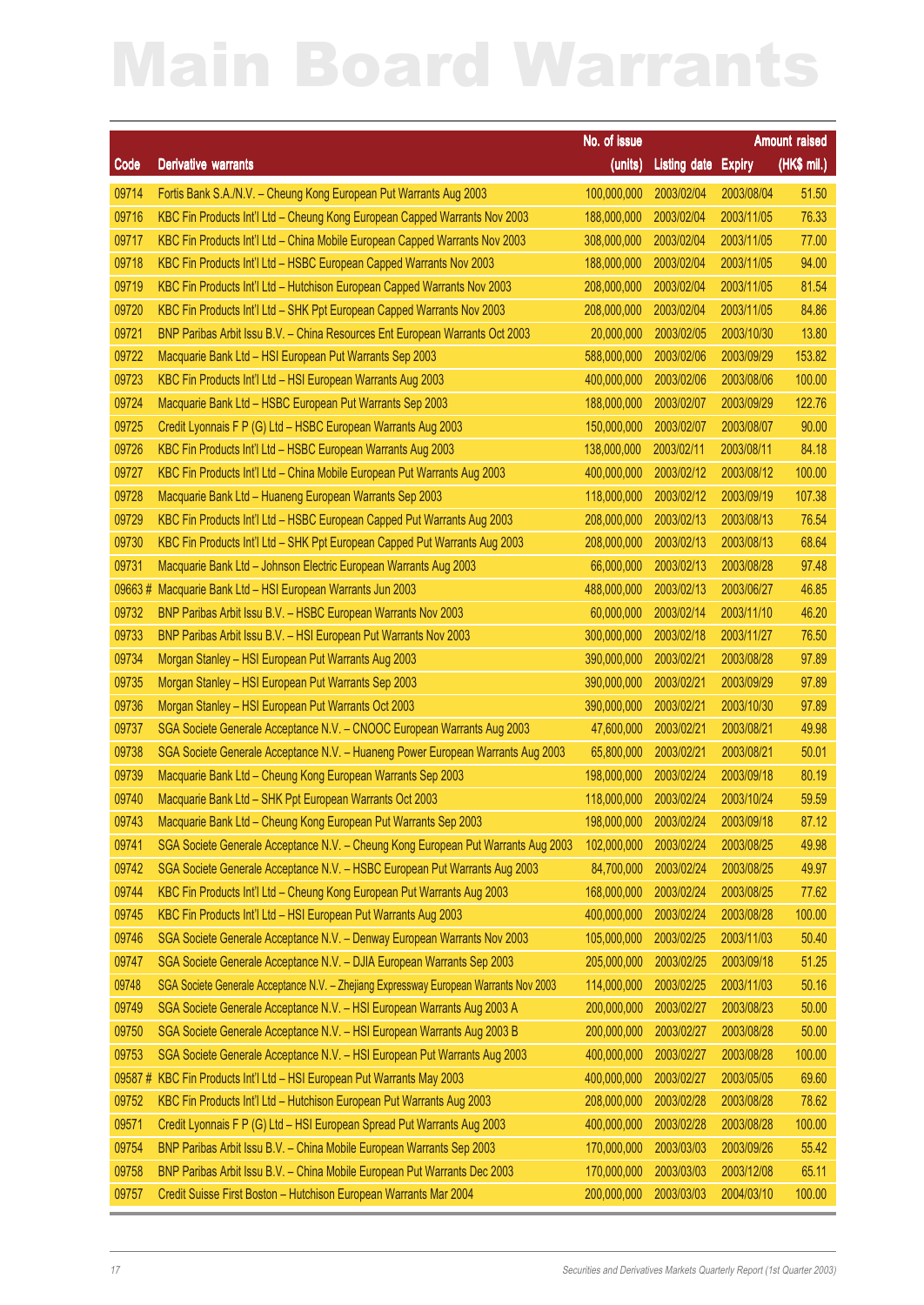|        |                                                                                    | No. of issue           |                     |               | Amount raised |
|--------|------------------------------------------------------------------------------------|------------------------|---------------------|---------------|---------------|
| Code   | <b>Derivative warrants</b>                                                         | (units)                | <b>Listing date</b> | <b>Expiry</b> | (HK\$ mil.)   |
| 09756  | Credit Suisse First Boston - Cheung Kong European Warrants Mar 2004                | 200,000,000            | 2003/03/03          | 2004/03/18    | 107.60        |
| 09755  | Macquarie Bank Ltd - China Mobile European Put Warrants Jan 2004                   | 389,000,000            | 2003/03/03          | 2004/01/26    | 101.14        |
| 09759  | KBC Fin Products Int'l Ltd - China Mobile European (Locked-in Return) Wts Oct 2004 | 288,000,000            | 2003/03/04          | 2004/10/04    | 77.76         |
| 09760  | KBC Fin Products Int'l Ltd - HSI European (Locked-in Return) Wts Sep 2004          | 388,000,000            | 2003/03/04          | 2004/09/29    | 98.55         |
| 09761  | KBC Fin Products Int'l Ltd - HSBC European (Locked-in Return) Wts Oct 2004         | 148,000,000            | 2003/03/04          | 2004/10/04    | 97.68         |
| 09762  | KBC Fin Products Int'l Ltd - PCCW European (Locked-in Return) Wts Oct 2004         | 68,000,000             | 2003/03/04          | 2004/10/04    | 63.92         |
| 09392# | KBC Fin Products Int'l Ltd - Hutchison European (Locked-in Return) Wts Jan 2004    | 600,000,000            | 2003/03/04          | 2004/01/02    | 51.60         |
| 09764  | SGA Societe Generale Acceptance N.V. - Cheung Kong European Warrants Sep 2003      | 238,000,000            | 2003/03/05          | 2003/09/08    | 99.96         |
| 09765  | SGA Societe Generale Acceptance N.V. - Hutchison European Warrants Sep 2003        | 294,000,000            | 2003/03/05          | 2003/09/08    | 99.96         |
| 09766  | SGA Societe Generale Acceptance N.V. - PCCW European Warrants Nov 2003             | 64,000,000             | 2003/03/05          | 2003/11/10    | 49.92         |
| 09763  | BNP Paribas Arbit Issu B.V. - HSBC European Warrants Sep 2003                      | 80,000,000             | 2003/03/05          | 2003/09/26    | 20.56         |
| 09767  | Macquarie Bank Ltd - HSI European Warrants Sep 2003                                | 588,000,000            | 2003/03/10          | 2003/09/29    | 147.00        |
| 09768  | SGA Societe Generale Acceptance N.V. - China Mobile European Warrants Sep 2003     | 400,000,000            | 2003/03/12          | 2003/09/29    | 100.00        |
| 09769  | Macquarie Bank Ltd - HS Freefloat Mainland 25 European Warrants Nov 2003           | 388,000,000            | 2003/03/12          | 2003/11/24    | 97.39         |
| 09772  | SGA Societe Generale Acceptance N.V. - China Mobile European Put Warrants Sep 2003 | 400,000,000            | 2003/03/12          | 2003/09/15    | 100.00        |
| 09770  | BNP Paribas Arbit Issu B.V. - China Mobile European Warrants Sep 2003              | 150,000,000            | 2003/03/13          | 2003/09/29    | 38.40         |
| 09771  | BNP Paribas Arbit Issu B.V. - HSI European Spread Warrants Dec 2003                | 100,000,000            | 2003/03/17          | 2003/12/30    | 25.00         |
| 09773  | Credit Lyonnais F P (G) Ltd - China Mobile European Warrants Sep 2003              | 400,000,000            | 2003/03/17          | 2003/09/26    | 100.00        |
| 09389# | KBC Fin Products Int'l Ltd - China Mobile European (Locked-in Return) Wts Jan 2004 | 600,000,000            | 2003/03/17          | 2004/01/02    | 14.40         |
| 09774  | KBC Fin Products Int'l Ltd - China Mobile European Warrants Sep 2003               | 288,000,000            | 2003/03/18          | 2003/09/29    | 72.00         |
| 09775  | Macquarie Bank Ltd - HSI European Put Warrants Sep 2003                            | 588,000,000            | 2003/03/21          | 2003/09/29    | 147.59        |
| 09776  | SGA Societe Generale Acceptance N.V. - HSI European Digital Call Warrants Sep 2003 | 80,000,000             | 2003/03/24          | 2003/09/29    | 20.00         |
| 09777  | SGA Societe Generale Acceptance N.V. - HSI European Digital Call Warrants Dec 2003 | 80,000,000             | 2003/03/24          | 2003/12/30    | 20.00         |
| 09778  | SGA Societe Generale Acceptance N.V. - HSI European Digital Call Warrants Mar 2004 | 80,000,000             | 2003/03/24          | 2004/03/30    | 20.00         |
| 09780  | SGA Societe Generale Acceptance N.V. - HSI European Digital Put Warrants Sep 2003  | 80,000,000             | 2003/03/24          | 2003/09/29    | 20.00         |
| 09779  | SGA Societe Generale Acceptance N.V. - SHK Ppt European Warrants Sep 2003          | 109,000,000            | 2003/03/26          | 2003/09/29    | 50.14         |
| 09783  | SGA Societe Generale Acceptance N.V. - SHK Ppt European Put Warrants Sep 2003      | 128,000,000            | 2003/03/26          | 2003/09/26    | 49.92         |
| 09784  | Credit Lyonnais F P (G) Ltd - HSI European Warrants Sep 2003                       | 400,000,000 2003/03/28 |                     | 2003/09/29    | 100.00        |
| 09781  | SGA Societe Generale Acceptance N.V. - HSI European Warrants Sep 2003              | 200,000,000            | 2003/03/28          | 2003/09/29    | 50.00         |
| 09782  | SGA Societe Generale Acceptance N.V. - HSI European Put Warrants Sep 2003          | 200,000,000            | 2003/03/28          | 2003/09/29    | 50.00         |
| 09785  | Macquarie Bank Ltd - HSI European Warrants Sep 2003                                | 588,000,000            | 2003/03/28          | 2003/09/29    | 147.59        |
| 09789  | Macquarie Bank Ltd - HSI European Put Warrants Sep 2003                            | 188,000,000            | 2003/03/28          | 2003/09/29    | 98.89         |
| 09786  | KBC Fin Products Int'l Ltd - SHK Ppt European Warrants Oct 2003                    | 148,000,000            | 2003/03/31          | 2003/10/02    | 63.64         |
|        |                                                                                    |                        |                     |               |               |

Total 8,949.49

# Further issue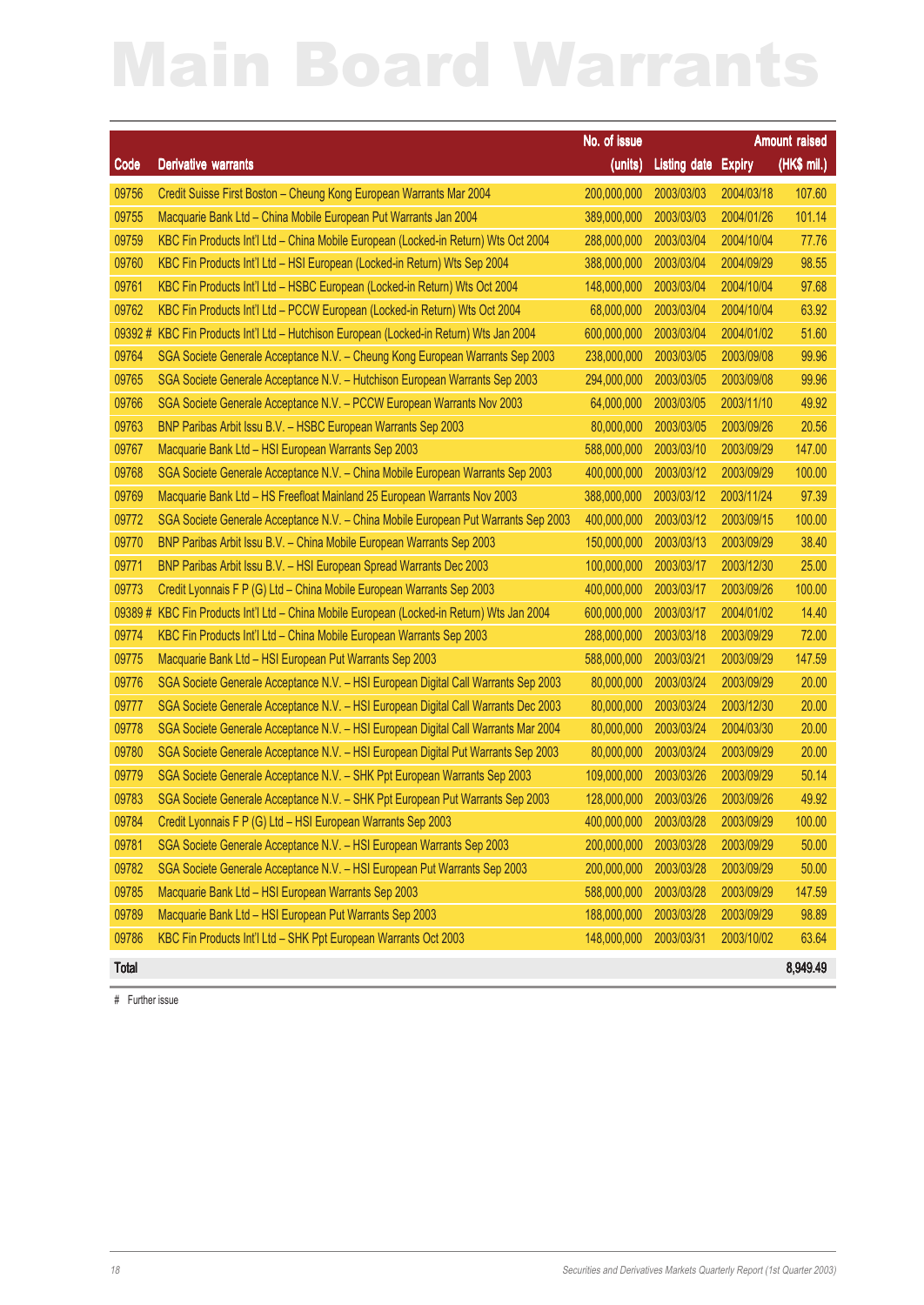## Main Board Equity Linked Instrument

### Equity Linked Instrument Trading Statistics

|      |                | <b>Number</b> | <b>Market Value</b><br>(HK\$ mil.) | <b>Turnover</b><br>(HK\$ mil.) |
|------|----------------|---------------|------------------------------------|--------------------------------|
| 2002 | Q <sub>1</sub> | -             | -                                  | -                              |
|      | Q <sub>2</sub> | -             | -                                  | -                              |
|      | $Q3*$          | 13            | 1,509.22                           | 140.17                         |
|      | Q4             | 11            | 413.51                             | 193.60                         |
| 2003 | Q <sub>1</sub> | 12            | 479.39                             | 206.79                         |

Trading for equity linked instrument commenced on 5 August 2002

### New Listing Statistics – Equity Linked Instrument (ELI)

|      |                | No. of newly listed ELI | <b>Amount raised</b> |
|------|----------------|-------------------------|----------------------|
|      |                |                         | (HK\$ mil.)          |
| 2002 | Q <sub>1</sub> | -                       | -                    |
|      | Q <sub>2</sub> | -                       | -                    |
|      | Q <sub>3</sub> | 13                      | 1,642.42             |
|      | Q <sub>4</sub> | 12                      | 458.16               |
| 2003 | Q <sub>1</sub> | 8                       | 280.39               |

#### Newly Listed Equity Linked Instrument (ELI)

for 1st quarter 2003

|              |                                                              | <b>Initial issued</b> |                     |               | <b>Amount raised</b> |
|--------------|--------------------------------------------------------------|-----------------------|---------------------|---------------|----------------------|
| Code         | <b>Equity Linked Instrument (ELI)</b>                        | (units)               | <b>Listing date</b> | <b>Expiry</b> | (HK\$ mil.)          |
| 01826        | KBC Fin Products Int'l Ltd. - HSBC Bull ELI Jun 2003 A       | 628,000               | 2003/01/17          | 2003/06/24    | 50.38                |
| 01827        | SGA Societe Generale Acceptance N.V. - HSBC Bull ELI Jul 03A | 628,400               | 2003/01/22          | 2003/07/18    | 50.00                |
| 01828        | KBC Fin Products Int'l Ltd. - HSBC Bull ELI Sep 2003 A       | 652,000               | 2003/01/23          | 2003/09/16    | 50.07                |
| 01829        | KBC Fin Products Int'l Ltd. - SHK Ppt Bull ELI Jul 2003 A    | 1.219.000             | 2003/01/23          | 2003/07/22    | 50.00                |
| 01823#       | KBC Fin Products Int'l Ltd. - HSBC Bull ELI Apr 2003 A       | 250,000               | 2003/01/23          | 2003/04/28    | 19.94                |
| 01830        | SGA Societe Generale Acceptance N.V. - HSBC Bull ELI May 03B | 254,400               | 2003/02/28          | 2003/05/28    | 20.01                |
| 01831        | SGA Societe Generale Acceptance N.V. - HSBC Bull ELI Sep 03A | 268,800               | 2003/02/28          | 2003/09/09    | 20.01                |
| 01832        | KBC Fin Products Int'l Ltd. - HWL Bull ELI Sep 2003A         | 241,000               | 2003/03/04          | 2003/09/02    | 10.00                |
| 01833        | KBC Fin Products Int'l Ltd. - HWL Bull ELI Nov 2003A         | 241,000               | 2003/03/04          | 2003/11/05    | 10.00                |
| <b>Total</b> |                                                              |                       |                     |               | 280.39               |

# Further issue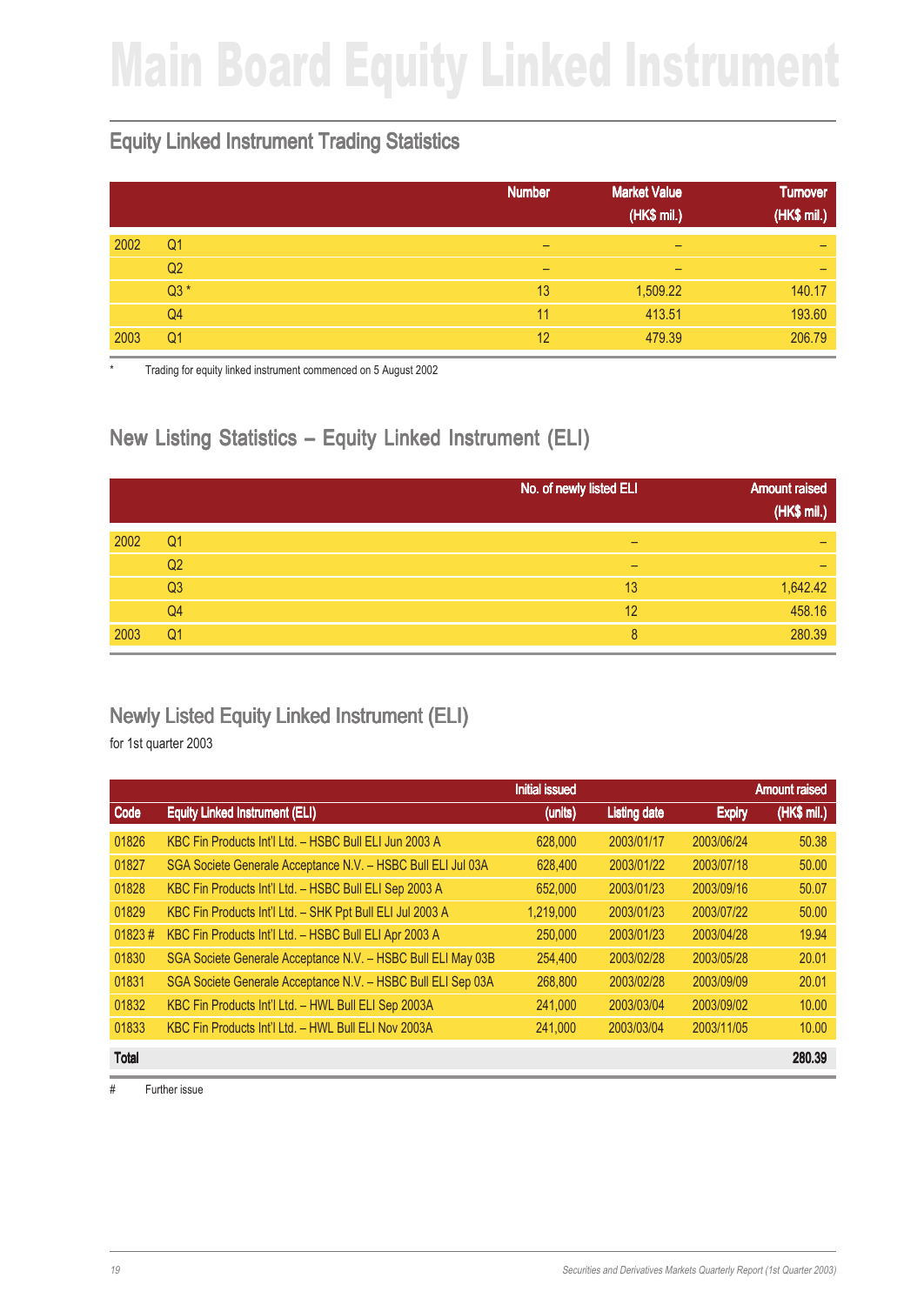# Main Board Debt Securities

#### Debt Securities Trading Statistics

|      |                |                                 | <b>Turnover value</b>    |  |
|------|----------------|---------------------------------|--------------------------|--|
|      |                | Exchange fund notes (HK\$ mil.) | Market total (HK\$ mil.) |  |
| 2002 | Q <sub>1</sub> | 0.60                            | 9.80                     |  |
|      | Q <sub>2</sub> | -                               | 8.25                     |  |
|      | Q3             | 0.47                            | 5.56                     |  |
|      | Q <sub>4</sub> | -                               | 1.89                     |  |
| 2003 | Q1             | -                               | 1.43                     |  |

#### Debt Securities Nominal Value

|      |                | No. of issues | Nominal value (HK\$ mil.) |
|------|----------------|---------------|---------------------------|
| 2002 | Q1             | 190           | 577,932.94                |
|      | Q <sub>2</sub> | 179           | 544,960.94                |
|      | Q <sub>3</sub> | 172           | 524,127.71                |
|      | Q4             | 165           | 516,437.26                |
| 2003 | Q1             | 162           | 516,963.77                |

### New Listing Statistics – Debt Securities

|                | No. of newly listed debt securities | Amount raised (HK\$ mil.) |
|----------------|-------------------------------------|---------------------------|
| 2002<br>Q1     | 6                                   | 6,284.59                  |
| Q <sub>2</sub> | 5                                   | 5,838.15                  |
| Q <sub>3</sub> |                                     | 2,999.88                  |
| Q4             | 4                                   | 4,224.88                  |
| 2003<br>Q1     | 4                                   | 15,347.05                 |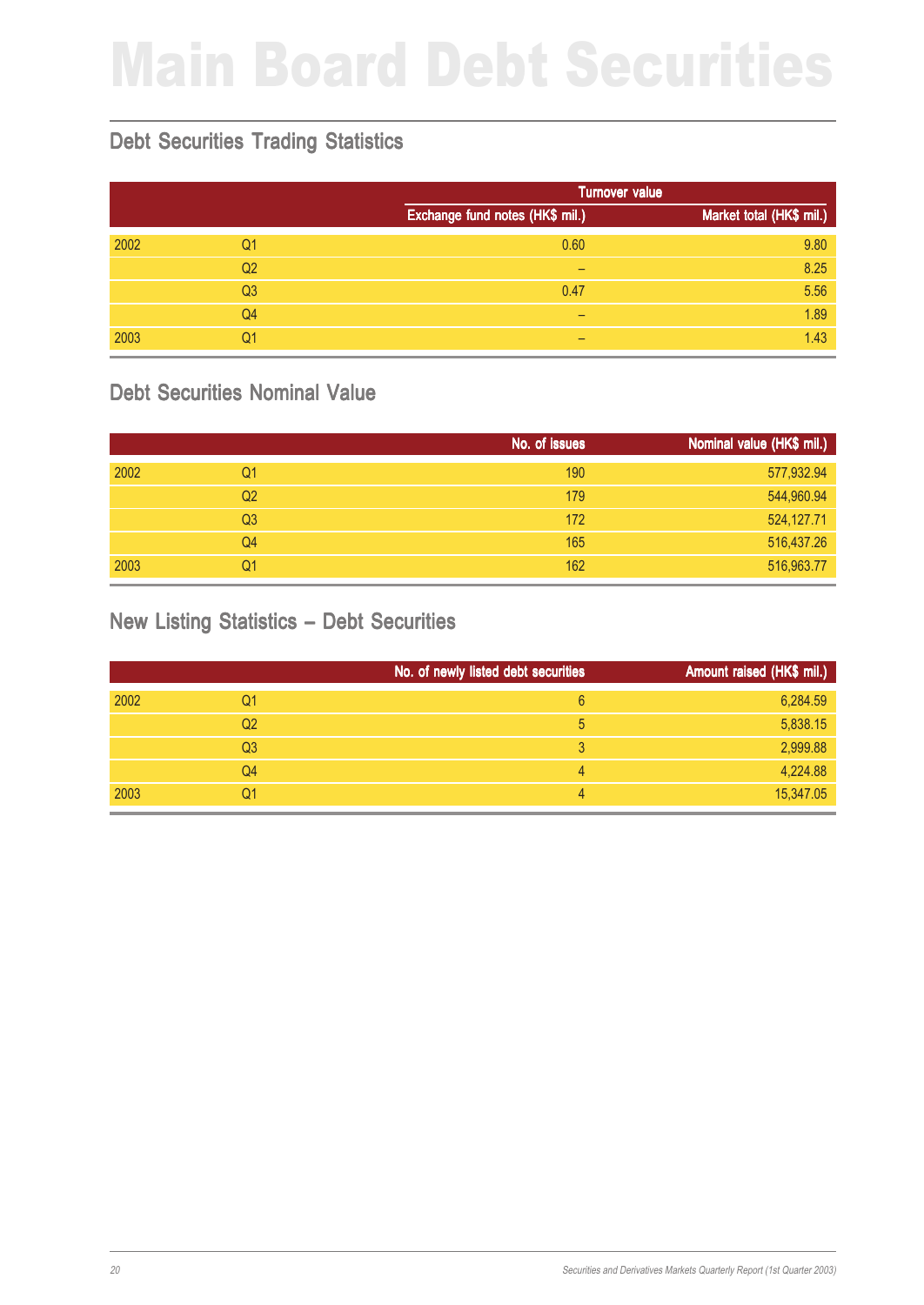## Main Board Debt Securities

#### Newly Listed Debt Securities

for 1st quarter 2003

|                                         |                                                                                                                        |                     |                 | <b>Amount raised</b> |
|-----------------------------------------|------------------------------------------------------------------------------------------------------------------------|---------------------|-----------------|----------------------|
| <b>Debt securities</b>                  | <b>Principal</b>                                                                                                       | <b>Listing date</b> | <b>Maturity</b> | (HK\$ mil.)          |
| Hong Kong Monetary Authority 5.20%      | HKD1,200,000,000                                                                                                       | 2003/01/14          | 2006/03/20      | 1,297.80             |
| Exchange Fund Notes 2006                |                                                                                                                        |                     |                 |                      |
|                                         |                                                                                                                        |                     |                 |                      |
| Hong Kong Monetary Authority 1.90%      | HKD1,200,000,000                                                                                                       | 2003/02/13          | 2005/02/14      | 1,203.24             |
| Exchange Fund Notes 2005                |                                                                                                                        |                     |                 |                      |
|                                         |                                                                                                                        |                     |                 |                      |
| Hong Kong Monetary Authority 3.80%      | HKD600,000,000                                                                                                         | 2003/02/28          | 2010/02/26      | 602.88               |
|                                         |                                                                                                                        |                     |                 |                      |
|                                         |                                                                                                                        |                     |                 |                      |
| Hutchison Whampoa International (03/13) | USD1,500,000,000                                                                                                       | 2003/02/28          | 2013/02/13      | 11,645.71            |
|                                         |                                                                                                                        |                     |                 |                      |
|                                         |                                                                                                                        |                     |                 |                      |
|                                         |                                                                                                                        |                     |                 | 597.42               |
|                                         |                                                                                                                        |                     |                 |                      |
|                                         |                                                                                                                        |                     |                 |                      |
|                                         |                                                                                                                        |                     |                 | 15,347.05            |
|                                         | Exchange Fund Notes 2010<br>Ltd 6.5% Guranteed Notes<br>Hong Kong Monetary Authority 2.98%<br>Exchange Fund Notes 2008 | HKD600,000,000      | 2003/03/18      | 2008/03/17           |

# Further issue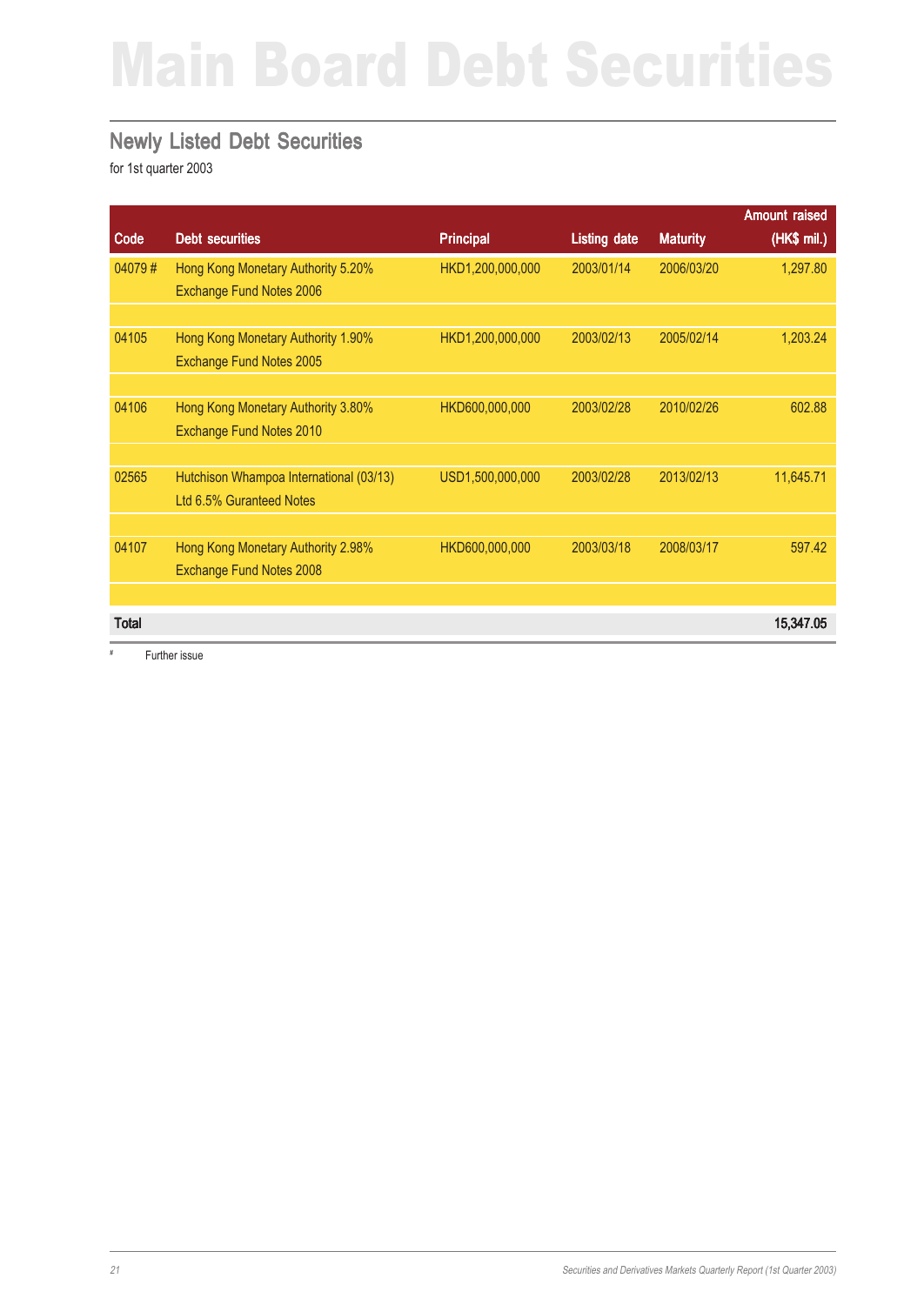## Main Board Unit Trusts and Mutual Funds

### Unit Trusts Trading Statistics

|      |                | No. of issues | Turnover value (HK\$ mil.) |
|------|----------------|---------------|----------------------------|
| 2002 | Q1             | 22            | 3,128.43                   |
|      | Q <sub>2</sub> | 11            | 3,593.79                   |
|      | Q <sub>3</sub> | 11            | 3,418.40                   |
|      | Q4             | 9             | 2,686.97                   |
| 2003 | Q1             | 9             | 2,020.69                   |

#### New Listing Unit Trusts and Mutual Funds Statistics

|      |                | No. of newly listed<br>unit trust and mutual funds | <b>Funds raised</b><br>(HK\$ mil.) |
|------|----------------|----------------------------------------------------|------------------------------------|
| 2002 | Q1             |                                                    |                                    |
|      | Q <sub>2</sub> |                                                    | 351.58                             |
|      | Q <sub>3</sub> |                                                    |                                    |
|      | Q <sub>4</sub> |                                                    |                                    |
| 2003 | Q1             |                                                    |                                    |

#### Newly Listed Unit Trusts and Mutual Funds

| Code       | Unit trust and Mutual funds | Fund manager | <b>Issue price (HK\$)</b> | Listing date |
|------------|-----------------------------|--------------|---------------------------|--------------|
| <b>Nil</b> |                             |              |                           |              |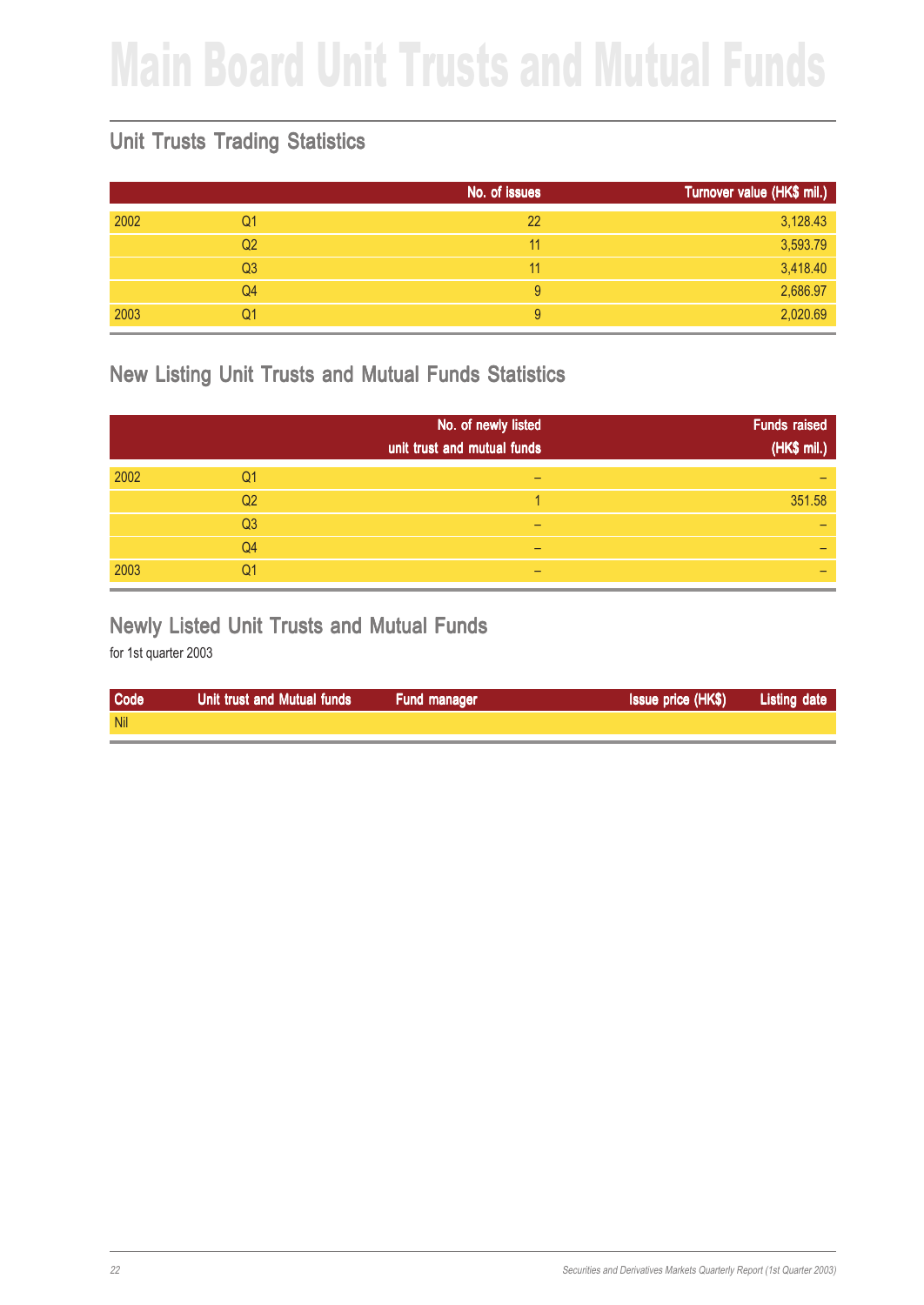# Trading Only Stocks

### NASDAQ Stocks

|      |                | No. of issues | Turnover value (HK\$ mil.) |
|------|----------------|---------------|----------------------------|
| 2002 | Q1             |               | 7.14                       |
|      | Q <sub>2</sub> |               | 17.85                      |
|      | Q <sub>3</sub> |               | 9.43                       |
|      | Q4             |               | 6.49                       |
| 2003 | Q1             |               | 7.15                       |

#### iShares

|      |                | No. of issues | Turnover value (HK\$ mil.) |
|------|----------------|---------------|----------------------------|
| 2002 | Q1             |               | 45.03                      |
|      | Q <sub>2</sub> |               | 19.07                      |
|      | Q <sub>3</sub> | റ             | 4.04                       |
|      | Q4             |               | 12.21                      |
| 2003 | Q1             |               | 5.21                       |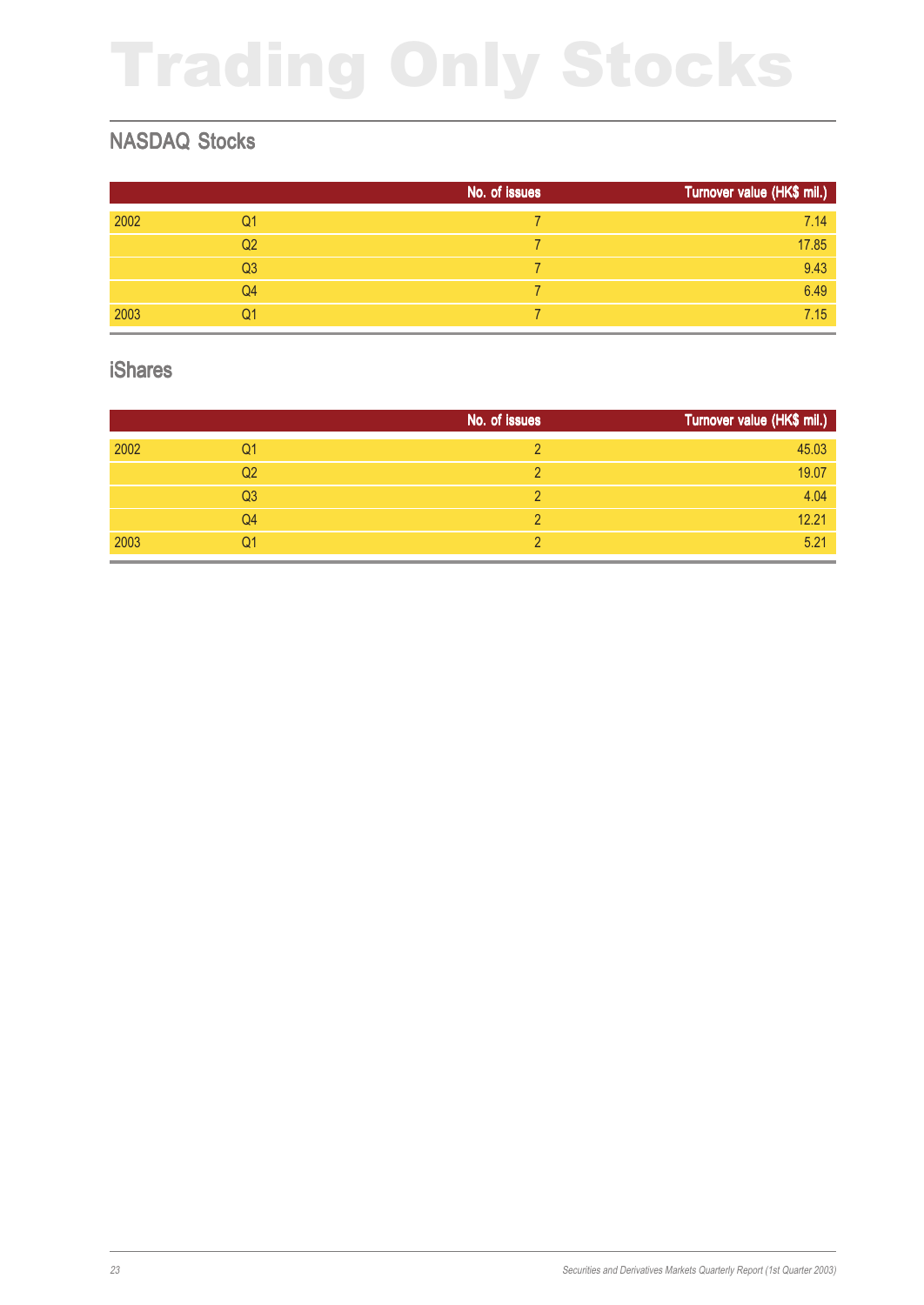# Stock Market Indices

#### Hong Kong Stock Market Indices

|                                               | End of Mar 2003 | End of Dec 2002 |                    |
|-----------------------------------------------|-----------------|-----------------|--------------------|
| Index                                         | <b>Close</b>    | <b>Close</b>    | Change %           |
| <b>ALL ORDINARIES INDEX</b>                   | 3895.62         | 4113.06         | 5.29%<br>÷.        |
| <b>SECTORIAL INDICES</b>                      |                 |                 |                    |
| Finance                                       | 10241.28        | 10745.00        | 4.69%<br>ä,        |
| <b>Utilities</b>                              | 10280.80        | 10087.17        | 1.92%<br>$\ddot{}$ |
| Properties                                    | 2512.02         | 2863.85         | 12.29%<br>÷.       |
| <b>Consolidated enterprises</b>               | 2044.78         | 2268.47         | 9.86%<br>u,        |
| <b>Industrials</b>                            | 1860.25         | 1762.63         | 5.54%<br>$+$       |
| <b>Hotels</b>                                 | 2069.04         | 2153.38         | 3.92%<br>÷.        |
| <b>Miscellaneous</b>                          | 2291.54         | 2133.99         | 7.38%<br>÷.        |
|                                               |                 |                 |                    |
| <b>GROWTH ENTERPRISE INDEX</b>                | 108.30          | 110.40          | 1.90%<br>÷.        |
|                                               |                 |                 |                    |
| <b>HANG SENG INDEX</b>                        | 8634.45         | 9321.29         | 7.37%<br>ä,        |
| <b>SECTORIAL INDICES</b>                      |                 |                 |                    |
| Finance                                       | 17360.55        | 18231.16        | 4.78%<br>ä,        |
| <b>Utilities</b>                              | 22277.22        | 21970.53        | 1.40%<br>÷.        |
| Properties                                    | 9508.43         | 11103.88        | 14.37%<br>ä,       |
| <b>Commerce &amp; Industry</b>                | 3664.97         | 4043.95         | 9.37%<br>÷.        |
|                                               |                 |                 |                    |
| <b>HANG SENG COMPOSITE INDEX</b>              | 1066.64         | 1130.24         | 5.63%<br>÷.        |
| HANG SENG CHINA-AFFILIATED CORPORATIONS INDEX | 2187.04         | 1011.10         | + 116.30%          |
| HANG SENG CHINA ENTERPRISES INDEX             | 904.66          | 1990.44         | $-54.55%$          |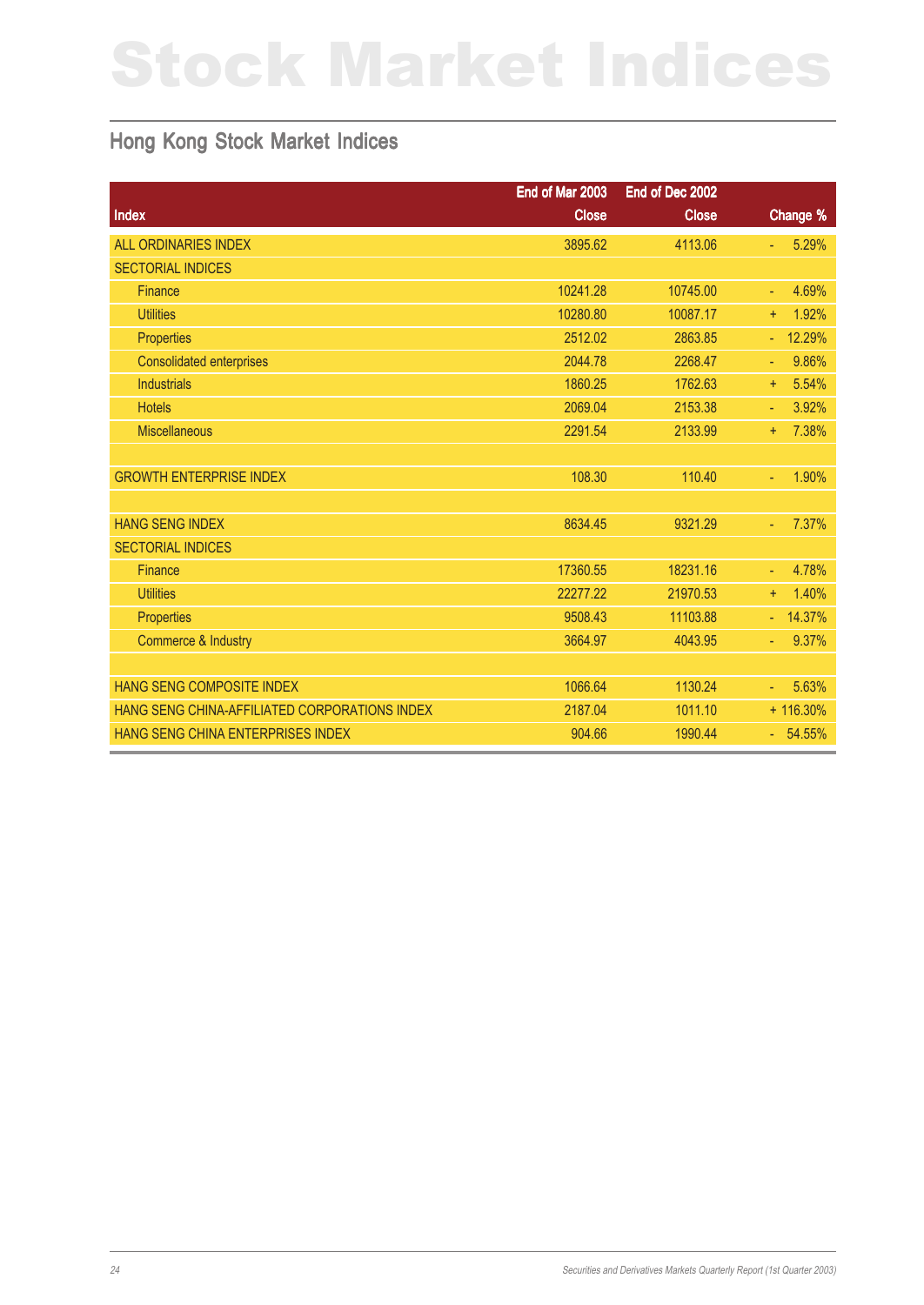## Stock Market Indices

#### Hang Seng Index (2002/01/02 - 2003/03/31)



All Ordinaries Index (2002/01/02 – 2003/03/31) All Ordinaries Index



### Growth Enterprise Index (2002/01/02 – 2003/03/31) Growth Enterprise Index (2002/01/02 –

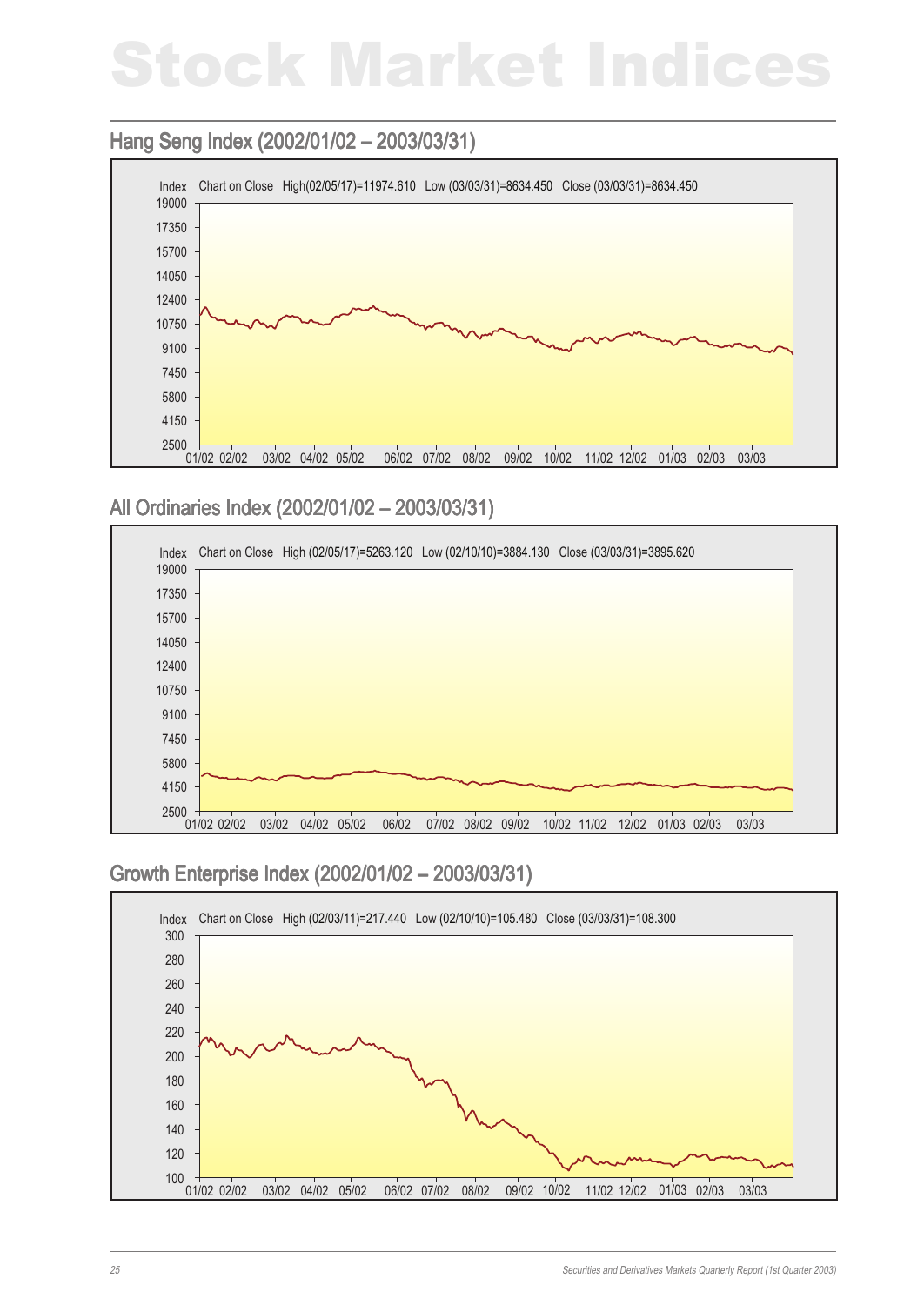# Stock Market Indices

#### World Indices

|                                | End of Mar 2003 | End of Dec 2002 |              |
|--------------------------------|-----------------|-----------------|--------------|
| Index                          | <b>Close</b>    | <b>Close</b>    | Change %     |
| <b>HONG KONG</b>               |                 |                 |              |
| All Ordinaries Index           | 3895.62         | 4113.06         | 5.29%<br>Ξ   |
| <b>Hang Seng Index</b>         | 8634.45         | 9321.29         | 7.37%<br>Ξ   |
| <b>AUSTRALIA</b>               |                 |                 |              |
| All Ordinaries Index           | 2848.60         | 2975.50         | 4.26%<br>Ξ   |
| <b>JAKARTA</b>                 |                 |                 |              |
| <b>Composite Index</b>         | 398.00          | 424.95          | 6.34%<br>Ξ   |
| <b>JAPAN</b>                   |                 |                 |              |
| <b>Nikkei</b> (225)            | 7972.71         | 8578.95         | 7.07%<br>Ξ   |
| <b>KOREA</b>                   |                 |                 |              |
| <b>Composite Index</b>         | 535.70          | 627.55          | $-14.64%$    |
| <b>KUALA LUMPUR</b>            |                 |                 |              |
| <b>Composite Index</b>         | 635.72          | 646.32          | 1.64%<br>Ξ   |
| <b>MANILA</b>                  |                 |                 |              |
| <b>Composite Index</b>         | 1039.67         | 1018.41         | 2.09%<br>÷.  |
| <b>NEW ZEALAND</b>             |                 |                 |              |
| <b>NZSE (40)</b>               | 1894.88         | 1945.39         | 2.60%<br>Ξ   |
| <b>SHANGHAI</b>                |                 |                 |              |
| A Shares Index                 | 1579.80         | 1419.12         | $+ 11.32%$   |
| <b>B</b> Shares Index          | 122.47          | 113.51          | 7.89%<br>÷.  |
| <b>SHENZHEN</b>                |                 |                 |              |
| A Shares Index                 | 446.97          | 409.95          | 9.03%<br>Ŧ   |
| <b>B Shares Index</b>          | 203.07          | 186.98          | 8.61%<br>÷.  |
| <b>SINGAPORE</b>               |                 |                 |              |
| <b>Straits Times Index</b>     | 1267.82         | 1341.03         | 5.46%<br>Ξ   |
| <b>TAIWAN</b>                  |                 |                 |              |
| Taipei Weighted Stock Index    | 4321.22         | 4452.45         | 2.95%<br>Ξ   |
| <b>THAILAND</b>                |                 |                 |              |
| <b>SET Index</b>               | 364.55          | 356.48          | 2.26%<br>÷.  |
| <b>NEW YORK</b>                |                 |                 |              |
| <b>DJIA</b>                    | 7992.13         | 8341.63         | 4.19%<br>٠   |
| Nasdaq Composite Index         | 1341.17         | 1335.51         | 0.42%<br>÷,  |
| <b>TORONTO</b>                 |                 |                 |              |
| S&P/TSX Composite Index        | 6343.29         | 6614.54         | 4.10%<br>Ξ   |
| <b>GERMANY</b>                 |                 |                 |              |
| <b>DAX Capital Value Index</b> | 1788.00         | 2141.78         | 16.52%<br>÷. |
| <b>LONDON</b>                  |                 |                 |              |
| <b>FTSE (100)</b>              | 3613.30         | 3940.40         | 8.30%<br>Ξ   |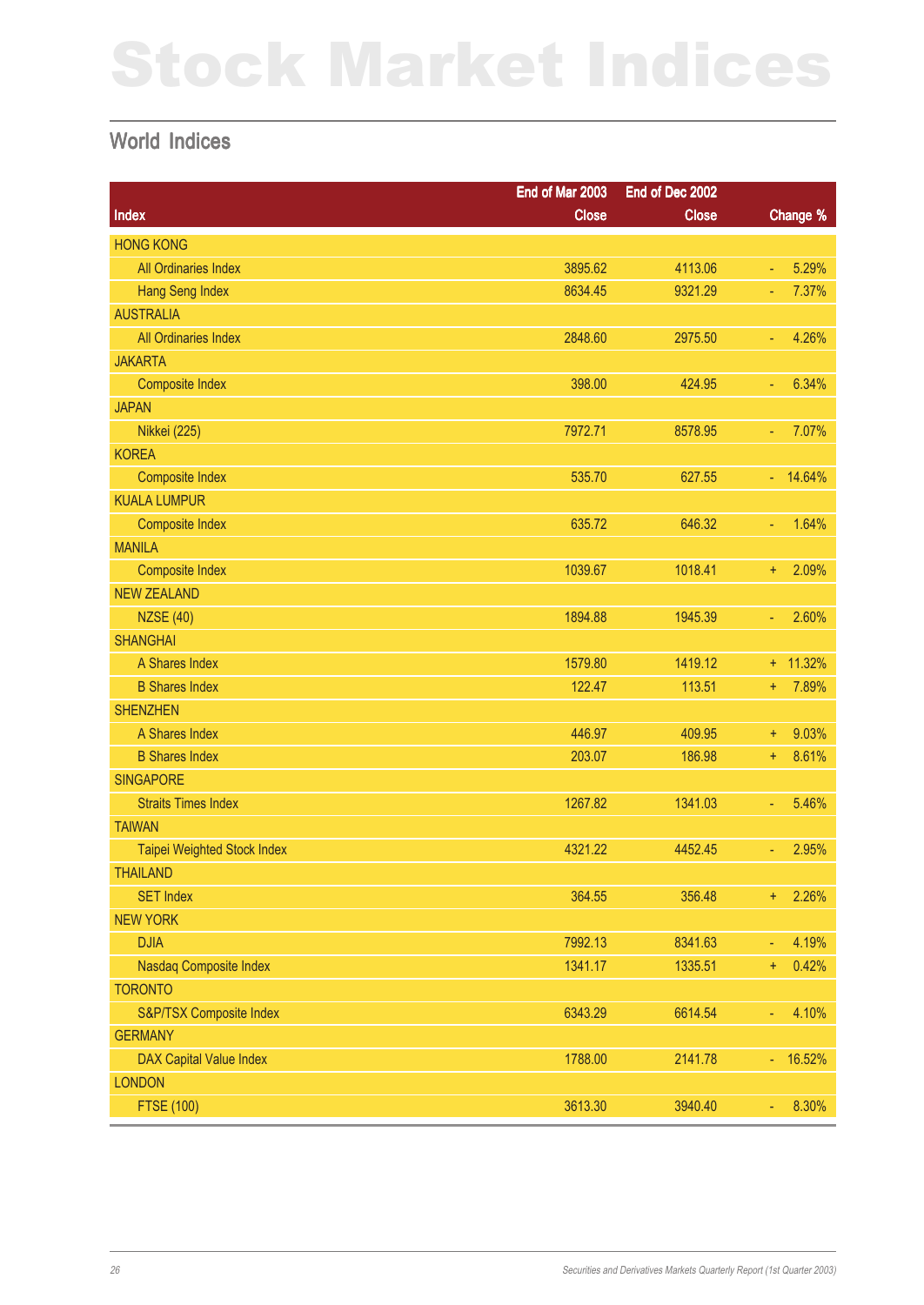### Equity Turnover – GEM

|      |    | Share (Mil. shs) | Value (HK\$ mil.) | No. of deals |
|------|----|------------------|-------------------|--------------|
| 2002 | Q1 | 18.649.52        | 14,952.45         | 342,475      |
|      | Q2 | 21,593.52        | 13,196.07         | 291,251      |
|      | Q3 | 13,361.75        | 10,030.55         | 240,364      |
|      | Q4 | 9.224.83         | 5,798.28          | 169,297      |
| 2003 | Ο1 | 8,084.79         | 4.785.99          | 124,163      |

### Equity Trading Statistics – GEM

|      |                | No. of<br>trading days | Average daily turnover<br>(HK\$ mil.) | Average value<br>per deal |
|------|----------------|------------------------|---------------------------------------|---------------------------|
| 2002 | Q <sub>1</sub> | 59                     | 253.43                                | 43,660                    |
|      | Q <sub>2</sub> | 61                     | 216.33                                | 45,308                    |
|      | Q <sub>3</sub> | 65                     | 154.32                                | 41,731                    |
|      | Q4             | 62                     | 93.52                                 | 34,249                    |
| 2003 | Q1             | 61                     | 78.46                                 | 38,546                    |

#### 20 Most Advanced GEM Stocks

|                |       |                                 |                 | <b>Closing price</b> |        |
|----------------|-------|---------------------------------|-----------------|----------------------|--------|
| Rank           | Code  | <b>Stock</b>                    | End of Mar 2003 | End of Dec 2002      | % Up   |
| 1              | 08192 | <b>AGL MEDIATECH</b>            | 0.900           | 0.330                | 172.73 |
| $\overline{2}$ | 08090 | <b>EVI EDUCATION</b>            | 0.070           | 0.031                | 125.81 |
| 3              | 08016 | <b>CHINA DATACAST</b>           | 3.950           | 1.830                | 115.85 |
| 4              | 08136 | <b>FX CREATIONS</b>             | 0.180           | 0.088                | 104.55 |
| 5              | 08118 | <b>CYBER ON-AIR</b>             | 0.060           | 0.030                | 100.00 |
| $6\phantom{1}$ | 08099 | <b>ZHENGZHOU GAS - H SHARES</b> | 0.630           | 0.385                | 63.64  |
| $\overline{7}$ | 08080 | <b>ISTEELASIA.COM</b>           | 0.045           | 0.030                | 50.00  |
| 8              | 08061 | <b>ACROSSASIA</b>               | 0.060           | 0.041                | 46.34  |
| 9              | 08151 | <b>ESSEX BIO - TECH</b>         | 0.142           | 0.101                | 40.59  |
| 10             | 08091 | <b>UNIVERSAL TECH</b>           | 0.167           | 0.120                | 39.17  |
| 11             | 08119 | THIZ TECHNOLOGY                 | 0.067           | 0.049                | 36.73  |
| 12             | 08239 | <b>MP LOGISTICS</b>             | 1.420           | 1.050                | 35.24  |
| 13             | 08060 | <b>GLOBAL LINK</b>              | 0.890           | 0.660                | 34.85  |
| 14             | 08157 | CAPINFO - H Shares              | 0.325           | 0.242                | 34.30  |
| 15             | 08017 | <b>CYBERM</b>                   | 0.150           | 0.112                | 33.93  |
| 16             | 08075 | <b>ROJAM</b>                    | 0.105           | 0.080                | 31.25  |
| 17             | 08006 | HONGKONG.COM                    | 0.222           | 0.171                | 29.82  |
| 18             | 08196 | <b>LAUNCH TECH - H SHARES</b>   | 1.220           | 0.950                | 28.42  |
| 19             | 08069 | <b>TONG REN TANG - H SHARES</b> | 10.600          | 8.300                | 27.71  |
| 20             | 08201 | <b>WANYOU FIRE</b>              | 0.350           | 0.280                | 25.00  |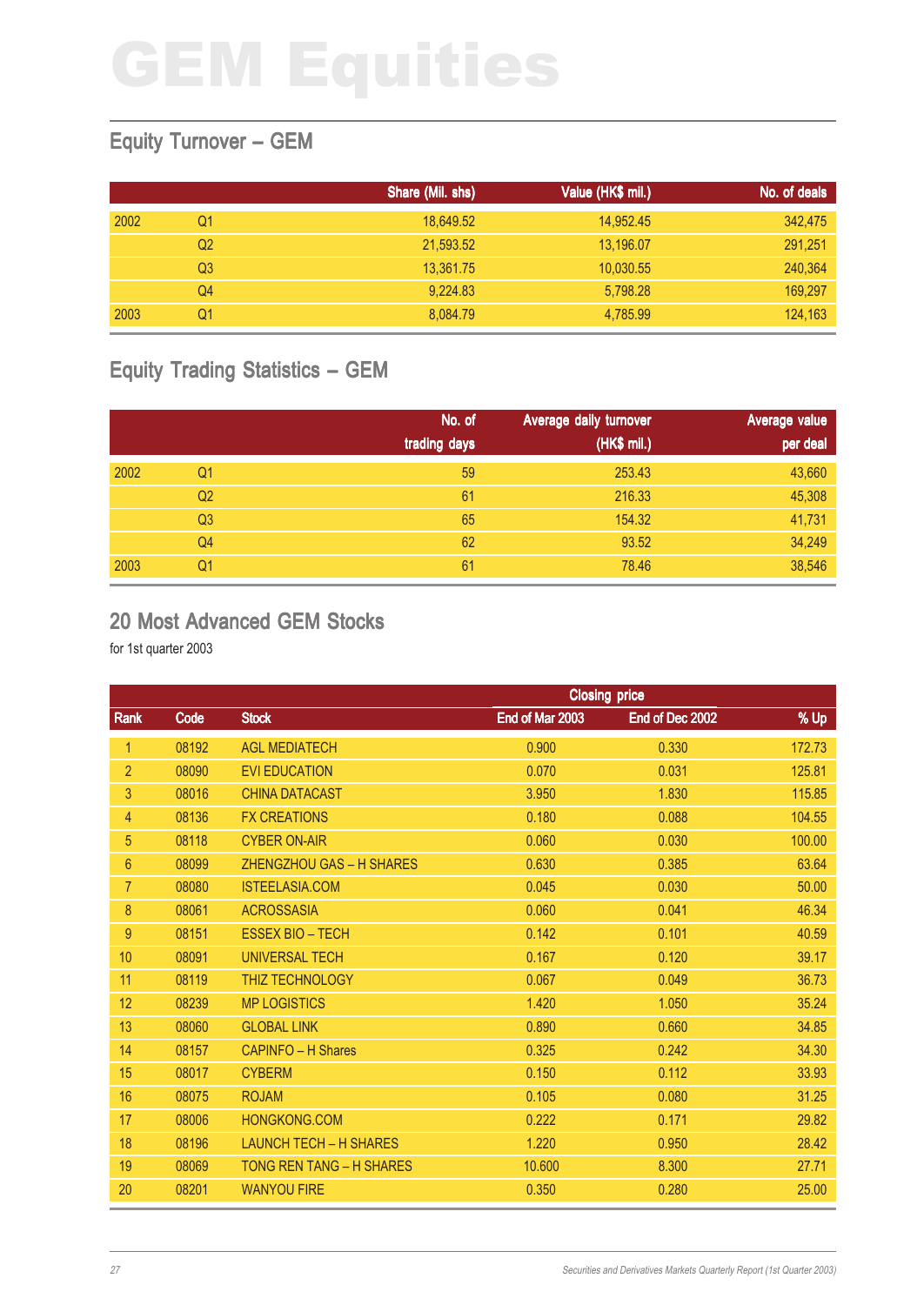### 20 Most Declined GEM Stocks

for 1st quarter 2003

|                |       |                                   |                 | <b>Closing price</b> |          |
|----------------|-------|-----------------------------------|-----------------|----------------------|----------|
| Rank           | Code  | <b>Stock</b>                      | End of Mar 2003 | End of Dec 2002      | % Down   |
| $\mathbf{1}$   | 08172 | <b>SATELLITEDEVICE</b>            | 0.039           | 0.175                | $-77.71$ |
| $\overline{2}$ | 08085 | <b>NCM HOLDINGS</b>               | 0.038           | 0.109                | $-65.14$ |
| 3              | 08179 | <b>AKUP INT'L</b>                 | 0.067           | 0.180                | $-62.78$ |
| $\overline{4}$ | 08178 | <b>XTEAM SOFTWARE</b>             | 0.099           | 0.245                | $-59.59$ |
| 5              | 08029 | <b>LP LAMMAS</b>                  | 0.012           | 0.029                | $-58.62$ |
| $6\phantom{1}$ | 08108 | <b>GRANDMASS</b>                  | 0.014           | 0.033                | $-57.58$ |
| $\overline{7}$ | 08123 | <b>STOCKMARTNET</b>               | 0.048           | 0.109                | $-55.96$ |
| 8              | 08128 | <b>IIN INT'L</b>                  | 0.057           | 0.119                | $-52.10$ |
| 9              | 08160 | <b>MEDIANATION</b>                | 0.068           | 0.140                | $-51.43$ |
| 10             | 08086 | <b>EPRO</b>                       | 0.030           | 0.061                | $-50.82$ |
| 11             | 08155 | <b>CAPITAL</b>                    | 0.115           | 0.230                | $-50.00$ |
| 12             | 08176 | <b>BLU SPA</b>                    | 0.010           | 0.019<br>- A         | $-47.37$ |
| 13             | 08110 | <b>FIRST MOBILE</b>               | 0.189           | 0.345                | $-45.22$ |
| 14             | 08022 | <b>ARGOS ENT</b>                  | 0.154           | 0.270                | $-42.96$ |
| 15             | 08055 | <b>PROSTICKS INT'L</b>            | 0.028           | 0.049                | $-42.86$ |
| 16             | 08100 | <b>INWORLD GROUP</b>              | 0.056           | 0.098                | $-42.86$ |
| 17             | 08150 | <b>FAST SYSTEMS</b>               | 0.080           | 0.139                | $-42.45$ |
| 18             | 08032 | <b>G CHINA TECH</b>               | 0.160           | 0.275                | $-41.82$ |
| 19             | 08208 | <b>CHANGMAOBIOCHEM - H SHARES</b> | 0.280           | 0.480                | $-41.67$ |
| 20             | 08066 | <b>CARDLINK TECH</b>              | 0.085           | 0.140                | $-39.29$ |

A Adjusted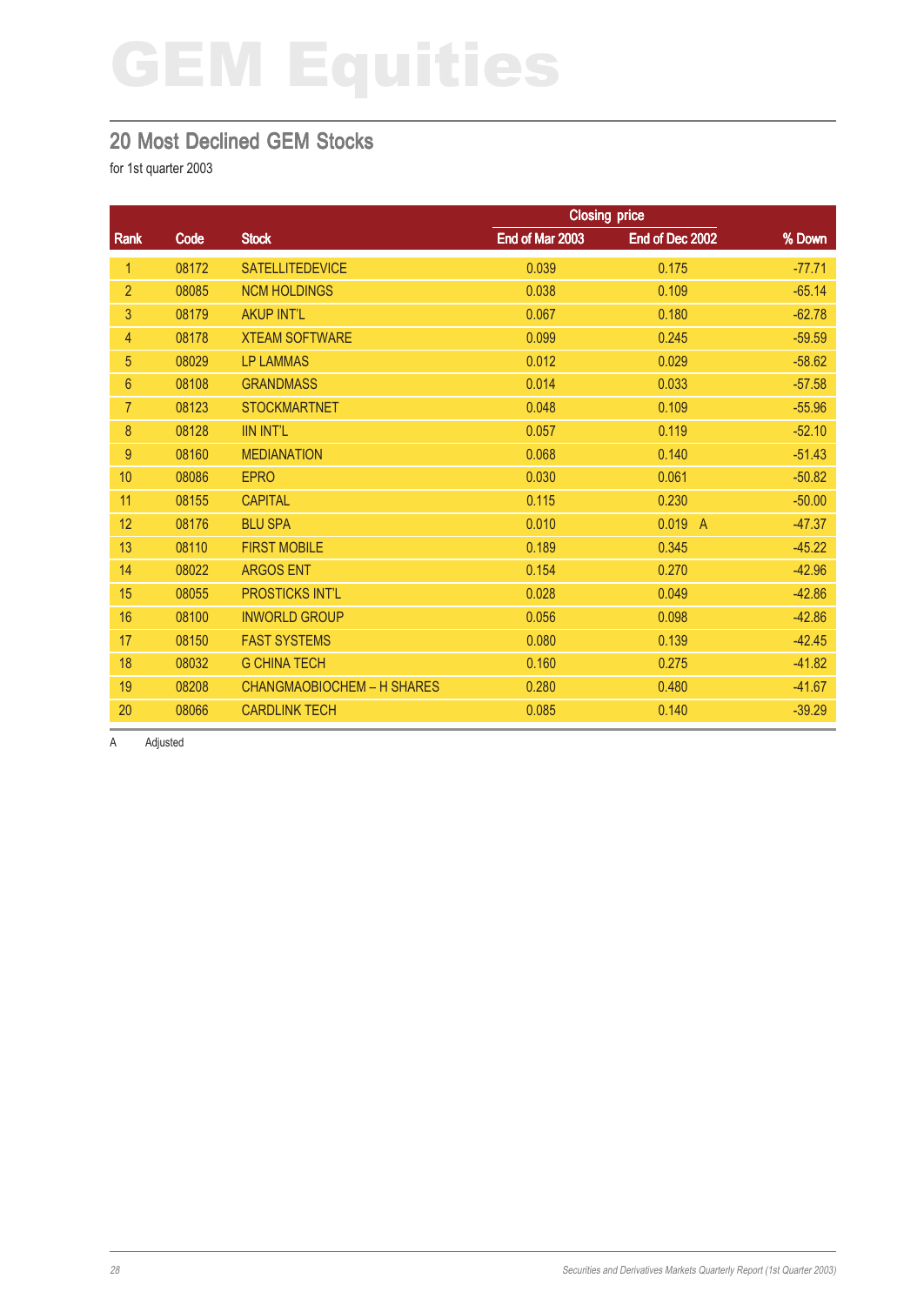### 20 Most Active GEM Stocks by Value

| Rank           | Code  | <b>Stock</b>                    | Turnover (HK\$ mil.) | % of Total |
|----------------|-------|---------------------------------|----------------------|------------|
| $\mathbf{1}$   | 08001 | TOM.COM                         | 658.26               | 13.75      |
| $\overline{2}$ | 08035 | <b>WAH SANG GAS</b>             | 488.27               | 10.20      |
| 3              | 08060 | <b>GLOBAL LINK</b>              | 487.88               | 10.19      |
| $\overline{4}$ | 08052 | <b>CRASIA</b>                   | 291.09               | 6.08       |
| 5              | 08222 | <b>CKLIFE SCIENCES</b>          | 261.65               | 5.47       |
| $6\phantom{1}$ | 08132 | PANVA GAS HOLD                  | 251.12               | 5.25       |
| $\overline{7}$ | 08201 | <b>WANYOU FIRE</b>              | 222.77               | 4.65       |
| 8              | 08069 | <b>TONG REN TANG - H SHARES</b> | 215.75               | 4.51       |
| 9              | 08099 | ZHENGZHOU GAS - H SHARES        | 166.12               | 3.47       |
| 10             | 08002 | <b>PHOENIX TV</b>               | 158.52               | 3.31       |
| 11             | 08056 | <b>GREENCOOL TECH</b>           | 141.44               | 2.96       |
| 12             | 08011 | <b>KANSTAR ENVTECH</b>          | 110.70               | 2.31       |
| 13             | 08202 | <b>INNO-TECH HOLD</b>           | 101.26               | 2.12       |
| 14             | 08180 | <b>GOLDEN MEDITECH</b>          | 85.94                | 1.80       |
| 15             | 08151 | <b>ESSEX BIO-TECH</b>           | 80.14                | 1.67       |
| 16             | 08192 | <b>AGL MEDIATECH</b>            | 73.61                | 1.54       |
| 17             | 08256 | <b>NETEL</b>                    | 66.30                | 1.39       |
| 18             | 08239 | <b>MP LOGISTICS</b>             | 63.04                | 1.32       |
| 19             | 08196 | <b>LAUNCH TECH - H SHARES</b>   | 62.24                | 1.30       |
| 20             | 08018 | <b>SIIC MEDTECH</b>             | 59.66                | 1.25       |
| <b>Total</b>   |       |                                 | 4,045.79             | 84.53      |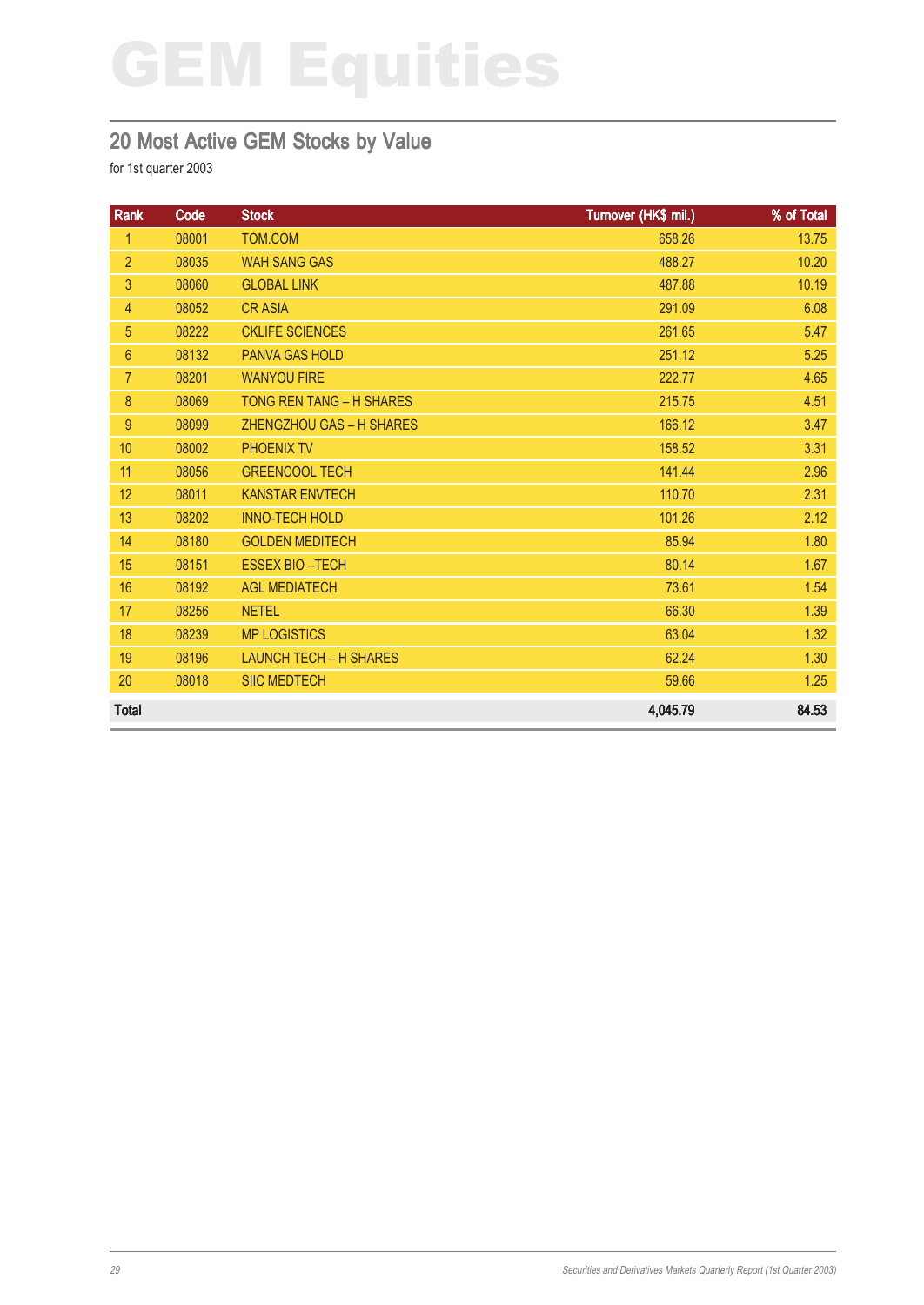#### 20 Most Active GEM Stock by Shares

for 1st quarter 2003

| <b>Rank</b>    | Code  | <b>Stock</b>                 | Turnover (Mil. shs) | % of Total |
|----------------|-------|------------------------------|---------------------|------------|
| $\mathbf{1}$   | 08060 | <b>GLOBAL LINK</b>           | 661.57              | 8.18       |
| $\overline{2}$ | 08201 | <b>WANYOU FIRE</b>           | 642.37              | 7.95       |
| 3              | 08035 | <b>WAH SANG GAS</b>          | 523.34              | 6.47       |
| $\overline{4}$ | 08151 | <b>ESSEX BIO-TECH</b>        | 435.07              | 5.38       |
| 5              | 08001 | TOM.COM                      | 320.63              | 3.97       |
| $6\phantom{a}$ | 08099 | ZHENGZHOU GAS - H SHARES     | 318.53              | 3.94       |
| $\overline{7}$ | 08097 | <b>ARCONTECH</b>             | 260.80              | 3.23       |
| 8              | 08041 | <b>INTCERA</b>               | 254.00              | 3.14       |
| 9              | 08056 | <b>GREENCOOL TECH</b>        | 225.29              | 2.79       |
| 10             | 08222 | <b>CKLIFE SCIENCES</b>       | 193.12              | 2.39       |
| 11             | 08055 | <b>PROSTICKS INT'L</b>       | 186.32              | 2.30       |
| 12             | 08011 | <b>KANSTAR ENVTECH</b>       | 183.02              | 2.26       |
| 13             | 08002 | <b>PHOENIX TV</b>            | 178.11              | 2.20       |
| 14             | 08073 | <b>RECRUIT</b>               | 167.11              | 2.07       |
| 15             | 08202 | <b>INNO-TECH HOLD</b>        | 158.14              | 1.96       |
| 16             | 08052 | <b>CRASIA</b>                | 146.09              | 1.81       |
| 17             | 08230 | <b>DONGJIANG ENV - H SHS</b> | 133.40              | 1.65       |
| 18             | 08178 | <b>XTEAM SOFTWARE</b>        | 132.71              | 1.64       |
| 19             | 08010 | <b>SING PAO MEDIA</b>        | 117.42              | 1.45       |
| 20             | 08130 | <b>MILKWAY IMAGE</b>         | 99.05               | 1.23       |
| <b>Total</b>   |       |                              | 5,237.03            | 64.77      |

### Market Capitalisation of Listed Companies for GEM

as at the quarter end

|      |                | HK\$ mil. |
|------|----------------|-----------|
| 2002 | Q <sub>1</sub> | 69,082.23 |
|      | Q <sub>2</sub> | 60,520.52 |
|      | Q3             | 53,398.08 |
|      | Q4             | 52,220.06 |
| 2003 | Q <sub>1</sub> | 51,356.92 |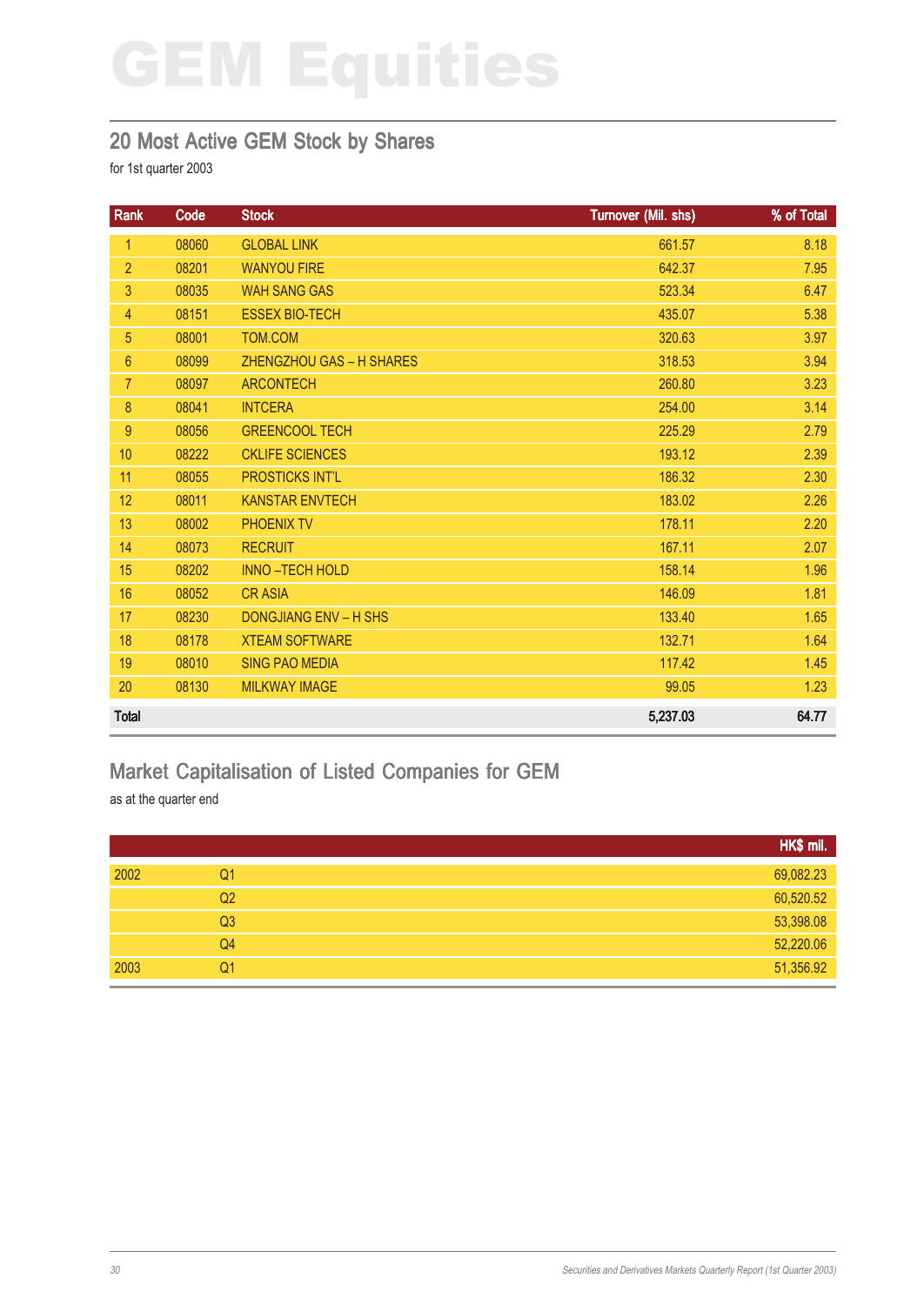### 50 Leading Companies in Market Capitalisation – GEM

#### as at the 1st quarter end 2003

| Rank            | <b>Company</b>                            | Market capitalisation (HK\$ mil.) | % of market total |
|-----------------|-------------------------------------------|-----------------------------------|-------------------|
| 1               | CK Life Sciences Int'l (H) Inc            | 7,816.54                          | 15.22             |
| $\overline{2}$  | tom.com limited                           | 5,802.84                          | 11.30             |
| $\overline{3}$  | Phoenix Satellite TV Hldgs Ltd            | 3,846.75                          | 7.49              |
| 4               | <b>Sunevision Holdings Ltd</b>            | 2,188.29                          | 4.26              |
| 5               | Panva Gas Holdings Ltd                    | 1,966.50                          | 3.83              |
| $6\phantom{1}$  | Wah Sang Gas Holdings Ltd                 | 1,749.76                          | 3.41              |
| $\overline{7}$  | China Data Broadcasting H Ltd             | 1,256.10                          | 2.45              |
| $\bf 8$         | <b>Convenience Retail Asia Ltd</b>        | 1,175.20                          | 2.29              |
| 9               | <b>Henderson Cyber Ltd</b>                | 1,150.00                          | 2.24              |
| 10              | SIIC Med Sci&Tech (Group) Ltd             | 967.20                            | 1.88              |
| 11              | hongkong.com Corporation                  | 917.21                            | 1.79              |
| 12              | Tong Ren Tang Tech Co Ltd - H Sh          | 771.68                            | 1.50              |
| 13              | Wanyou Fire Safety Tech H Ltd             | 700.00                            | 1.36              |
| 14              | Far Eastern Polychem Ind Ltd              | 672.89                            | 1.31              |
| 15              | Sino Biopharmaceutical Ltd                | 650.72                            | 1.27              |
| 16              | Jian ePayment Systems Ltd                 | 636.00                            | 1.24              |
| 17              | Golden Meditech Co Ltd                    | 606.25                            | 1.18              |
| 18              | Kingdee Int'l Software Group              | 581.97                            | 1.13              |
| 19              | <b>Global Link Communications</b>         | 578.50                            | 1.13              |
| 20              | <b>Greencool Technology Hidgs Ltd</b>     | 500.00                            | 0.97              |
| 21              | Kanstar Environ Tech Hldgs Ltd            | 496.00                            | 0.97              |
| 22              | Netel Technology (HIdgs) Ltd              | 456.00                            | 0.89              |
| 23              | <b>AGL MediaTech Holdings Ltd</b>         | 432.00                            | 0.84              |
| 24              | MP Logistics Int'l HIdgs Ltd              | 426.00                            | 0.83              |
| 25              | <b>First Mobile Group HIdgs Ltd</b>       | 367.74                            | 0.72              |
| 26              | Armitage Technologies HIdg Ltd            | 367.50                            | 0.72              |
| 27              | Sing Lee Software (Group) Ltd             | 361.80                            | 0.70              |
| 28              | Zhengzhou Gas Co Ltd - H Share            | 346.92                            | 0.68              |
| 29              | <b>Vital BioTech Holdings Ltd</b>         | 331.38                            | 0.65              |
| 30 <sup>°</sup> | <b>QUASAR Comm Tech Holdings Ltd</b>      | 320.94                            | 0.62              |
| 31              | <b>Aptus Holdings Ltd</b>                 | 306.04                            | 0.60              |
| 32              | AcrossAsia Multimedia Ltd                 | 303.88                            | 0.59              |
| 33              | Sino Stride Tech (Hldgs) Ltd              | 298.12                            | 0.58              |
| 34              | <b>EVI Education Asia Ltd</b>             | 280.00                            | 0.55              |
| 35              | Datasys Technology Hidgs Ltd              | 280.00                            | 0.55              |
| 36              | Inno-Tech Holdings Ltd                    | 278.40                            | 0.54              |
| 37              | Capinfo Co Ltd - H Shares                 | 251.71                            | 0.49              |
| 38              | Rainbow Int'l Holdings Ltd                | 245.00                            | 0.48              |
| 39              | <b>Billybala Holdings Ltd</b>             | 242.00                            | 0.47              |
| 40              | ThinSoft (Holdings) Inc                   | 237.50                            | 0.46              |
| 41              | <b>B&amp;S Entertainment Holdings Ltd</b> | 220.00                            | 0.43              |
| 42              | Sing Pao Media Group Ltd                  | 206.11                            | 0.40              |
| 43              | <b>Vodatel Networks Holdings Ltd</b>      | 202.56                            | 0.39              |
| 44              | Vertex Comm & Tech Group Ltd              | 194.42                            | 0.38              |
| 45              | Bee & Bee Natural Life Product            | 192.00                            | 0.37              |
| 46              | Fortune Telecom Holdings Ltd              | 187.30                            | 0.36              |
| 47              | Linefan Technology Hldgs Ltd              | 181.17                            | 0.35              |
| 48              | <b>WorldMetal Holdings Ltd</b>            | 170.00                            | 0.33              |
| 49              | <b>Emperor Entertainment Group</b>        | 169.00                            | 0.33              |
| 50              | <b>Everpride Biopharmaceutical</b>        | 168.00                            | 0.33              |
| <b>Total</b>    |                                           | 43,053.89                         | 83.83             |
| Market total    |                                           | 51,356.92                         | 100.00            |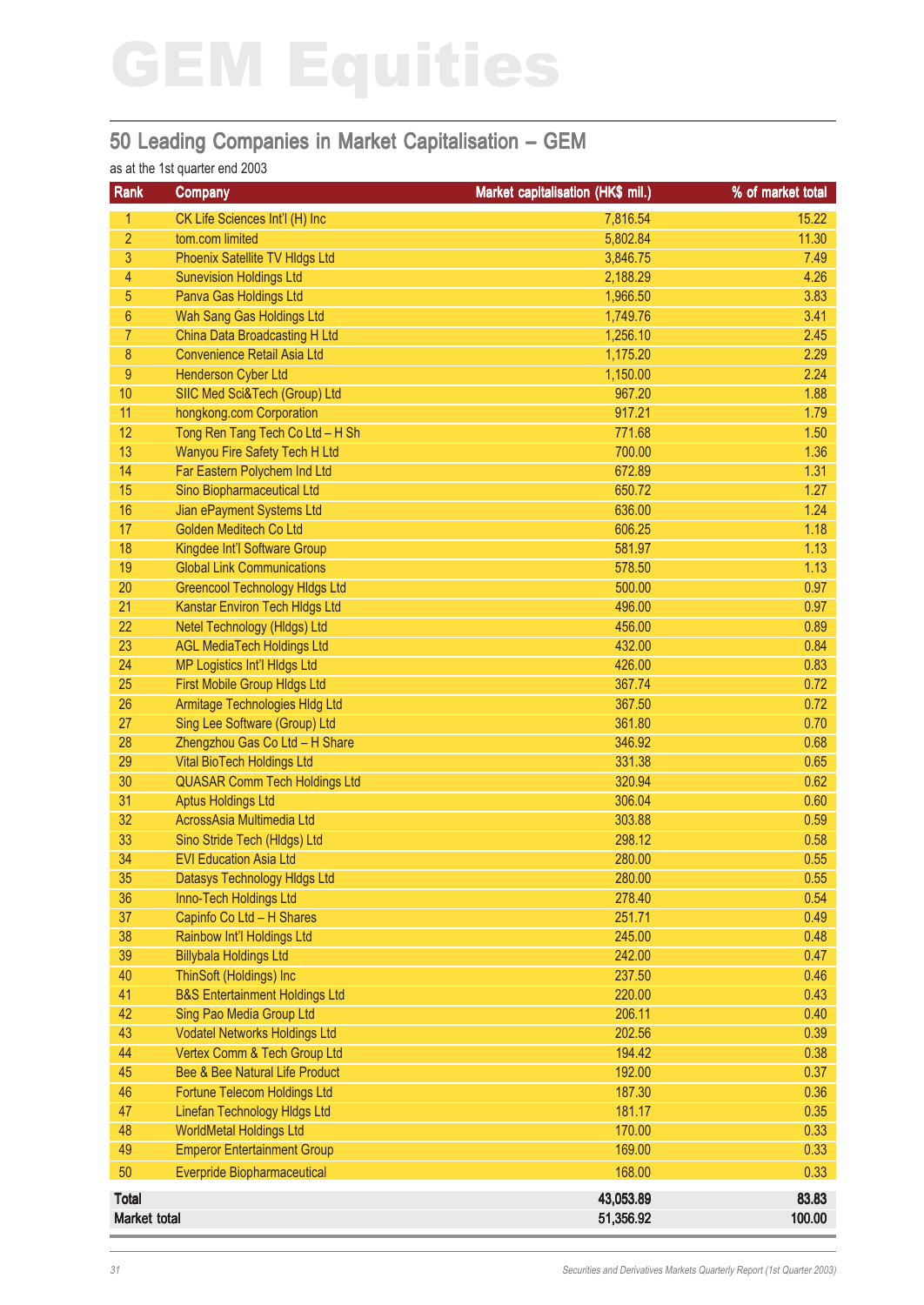### New Listing Companies Statistics for GEM

|      |                | No. of newly listed companies | Funds raised (HK\$ mil.) |
|------|----------------|-------------------------------|--------------------------|
| 2002 | Q1             | 17                            | 1,594.49                 |
|      | Q2             | 11                            | 714.00                   |
|      | Q <sub>3</sub> | 16                            | 3,995.29                 |
|      | Q4             | 13                            | 706.88                   |
| 2003 | Q1             | 5                             | 229.95                   |

### Newly Listed Companies for GEM

| Code         | Company name                                                  | <b>Listing date</b> |             | No. of issued shares Funds raised (HK\$ mil.) |
|--------------|---------------------------------------------------------------|---------------------|-------------|-----------------------------------------------|
| 08230        | Shenzhen Dongjiang Environmental Co Ltd - H Shares 2003/01/29 |                     | 177,900,000 | 60.13                                         |
| 08182        | <b>Sys Solutions Holdings Ltd</b>                             | 2003/02/18          | 384,840,000 | 50.27                                         |
| 08175        | KanHan Technologies Group Ltd                                 | 2003/02/25          | 486,432,000 | 39.60                                         |
| 08183        | Lai Fai International Holdings Ltd                            | 2003/02/26          | 128,000,000 | 32.00                                         |
| 08213        | Armitage Technologies Holding Ltd                             | 2003/03/18          | 750,000,000 | 47.95                                         |
| <b>Total</b> |                                                               |                     |             | 229.95                                        |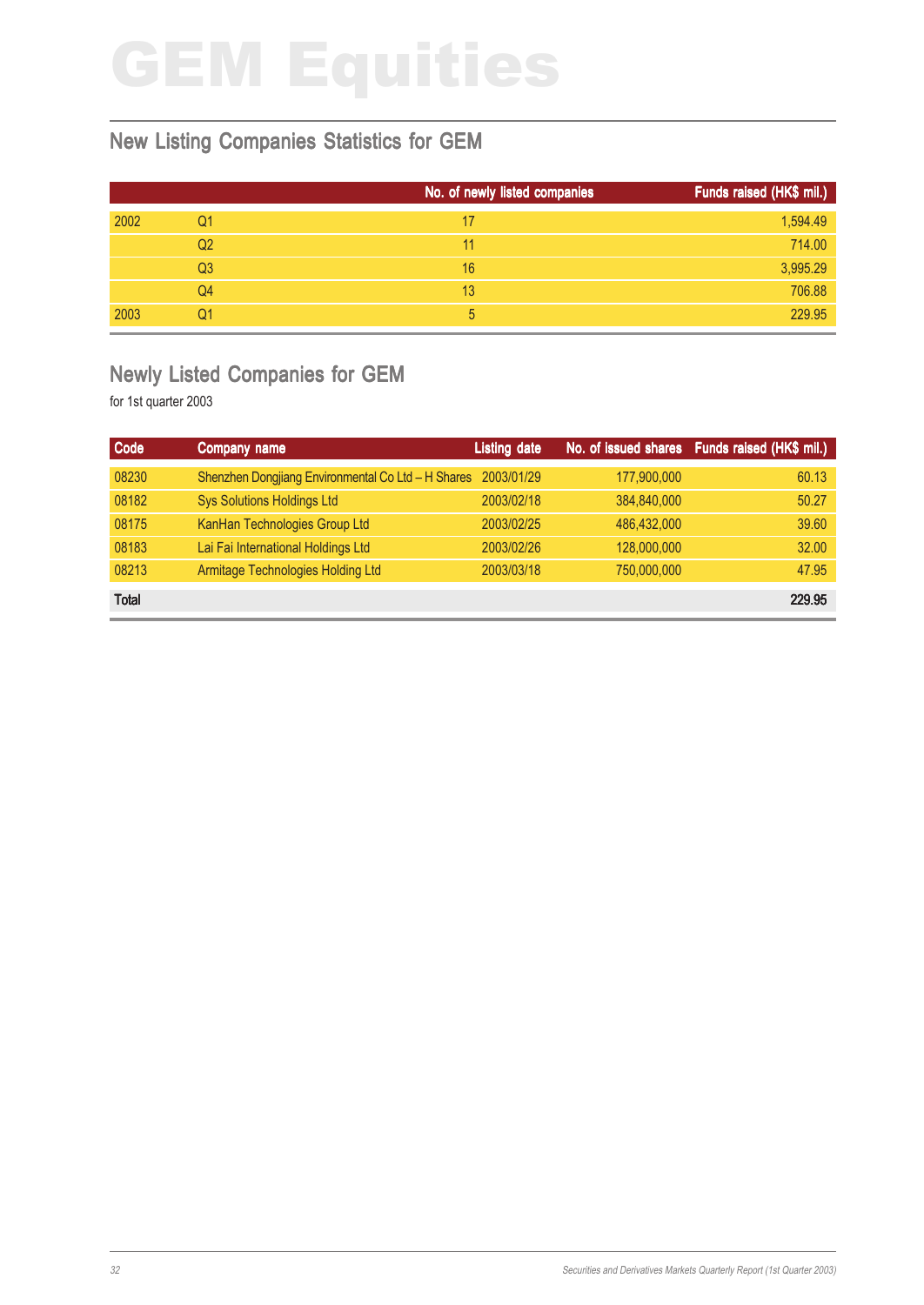## GEM Warrants

#### Warrant Trading and Market Value Statistics – GEM

|      |                | <b>Number</b> | Turnover value (HK\$ mil.) | Market value (HK\$ mil.) |
|------|----------------|---------------|----------------------------|--------------------------|
| 2002 | Q1             | 4             | 1.13                       | 35.44                    |
|      | Q <sub>2</sub> | 5             | 0.41                       | 61.84                    |
|      | Q <sub>3</sub> | 4             | 0.22                       | 60.64                    |
|      | Q4             | 4             | 0.06                       | 19.46                    |
| 2003 | Q1             | 4             | 0.00                       | 19.46                    |

### Newly Listed Equity GEM Warrants

|                        | Initial issued |                     |               | <b>Amount raised</b> |
|------------------------|----------------|---------------------|---------------|----------------------|
| <b>Equity warrants</b> | amount (HK\$)  | <b>Listing date</b> | <b>Expiry</b> | (HK\$ mil.)          |
|                        |                |                     |               |                      |
| <b>Nil</b>             |                |                     |               | -                    |
|                        |                |                     |               |                      |
|                        |                |                     |               | $\qquad \qquad$      |
|                        |                |                     |               |                      |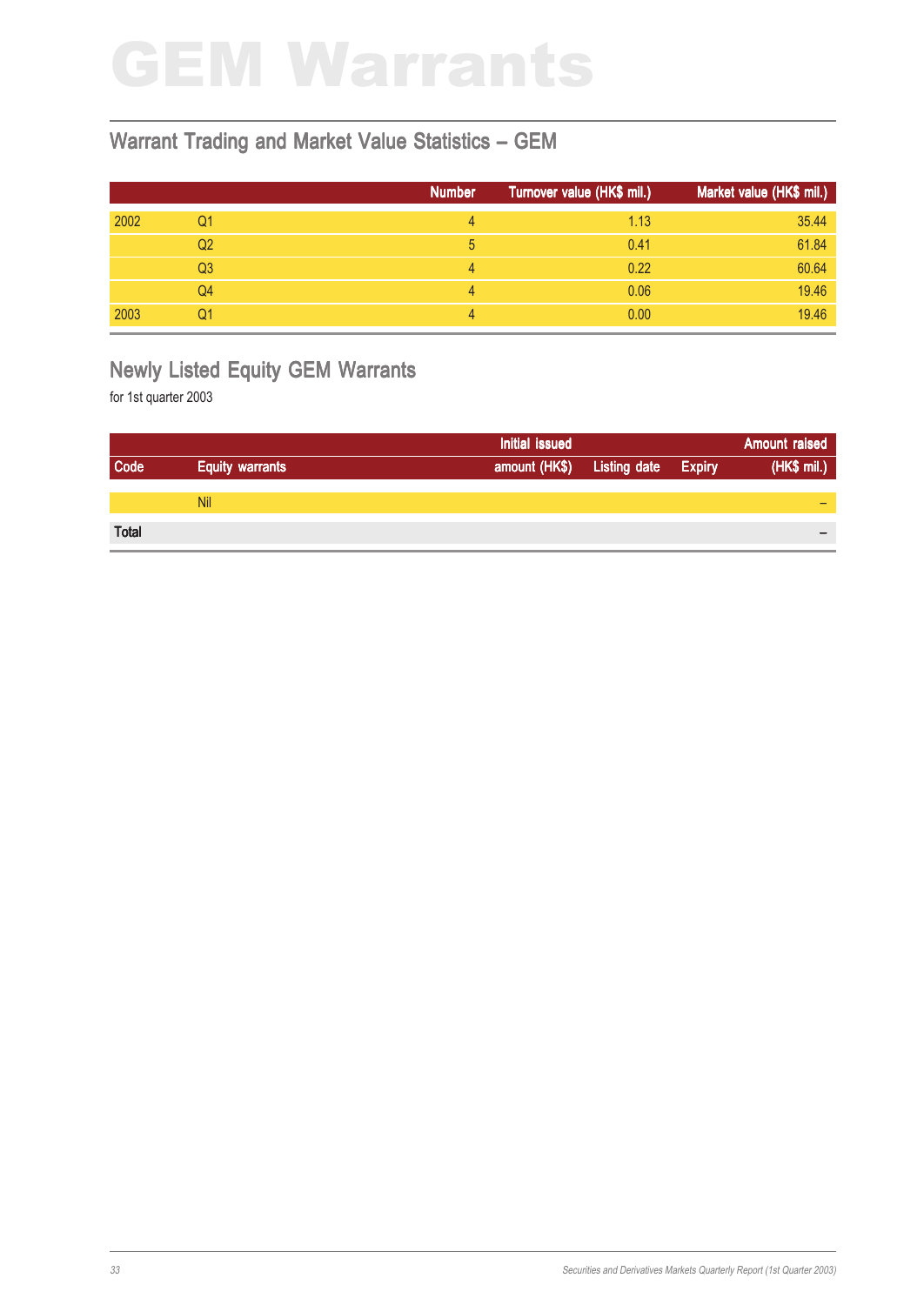### Contract Volume by Derivatives Products

|                                                   |                  | <b>Contracts</b> |
|---------------------------------------------------|------------------|------------------|
| <b>Derivatives product</b>                        | 1st Quarter 2003 | 1st Quarter 2002 |
| <b>Hang Seng Index futures</b>                    | 1,366,915        | 1,050,449        |
| <b>Hang Seng Index options</b>                    | 526,627          | 195,265          |
| Mini-Hang Seng Index futures                      | 265,918          | 245,354          |
| Mini-Hang Seng Index options <sup>1</sup>         | 12,355           |                  |
| <b>MSCI China Free Index futures</b>              | 74               | 1,083            |
| Dow Jones Industrial Average futures <sup>2</sup> | 2,570            |                  |
| <b>Stock futures</b>                              | 4,288            | 5,665            |
| <b>Stock options</b>                              | 966,649          | 794,898          |
| <b>International Stock futures</b>                | $\overline{0}$   | 50               |
| <b>International Stock options</b>                | $\theta$         | 55               |
| Three-month HIBOR futures <sup>4</sup>            | 13,615           | 124,068          |
| One-month HIBOR futures <sup>4</sup>              | $\overline{0}$   | 700              |
| Three-year Exchange Fund Note futures             | 660              | 2,097            |
| Rolling Forex <sup>3</sup>                        | -                | 1,899            |
| <b>Total</b>                                      | 3,159,671        | 2,421,583        |

1 Trading in Mini-Hang Seng Index options commenced on 18 November 2002.

2 Trading in Dow Jones Industrial Average futures commenced on 6 May 2002.

3 Trading in Rolling Forex suspended with effect from 21 May 2002.

4 The size of HIBOR futures contracts was increased to 5 times the original size starting from 27 May 2002.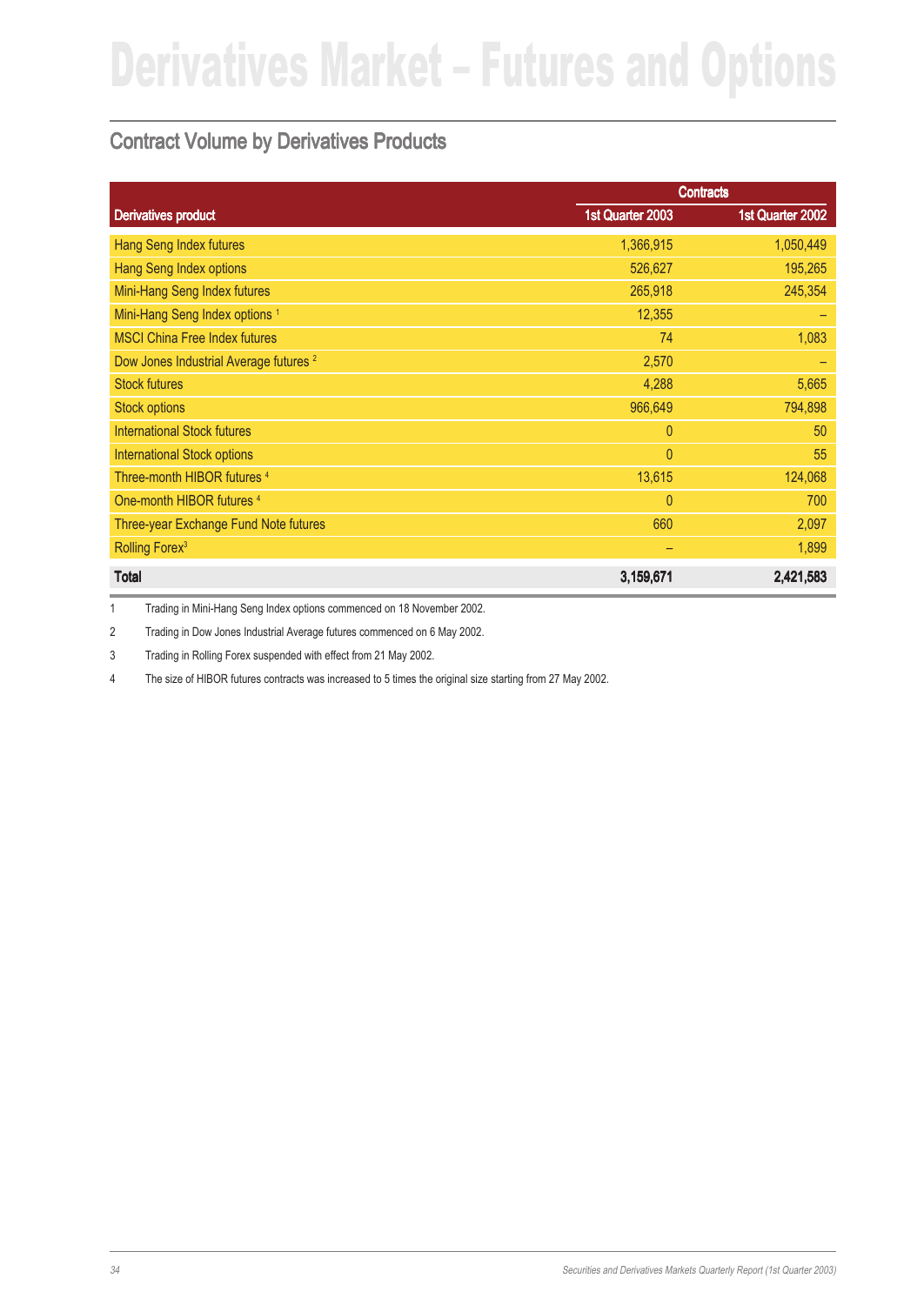### Open Interest by Derivatives Products

|                                                   |                  | <b>Contracts</b> |
|---------------------------------------------------|------------------|------------------|
| <b>Derivatives product</b>                        | 1st Quarter 2003 | 1st Quarter 2002 |
| Hang Seng Index futures                           | 56,346           | 38,552           |
| Hang Seng Index options                           | 85,571           | 31,765           |
| Mini-Hang Seng Index futures                      | 3,056            | 1,655            |
| Mini-Hang Seng Index options <sup>1</sup>         | 979              |                  |
| <b>MSCI China Free Index futures</b>              | 18               | 124              |
| Dow Jones Industrial Average futures <sup>2</sup> | 189              |                  |
| <b>Stock futures</b>                              | 548              | 1,125            |
| <b>Stock options</b>                              | 374,622          | 338,142          |
| <b>International Stock futures</b>                | $\theta$         | $\theta$         |
| <b>International Stock options</b>                | $\overline{0}$   | 55               |
| Three-month HIBOR futures 4                       | 11,851           | 46,013           |
| One-month HIBOR futures <sup>4</sup>              | 10               | 775              |
| Three-year Exchange Fund Note futures             | 100              | 293              |
| Rolling Forex <sup>3</sup>                        |                  | 789              |
| <b>Total</b>                                      | 533,290          | 459,288          |

1 Trading in Mini-Hang Seng Index options commenced on 18 November 2002.

2 Trading in Dow Jones Industrial Average futures commenced on 6 May 2002.

3 Trading in Rolling Forex suspended with effect from 21 May 2002.

4 The size of HIBOR futures contracts was increased to 5 times the original size starting from 27 May 2002.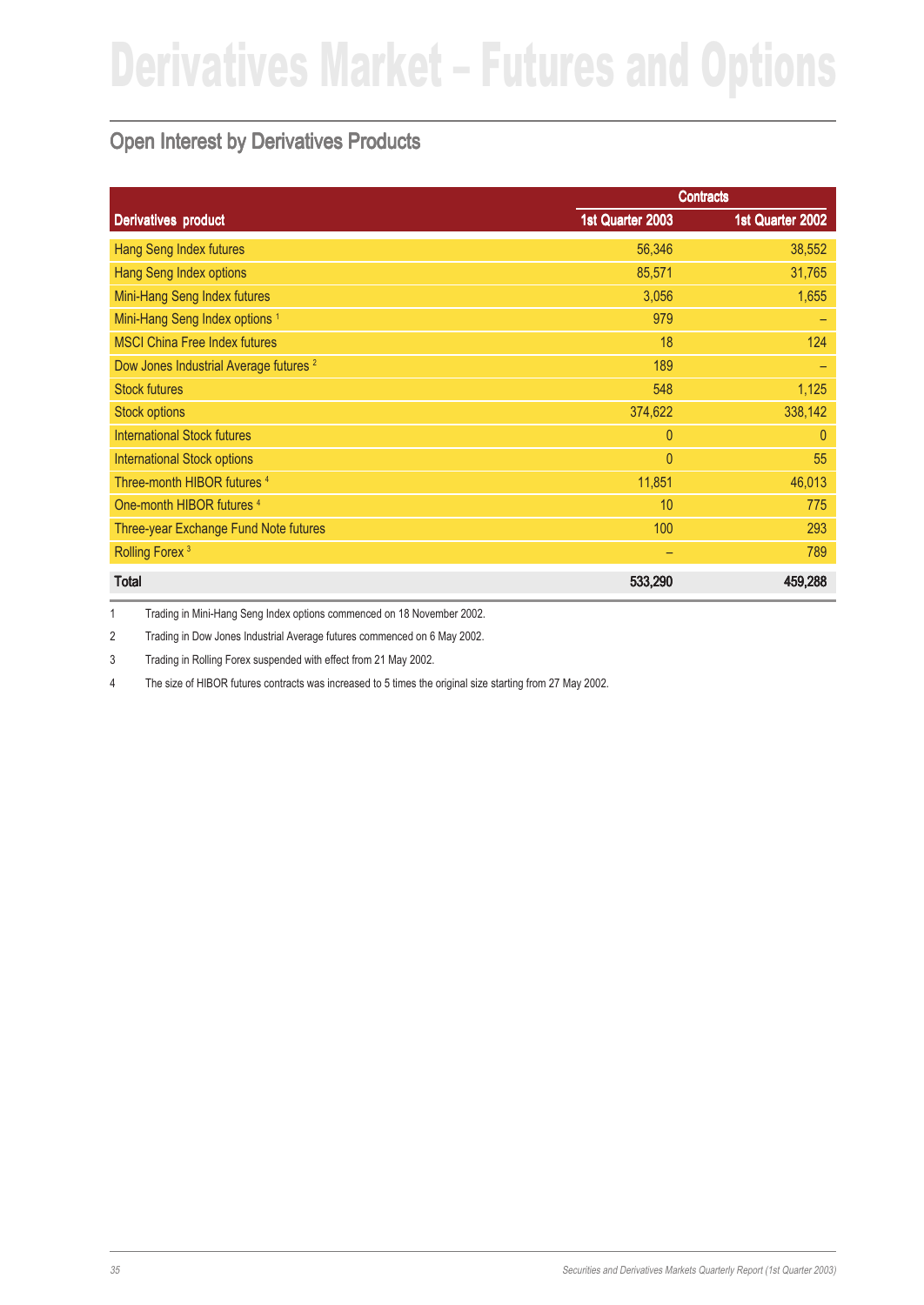### Hang Seng Index Futures – Contract Volume and Open Interest (contracts)

|      |                | <b>Total</b>    | Quarter-end   |
|------|----------------|-----------------|---------------|
|      |                | contract volume | open interest |
| 2002 | Q <sub>1</sub> | 1,050,449       | 38,552        |
|      | Q <sub>2</sub> | 1,143,065       | 48,691        |
|      | Q <sub>3</sub> | 1,357,935       | 48,167        |
|      | Q4             | 1,250,973       | 48,469        |
| 2003 | Q1             | 1,366,915       | 56,346        |

#### Hang Seng Index Options – Contract Volume and Open Interest (contracts)

|      |                | <b>Total</b>    | Quarter-end   |
|------|----------------|-----------------|---------------|
|      |                | contract volume | open interest |
| 2002 | Q1             | 195,265         | 31,765        |
|      | Q <sub>2</sub> | 194,315         | 39,637        |
|      | Q <sub>3</sub> | 300,060         | 51,463        |
|      | Q4             | 380,791         | 66,813        |
| 2003 | Q1             | 526,627         | 85,571        |

#### Three-month HIBOR Futures<sup>\*</sup> – Contract Volume and Open Interest (contracts)

|      |                | <b>Total</b>    | Quarter-end   |
|------|----------------|-----------------|---------------|
|      |                | contract volume | open interest |
| 2002 | Q1             | 124,068         | 46,013        |
|      | Q <sub>2</sub> | 112,058         | 8,929         |
|      | Q <sub>3</sub> | 25,712          | 13,919        |
|      | Q4             | 18,419          | 13,806        |
| 2003 | Q <sub>1</sub> | 13,615          | 11,851        |

The size of Three-month HIBOR futures contracts was increased to 5 times the original size starting 27 May 2002.

### Stock Options Market Turnover and Open Interest (contracts)

|      |                | <b>Total</b><br>Premium (HK\$ mil.) | <b>Total</b><br>contract volume | Quarter-end<br>open interest |
|------|----------------|-------------------------------------|---------------------------------|------------------------------|
|      |                |                                     |                                 |                              |
| 2002 | Q1             | 958.46                              | 794,898                         | 338,142                      |
|      | Q <sub>2</sub> | 1,097.46                            | 951,927                         | 572,118                      |
|      | Q <sub>3</sub> | 1,689.88                            | 1,111,055                       | 430,494                      |
|      | Q4             | 843.39                              | 866,825                         | 370,891                      |
| 2003 | Q1             | 748.63                              | 966,649                         | 374,622                      |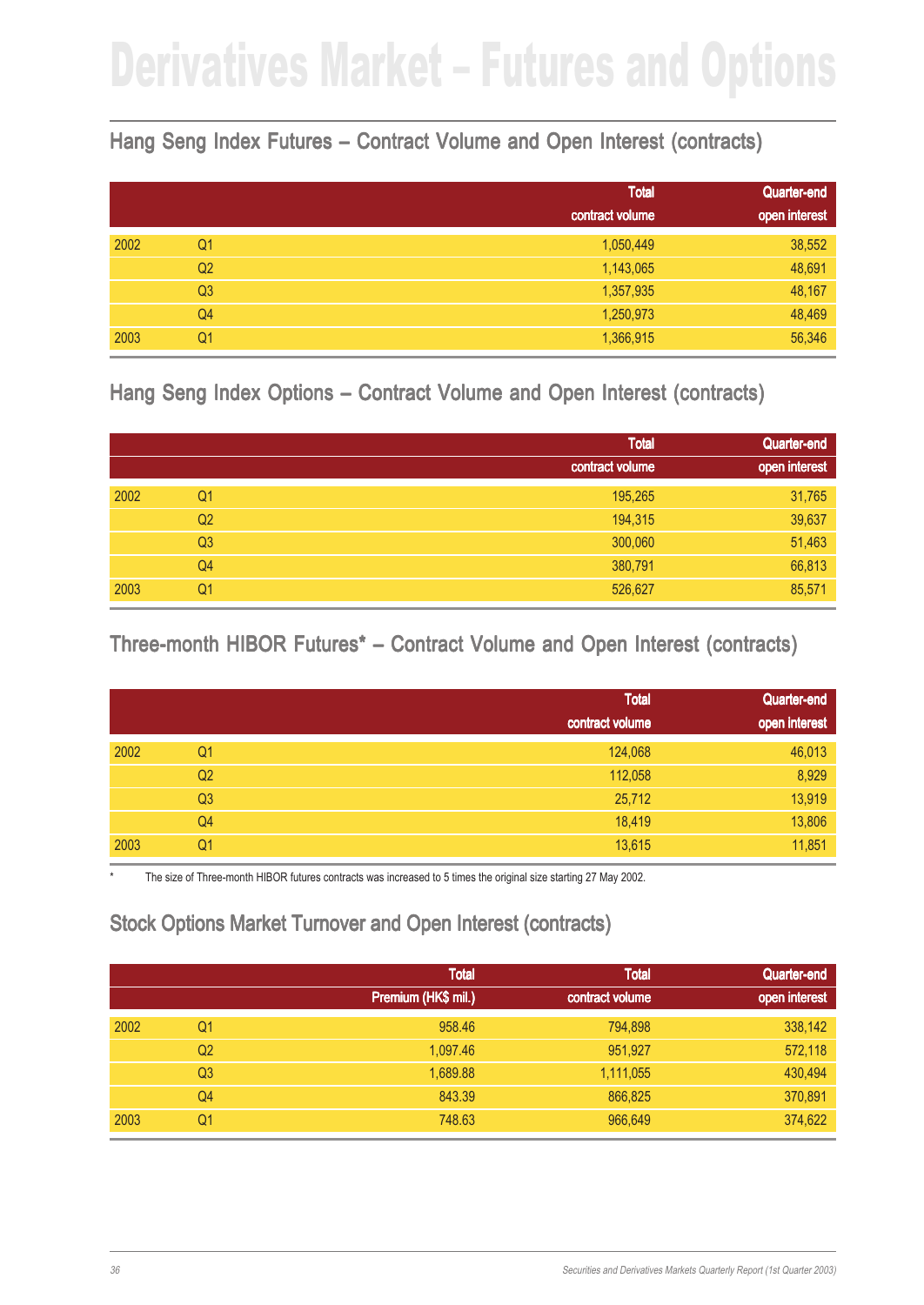### Stock Options Premium by Class

|                                   |            | <b>Premium</b> |            |
|-----------------------------------|------------|----------------|------------|
| <b>Options class</b>              |            | (HK\$ mil.)    | % of total |
| <b>Bank of East Asia</b>          | <b>BEA</b> | 2.84           | 0.38       |
| <b>BOC Hong Kong</b>              | <b>BOC</b> | 0.21           | 0.03       |
| <b>China Mobile</b>               | <b>CHT</b> | 74.52          | 9.95       |
| <b>China Unicom</b>               | <b>CHU</b> | 12.30          | 1.64       |
| <b>CITIC Pacific</b>              | <b>CIP</b> | 19.51          | 2.61       |
| <b>Cheung Kong</b>                | <b>CKH</b> | 80.12          | 10.70      |
| <b>Cheung Kong Infrastructure</b> | <b>CKI</b> | 1.30           | 0.17       |
| <b>CLP Holdings</b>               | <b>CLP</b> | 6.89           | 0.92       |
| <b>China Merchants</b>            | <b>CMH</b> | 0.15           | 0.02       |
| <b>CNOOC</b>                      | <b>CNC</b> | 1.23           | 0.16       |
| <b>COSCO Pacific</b>              | <b>COS</b> | 1.92           | 0.26       |
| <b>Cathay Pacific</b>             | <b>CPA</b> | 5.93           | 0.79       |
| <b>Sinopec Corp</b>               | <b>CPC</b> | 0.27           | 0.04       |
| <b>China Resources</b>            | <b>CRL</b> | 1.89           | 0.25       |
| <b>Hang Seng Bank</b>             | <b>HAB</b> | 24.50          | 3.27       |
| <b>Hong Kong Exchanges</b>        | <b>HEX</b> | 1.49           | 0.20       |
| <b>HSBC Holdings</b>              | <b>HKB</b> | 282.20         | 37.70      |
| <b>HK Electric</b>                | <b>HKE</b> | 9.63           | 1.29       |
| <b>Hong Kong Gas</b>              | <b>HKG</b> | 4.08           | 0.55       |
| <b>Henderson Land</b>             | <b>HLD</b> | 13.12          | 1.75       |
| <b>Huaneng Power</b>              | <b>HNP</b> | 0.62           | 0.08       |
| <b>Hutchison Whampoa</b>          | <b>HWL</b> | 92.56          | 12.36      |
| <b>Johnson Electric</b>           | <b>JSE</b> | 2.39           | 0.32       |
| <b>Legend Group</b>               | LEH        | 1.04           | 0.14       |
| Li & Fung                         | LIF        | 2.00           | 0.27       |
| <b>MTR Corporation</b>            | <b>MTR</b> | 2.39           | 0.32       |
| <b>New World Development</b>      | <b>NWD</b> | 1.82           | 0.24       |
| <b>PCCW</b>                       | <b>PCC</b> | 7.34           | 0.98       |
| PetroChina                        | PEC        | 2.08           | 0.28       |
| <b>SHK Properties</b>             | <b>SHK</b> | 66.59          | 8.89       |
| Shanghai Industrial               | <b>SIH</b> | 4.20           | 0.56       |
| Swire Pacific 'A'                 | <b>SPA</b> | 8.25           | 1.10       |
| <b>Tracker Fund of HK</b>         | <b>TRF</b> | 5.31           | 0.71       |
| <b>Wharf (Holdings)</b>           | <b>WHL</b> | 7.95           | 1.06       |
| <b>Total</b>                      |            | 748.63         | 100.00     |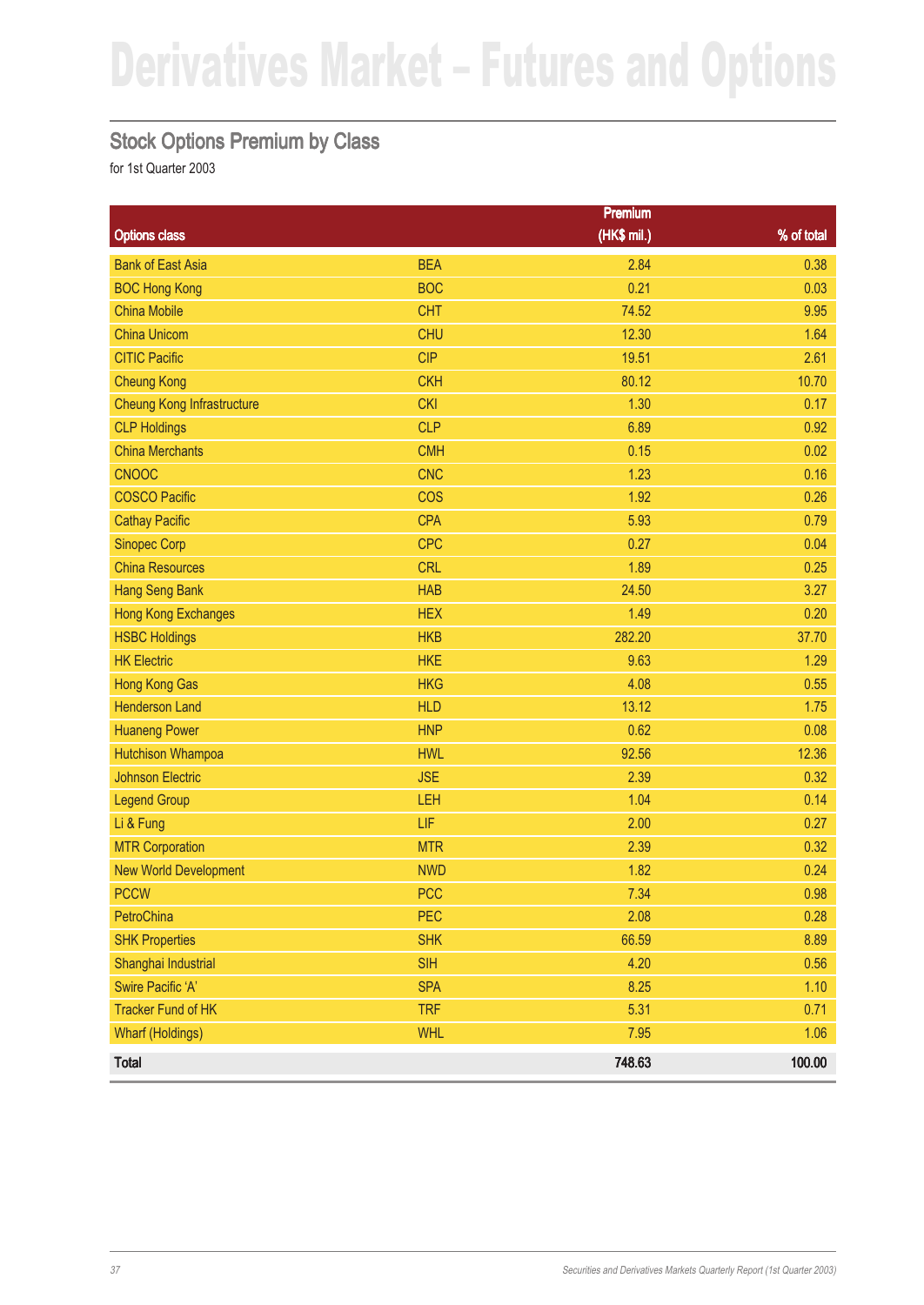#### Stock Options Contract Volume by Class

|                                   |            | <b>Contract</b> |            |
|-----------------------------------|------------|-----------------|------------|
| <b>Options class</b>              |            | volume          | % of total |
| <b>Bank of East Asia</b>          | <b>BEA</b> | 15,575          | 1.61       |
| <b>BOC Hong Kong</b>              | <b>BOC</b> | 1,408           | 0.15       |
| <b>China Mobile</b>               | <b>CHT</b> | 143,178         | 14.81      |
| <b>China Unicom</b>               | <b>CHU</b> | 15,429          | 1.60       |
| <b>CITIC Pacific</b>              | <b>CIP</b> | 18,532          | 1.92       |
| <b>Cheung Kong</b>                | <b>CKH</b> | 34,807          | 3.60       |
| <b>Cheung Kong Infrastructure</b> | <b>CKI</b> | 3,407           | 0.35       |
| <b>CLP Holdings</b>               | <b>CLP</b> | 18,835          | 1.95       |
| <b>China Merchants</b>            | <b>CMH</b> | 257             | 0.03       |
| <b>CNOOC</b>                      | <b>CNC</b> | 5,323           | 0.55       |
| <b>COSCO Pacific</b>              | <b>COS</b> | 3,039           | 0.31       |
| <b>Cathay Pacific</b>             | <b>CPA</b> | 12,425          | 1.29       |
| <b>Sinopec Corp</b>               | <b>CPC</b> | 948             | 0.10       |
| <b>China Resources</b>            | <b>CRL</b> | 2,362           | 0.24       |
| <b>Hang Seng Bank</b>             | <b>HAB</b> | 132,294         | 13.69      |
| <b>Hong Kong Exchanges</b>        | <b>HEX</b> | 2,077           | 0.21       |
| <b>HSBC Holdings</b>              | <b>HKB</b> | 305,844         | 31.64      |
| <b>HK Electric</b>                | <b>HKE</b> | 19,915          | 2.06       |
| <b>Hong Kong Gas</b>              | <b>HKG</b> | 10,016          | 1.04       |
| <b>Henderson Land</b>             | <b>HLD</b> | 12,179          | 1.26       |
| <b>Huaneng Power</b>              | <b>HNP</b> | 801             | 0.08       |
| <b>Hutchison Whampoa</b>          | <b>HWL</b> | 46,077          | 4.77       |
| <b>Johnson Electric</b>           | <b>JSE</b> | 10,722          | 1.11       |
| <b>Legend Group</b>               | LEH        | 1,786           | 0.18       |
| Li & Fung                         | LIF        | 1,807           | 0.19       |
| <b>MTR Corporation</b>            | <b>MTR</b> | 10,371          | 1.07       |
| <b>New World Development</b>      | <b>NWD</b> | 6,716           | 0.69       |
| <b>PCCW</b>                       | <b>PCC</b> | 27,264          | 2.82       |
| PetroChina                        | PEC        | 9,430           | 0.98       |
| <b>SHK Properties</b>             | <b>SHK</b> | 36,233          | 3.75       |
| Shanghai Industrial               | <b>SIH</b> | 4,892           | 0.51       |
| Swire Pacific 'A'                 | <b>SPA</b> | 15,166          | 1.57       |
| <b>Tracker Fund of HK</b>         | <b>TRF</b> | 30,793          | 3.19       |
| <b>Wharf (Holdings)</b>           | <b>WHL</b> | 6,741           | 0.70       |
| <b>Total</b>                      |            | 966,649         | 100.00     |